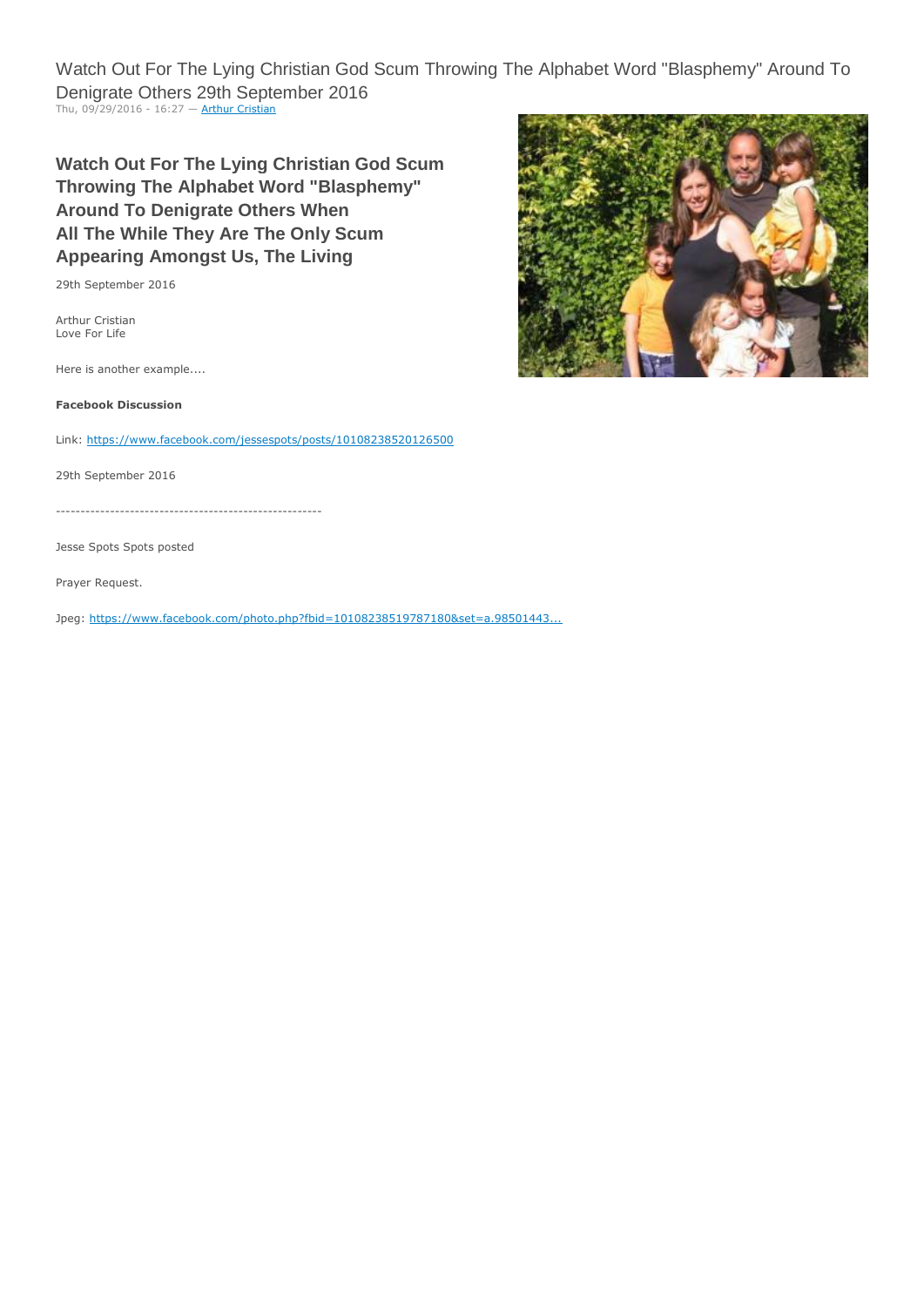

Candace Smith's jpeg: [https://www.facebook.com/photo.php?fbid=1420088408006366&set=p.142008840...](https://www.facebook.com/photo.php?fbid=1420088408006366&set=p.1420088408006366&type=3&theater)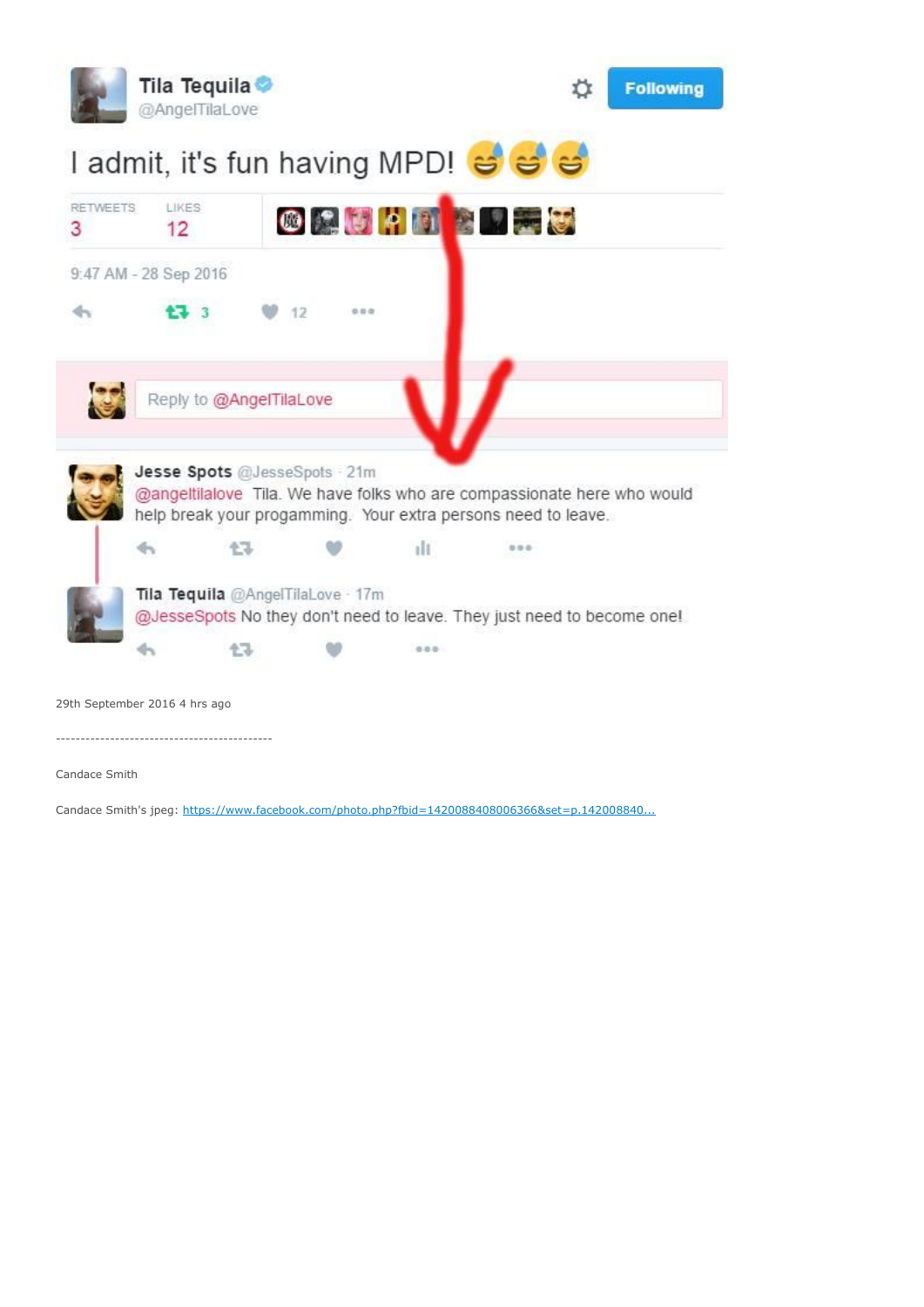# **THINGS THROUGH** -IRIS' **WHO STRENGTHENS ME** -PHILIPPIANS 4:13

CAN DO

**AMEN! God is ABLE!** 

ll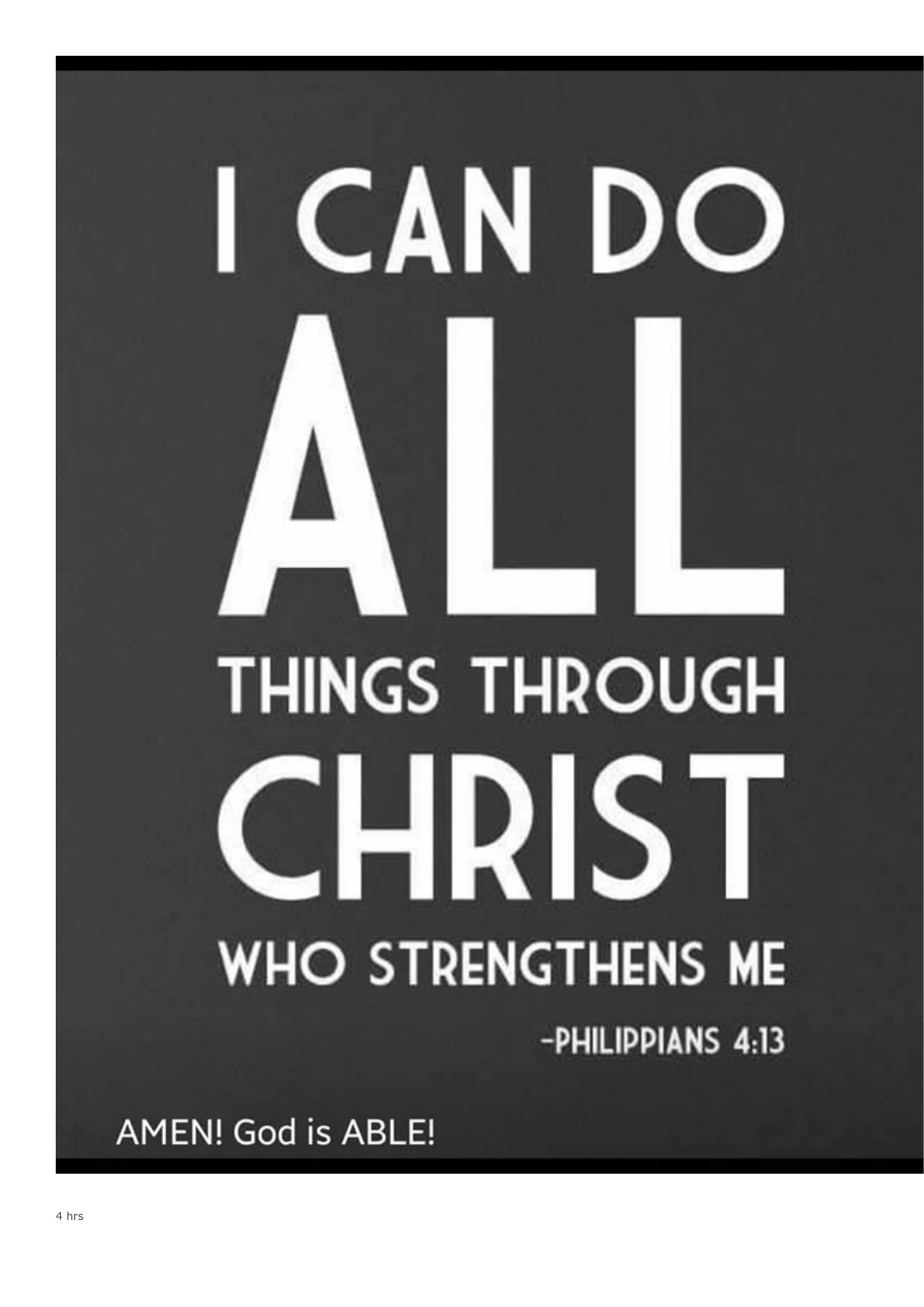--------------------------------------------

#### Frederick Lantz

Is it legit or just a way to discredit FEers...

4 hrs

--------------------------------------------

FEers... = Flat Earther's

--------------------------------------------

Jesse Spots Spots

she hasn't tweeted about Flat Earth in months to my knowledge.

Her nonsense all died down when B.o.B's started up.

4 hrs

--------------------------------------------

Sean Gatchell

Her suffering is legitimate. Mind is fractured hugely.

4 hrs

--------------------------------------------

Mark Puputti

The earth is geocentric stationary flat under a firmament .. If you know this it is a gift.. The Creator decides who knows what .. It has nothing to do with approval needs or the people power idol.. In my opinion Wisdom is now sealed.. People know what truth they know .. The ark doors are shut .. The great tribulation will begin any moment now... Pray for Mercy for everyone.. Including Tila

4 hrs

--------------------------------------------

JD Franklinson

Tila Tequila know that your: Jpeg: [https://scontent.fbne1-1.fna.fbcdn.net/v/t1.0-9/14502927\\_338674166473678...](https://scontent.fbne1-1.fna.fbcdn.net/v/t1.0-9/14502927_338674166473678_1159538266850120562_n.jpg?oh=8cc81867d9768b8145570942ce5855cb&oe=586AD70A)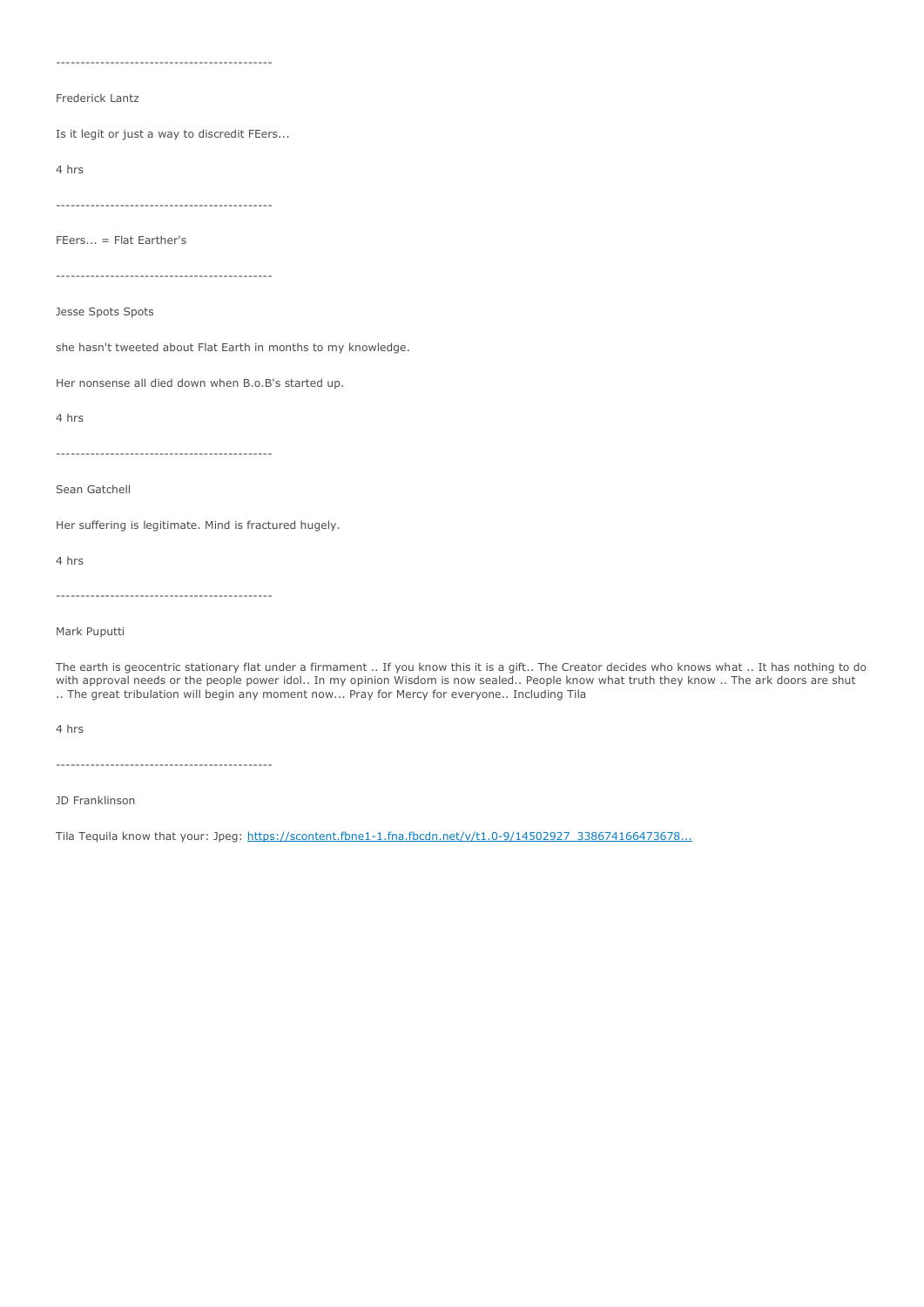

4 hrs

--------------------------------------------

Patrick Reilly

Nothing will change by prayers thats a FACT!

3 hrs

--------------------------------------------

Angel ForYahweh

Many things have been changed by prayer. But those who don't believe it works will never pray and find this out and that's a fact.

2 hrs

--------------------------------------------

#### Patrick Reilly

Lies create the cults of fantasy. Believers in fantasy are the duped clinging to lies as their only form of "reality-salvation" to the chaos, harm, doubt, uncertainty, deceit, fear, fantasy, illusion and delusion they are experiencing and enduring.

It has been this way since the inculcation of psyop programming manipulation practices were implemented as a Satanic craft to control others through trauma and reactions to trauma, conning them into projecting pseudoscience images to create make believe worlds to live in and be ruled by those who invented inculcation and pseudoscience.

Inculcation occurs ONLY through the sinister forms (delivery mechanisms) of trauma based myths, fables, fairytales, 3rd party indoctrination, brainwashing and expert commentary (education/instruction/explanation/suggestion) because they only happened amongst the victims of war, invasion and decimation and those who conquered them.

Wherever you find these myths and lores, you also find that they are rooted in the history of war and terror, the trauma that everyone is reacting to, thanks to the manipulation of inculcation and pseudoscience that imprisons them in "The System". This is what forms "The System", which is Ancient Egypt, Greece, Rome, etc. All the ancient civilisations bear the mark of this manipulation upon the people trapped in them

2 hrs

--------------------------------------------

Nicky Lin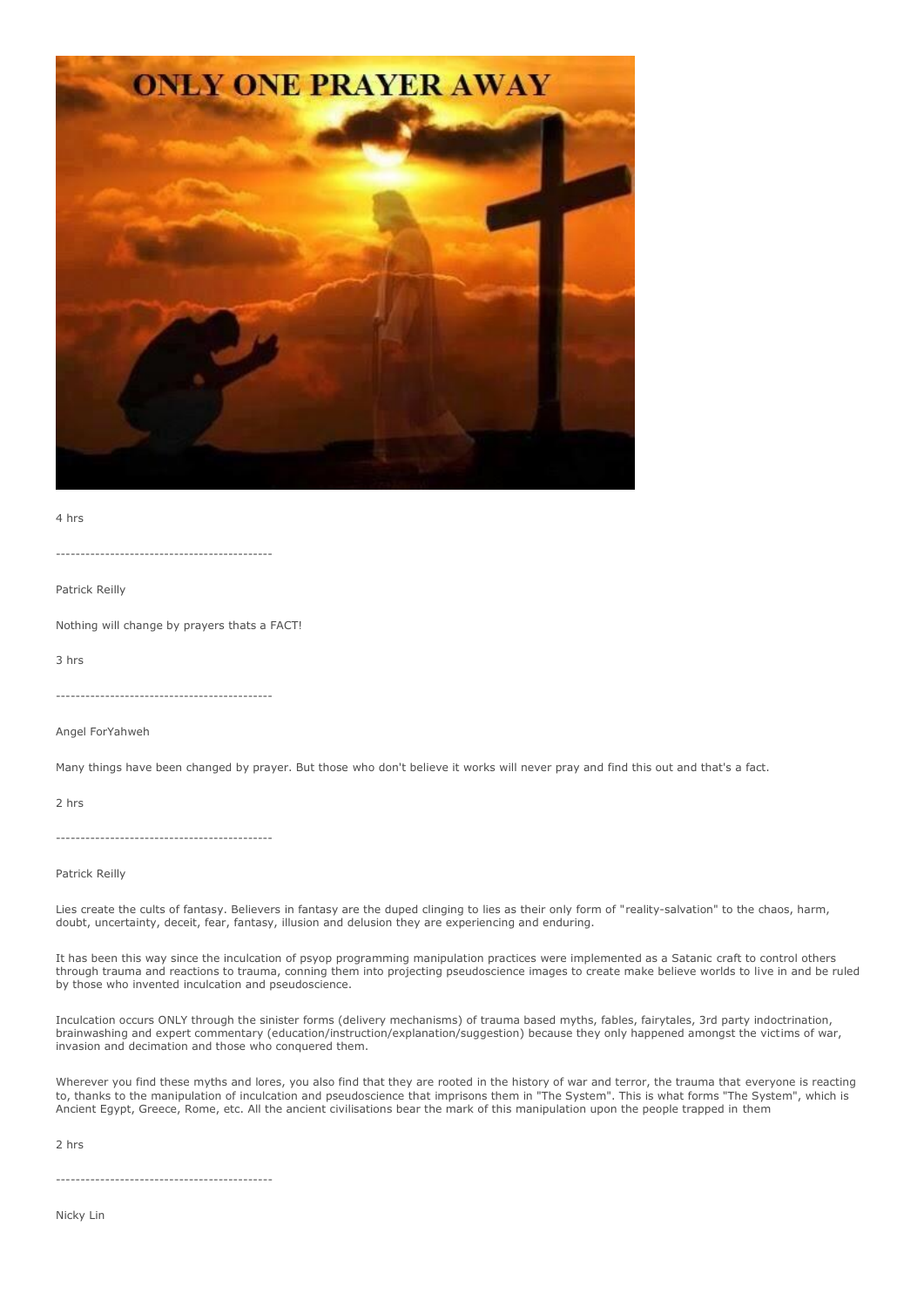Angel ForYahweh, even those of no faith have known that positive thoughts and well wishes work. It's been documented, scientifically. Quick google search will find many experiments with results etc.

5 hrs

---------------------------------------------

Patrick Reilly

Placebo effect ! look that up

5 hrs

---------------------------------------------

JD Franklinson

JD Franklinson's jpeg: [https://scontent.fbne1-1.fna.fbcdn.net/v/t1.0-9/14495342\\_338687049805723...](https://scontent.fbne1-1.fna.fbcdn.net/v/t1.0-9/14495342_338687049805723_1723737750852508965_n.jpg?oh=15338cd6b3659f31444386e851f3656d&oe=58653C92)



3 hrs

--------------------------------------------

Patrick Reilly

Lies create the cults of fantasy. Believers in fantasy are the duped clinging to lies as their only form of "reality-salvation" to the chaos, harm, doubt, uncertainty, deceit, fear, fantasy, illusion and delusion they are experiencing and enduring.

It has been this way since the inculcation of psyop programming manipulation practices were implemented as a Satanic craft to control others through trauma and reactions to trauma, conning them into projecting pseudoscience images to create make believe worlds to live in and be ruled by those who invented inculcation and pseudoscience.

Inculcation occurs ONLY through the sinister forms (delivery mechanisms) of trauma based myths, fables, fairytales, 3rd party indoctrination, brainwashing and expert commentary (education/instruction/explanation/suggestion) because they only happened amongst the victims of war, invasion and decimation and those who conquered them.

Wherever you find these myths and lores, you also find that they are rooted in the history of war and terror, the trauma that everyone is reacting to, thanks to the manipulation of inculcation and pseudoscience that imprisons them in "The System". This is what forms "The System", which is Ancient Egypt, Greece, Rome, etc. All the ancient civilisations bear the mark of this manipulation upon the people trapped in them. Arthur Cristian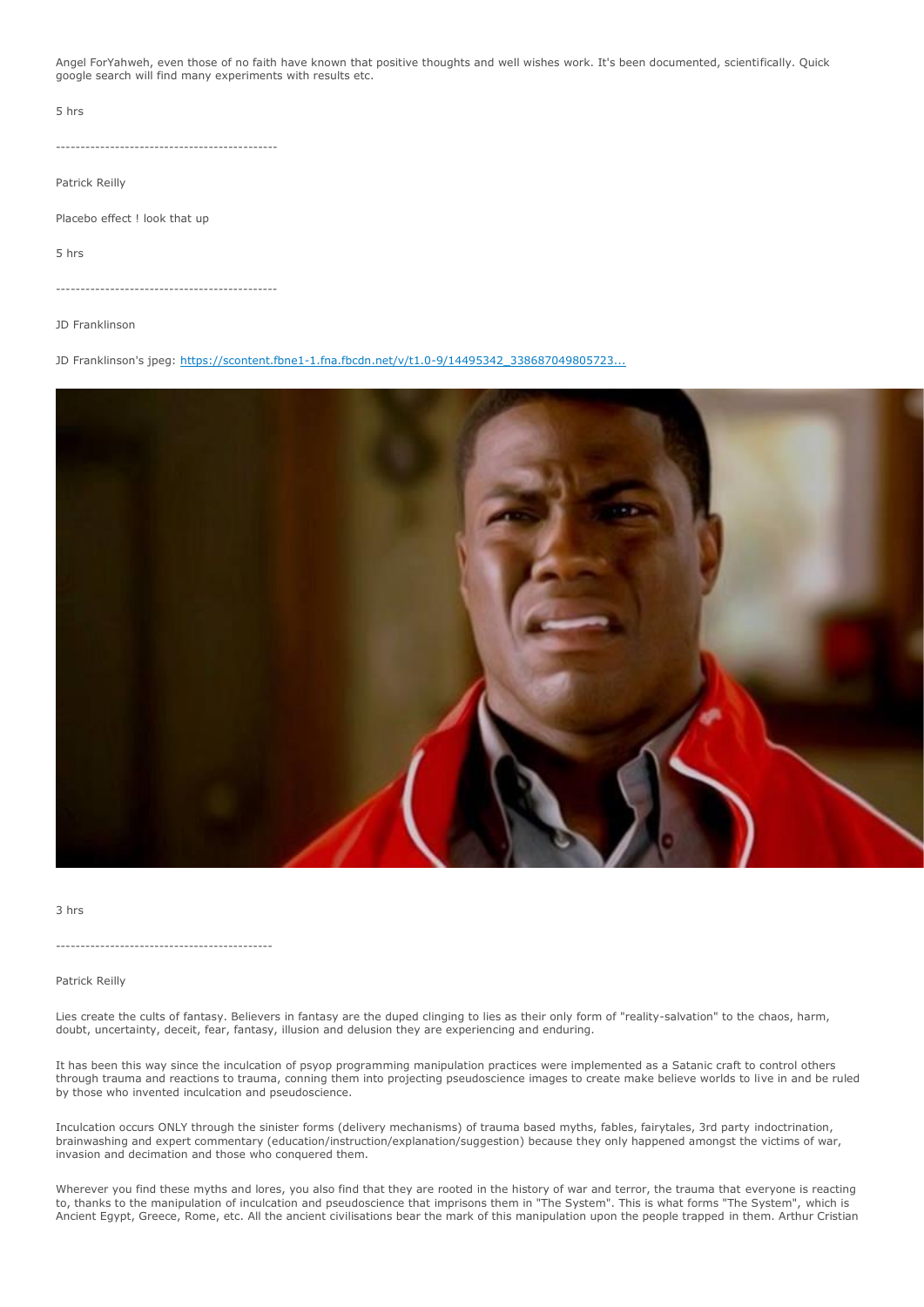2 hrs

--------------------------------------------

Arthur Cristian

Yep. Only slaves and deeply sedated educated slaves in denial of their slavery pray for their and others salvation from slavery.

It is the Satanic mark of their doubt and uncertainty to their magnificence gifted to them by the living glory of all of MAN'S ancestors and descendants.

The shattered reality is where they are praying from.

You don't see the perfection of MAN in paradise praying for who MAN already is.

But in "The System" you see the scum of what a fallen-duped-MAN has become praying for salvation from the hell they are creating, supporting, condoning, complying and acquiescing to all around them.

They do not want to face the full-responsibility they have given up to be the lie they live, hence their lust for 3rd party saviours, messiahs, god's, prophets, intermeddlers, interceders, interlopers, etc, = THE BLIND LEADING THE BLIND.

29th September 2016 9.44am

--------------------------------------------

#### Patrick Reilly

In the word beLIEve is a LIE in the LIE a "I" as the ALL SEEING EYE/The System!!

Believe is never reality!

2 hrs

-------------------------------------------- **Watch Out For The Lying Christian God Scum Throwing The Alphabet Word "Blasphemy" Around To Denigrate Others 29th** 

**September 2016 continues here**: <http://loveforlife.com.au/node/8587> --------------------------------------------

Darragh Salmo Salar

Keep up the good work

2 hrs

--------------------------------------------

Susan Christian

Prayers for @IamMissTila - they will leave - rebuke them in the name of Jesus Christ of Nazareth! They fear Him.

12 mins

--------------------------------------------

Jesse Spots Spots

Oh, why accept Jesus Christ as savior when you have the Spirit of Pride?

Good luck with that Spirit.

12 mins

--------------------------------------------

Jesse Spots Spots

Your desire to trample down prayers has been NOTED.

12 mins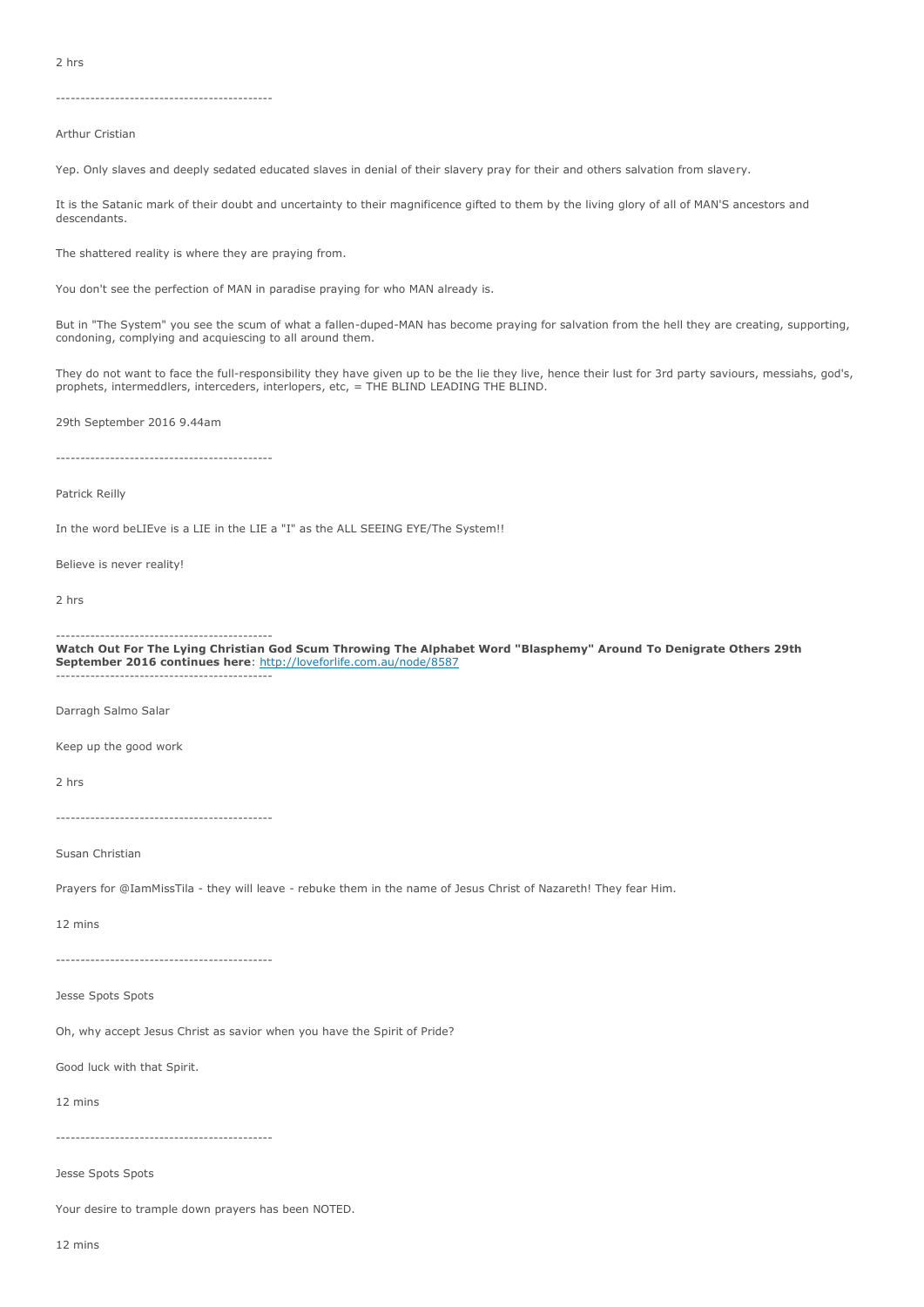| Arthur Cristian                                                                                                                                                                                                                                                                     |
|-------------------------------------------------------------------------------------------------------------------------------------------------------------------------------------------------------------------------------------------------------------------------------------|
| The spirit of pride is yours. Bring forward the first party "Jesus Christ" so we can all hear/sense it directly from this MAN, first party to first party,<br>and not a 3rd party actor committing fraud, lies and slander by impersonating a Jesus Christ.                         |
| Can you do that?                                                                                                                                                                                                                                                                    |
| Because if you can't, YOU HAVE NOTHING BUT LIES ON OFFER.                                                                                                                                                                                                                           |
| This is what broken down slaves do in using the "spirit" of their lies (lives = the lies they live for).                                                                                                                                                                            |
| 3 mins                                                                                                                                                                                                                                                                              |
| --------------------------------------                                                                                                                                                                                                                                              |
| Patrick Reilly                                                                                                                                                                                                                                                                      |
| You are disempowering your own "spirit" by externalizing, when you "pray" giving your power away.                                                                                                                                                                                   |
| 3 hrs                                                                                                                                                                                                                                                                               |
|                                                                                                                                                                                                                                                                                     |
| Jesse Spots Spots                                                                                                                                                                                                                                                                   |
| Wow, nice Blasphemy. Good luck with that one too.                                                                                                                                                                                                                                   |
| 3 hrs                                                                                                                                                                                                                                                                               |
|                                                                                                                                                                                                                                                                                     |
| Patrick Reilly                                                                                                                                                                                                                                                                      |
| Jesse Spots Spots you talk about helping breaking peoples programming.                                                                                                                                                                                                              |
| MAN take a look in the mirror.                                                                                                                                                                                                                                                      |
| 3 hrs                                                                                                                                                                                                                                                                               |
|                                                                                                                                                                                                                                                                                     |
| Jesse Spots Spots                                                                                                                                                                                                                                                                   |
| Spots The word "prayer" pops up on your facebook feed & you have a friend tag team back & forth about me manifesting Jesus in the flesh for a<br>little party with you guys, and I'm the one who is blind. OK.                                                                      |
| 3 hrs                                                                                                                                                                                                                                                                               |
|                                                                                                                                                                                                                                                                                     |
| Patrick Reilly                                                                                                                                                                                                                                                                      |
| The "god program" objective is to disempower the people and cut them off from their true spiritual power and sovereignty making them believe<br>that they must be subservient to a god that is beyond them, riddled with inferiority, guilt and resentment to one's existence here. |
| 3 hrs                                                                                                                                                                                                                                                                               |
|                                                                                                                                                                                                                                                                                     |
| Angel ForYahweh                                                                                                                                                                                                                                                                     |

Patrick Reilly, We have no power, but the Holy Spirit power. You obviously don't know the power of the Holy Spirit, because you're filled with the antichrist spirit. The antichrist spirit is no power at all, but sure makes you think you have power to give or take. You're deluded thinking men can have power by themselves.

--------------------------------------------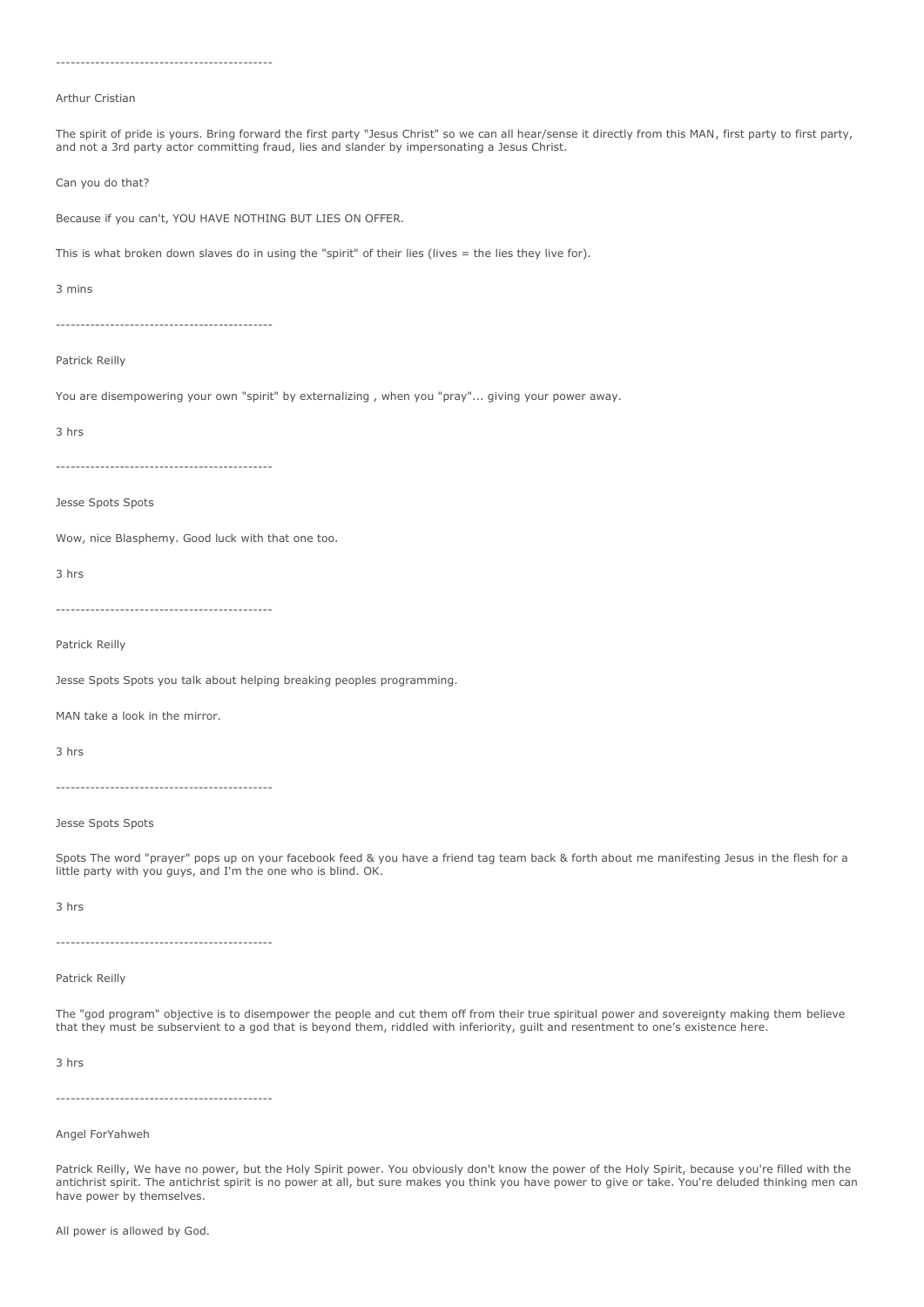The antichrist will have power when God allows him to have power. Those who are born again of God have the Holy Spirit power inside, and it's enough to do anything, as long as it's God's will to do so. Thou shalt not tempt YHWH thy God to perform party tricks, to prove it to people who are blind. YHWH rebuke you. If you want the truth ask for it, but don't act like you know it all, because pride comes before destruction.

3 hrs

#### Arthur Cristian

You are placing (reflecting ----> projecting) the non-sensory image you believe to be real and true over another MAN. In doing this, the intent of the MAN, the living soul, is not on your radar.

You can't and won't sense the unique, original MAN, instead impersonating and attempting to kidnap the MAN so that the non-sense you have in your head about the MAN is ALL that is on your radar. The lie of your invention is ONLY what appears on your radar.

The non-sense is all the lies and fantasy that are filling your head that you are projecting onto those you meet and seek to dominate under the image power of this God you worship. You are not interested in or willing to sense truth and go where it takes you.

This is clear, incontrovertible evidence of a Satanic ritual in practice by you. You love and worship the darkness that has become you. You are trying to force everyone to be under this DARK image that you worship. This is exactly what Satan did and continues to perform through its Lucifer.

Show us that you are not a slave in Caesar's world, praying to this God of Caesar as your master to improve the conditions of slaves because you doubt your ability to create truth, freedom, joy, peace, and abundance in your life and in the lives of those around you, here and now in present sense.

The fact is, we are strangers; you have never lived with us or had any intimate private dealings with us and yet you act as an expert commentator about us.

All we have done here is point out the fact of your denial to your enslavement that is revealed in your brainwashing because this God that you worship is in third party, as is this Jesus, and as is your praying and all your lying claims.

You have yet to bring forward a first party to back your claims.

We have come to the table as first parties, but this is not good enough for you because you so love the lie that has become you and you want us to acquiesce to the image power of your lying, that is the ocCULTic practice of the inculcation ritual that has become you.

We have exposed your lies but you haven't been able to expose us as liars.

Show us where we are lying.

We go where truth takes us - what about you?

Watch out for the spirit of pride that argues for the demonic possession as the spirit of Iving that liars worship.

2 hrs

--------------------------------------------

Patrick Reilly

Angel ForYahweh, The "god program" objective is to disempower the people and cut them off from their true spiritual power and sovereignty making them believe that they must be subservient to a god that is beyond them, riddled with inferiority, guilt and resentment to one's existence here!! WAKE UP

3 hrs

--------------------------------------------

Patrick Reilly

Jesse Spots Spots, "This notion that we must adhere to strict guidelines and rules through religious protocol and ritualistic processes, parroting prayers, are programs designed to achieve conformity and override one's sovereignty."

It is an authoritarian based construct whose foundationalenergy is fear!!

It programs people into continually judging themselves internally because one is never good enough and it creates an internal division and subservient feelings to a greater authority.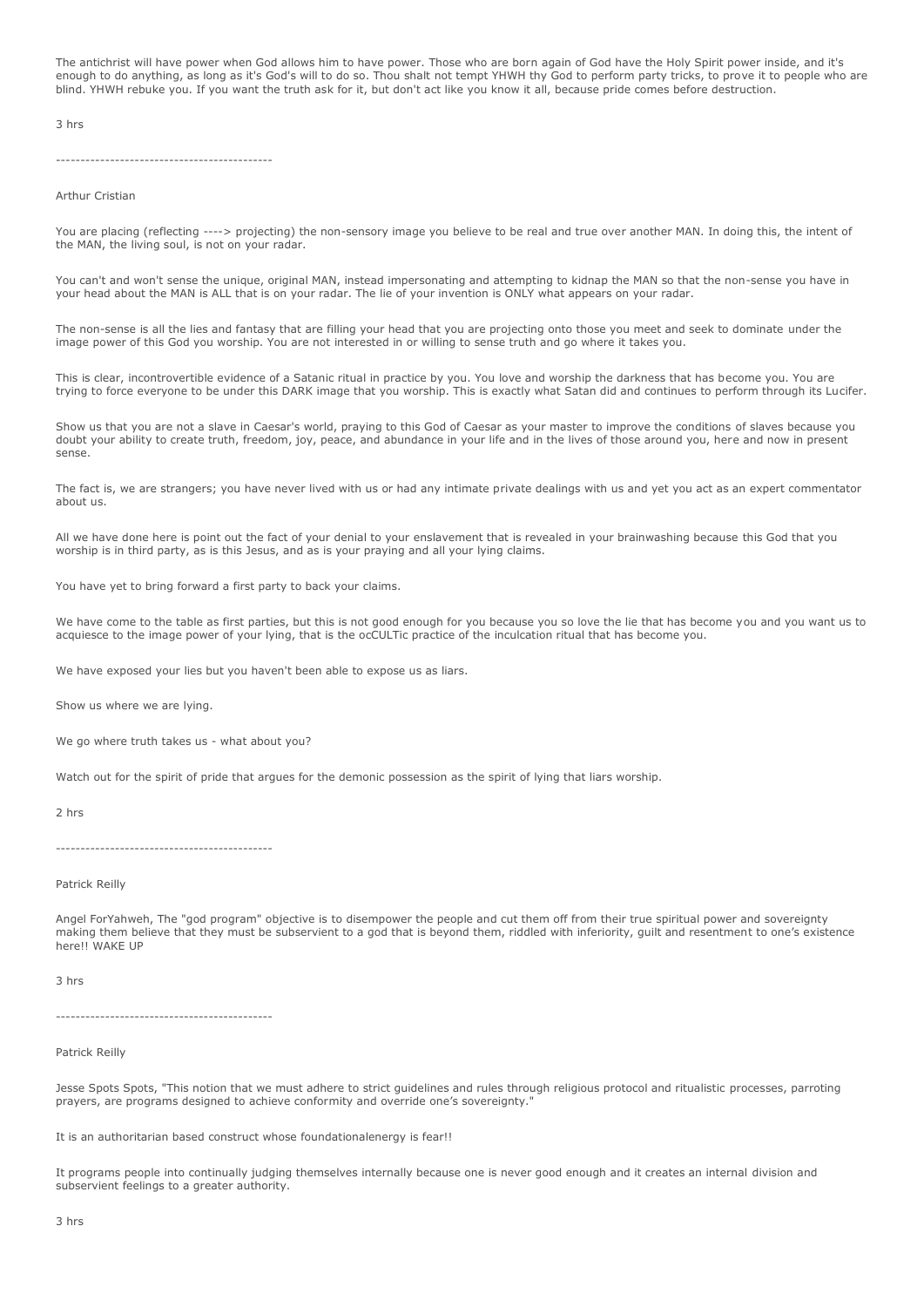--------------------------------------------

#### Arthur Cristian

Angel ForYahweh, This claim of yours.................................

"We have no power, but the Holy Spirit power. You obviously don't know the power of the Holy Spirit, because you're filled with the antichrist spirit. The antichrist spirit is no power at all, but sure makes you think you have power to give or take. You're deluded thinking men can have power by themselves. All power is allowed by God. The antichrist will have power when God allows him to have power. Those who are born again of God have the Holy Spirit power inside, and it's enough to do anything, as long as it's God's will to do so. Thou shalt not tempt YHWH thy God to perform party tricks, to prove it to people who are blind. YHWH rebuke you. If you want the truth ask for it, but don't act like you know it all, because pride comes before destruction.".......................................................

Is a load of bullshit because it is the Anti-Christ spirit you worship as the craft of your lying practice.

Now back your claims by bringing forward the 1st party MAN, Jesus Christ of Nazareth and not you in 3rd party, acting as an impersonator of this Jesus Christ because if you can't, then re-read what you have posted above about "party tricks" and "you're filled with the antichrist spirit" - it clearly reveals your lies.

2 hrs

--------------------------------------------

Angel ForYahweh

Patrick Reilly, There is no God beyond us, He lives in those who are born again of Him. It is no mystery who God is, to those who are His children. There is no inferiority or guilt or resentment, being a child of YHWH. We see things clearly, those in the dark do not, they think they see things clearly, but they don't. <https://youtu.be/g7X2uFcuAX4>

2 hrs

--------------------------------------------

Patrick Reilly

The purpose is to capture our attention and awareness, steering our spiritual intent towards ''his'' version of life., instead of to our own ''Soul Essence'' and the knowledge and wisdom contained within.

2 hrs

--------------------------------------------

Angel ForYahweh

Patrick Reilly You want to worship yourself, your knowledge, your wisdom over the creator's? Yeah, that's Satanism. Your knowledge and wisdom will never be as awesome as our creators.

2 hrs

--------------------------------------------

Patrick Reilly

Your "god" is not my creator.

2 hrs

--------------------------------------------

Jesse Spots Spots

This "party tricks" meme is hilarious. The very use of language is a third party act. We are manifesting ideas & relationships using the ALPHABET. These two conjuring word soup & patting each other on the back for it. I can feel the spiritual attacks too but they are not quite strong enough.

2 hrs

--------------------------------------------

Angel ForYahweh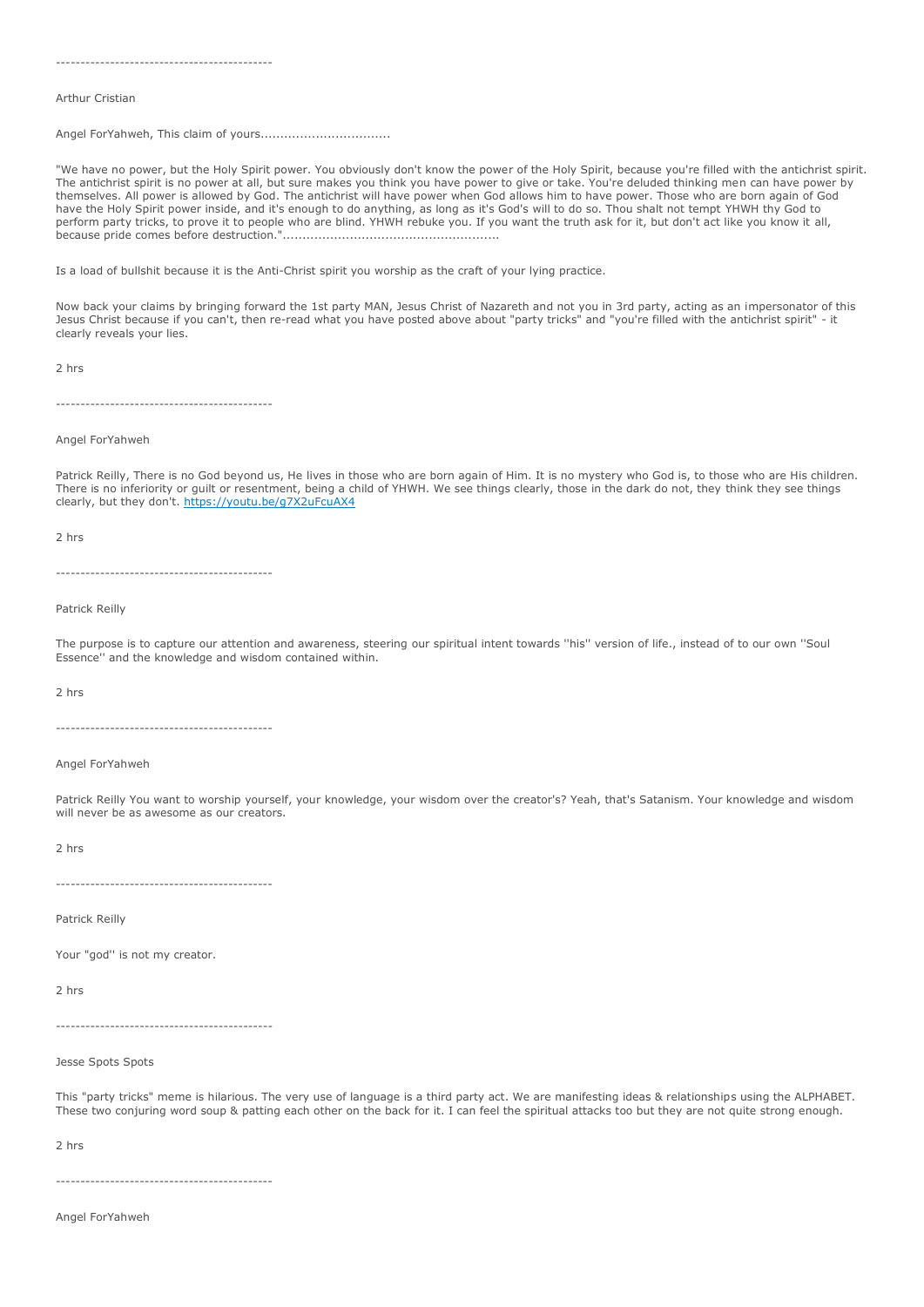Patrick Reilly, That's where your problem comes in. You deny the creator to worship yourself.

2 hrs

--------------------------------------------

Arthur Cristian

Angel ForYahweh..."There is no God beyond us, He lives in those who are born again of Him. It is no mystery who God is, to those who are His children. There is no inferiority or guilt or resentment, being a child of YHWH. We see things clearly, those in the dark do not, they think they see things clearly, but they don't.".....................

You are in the image illumination of Lucifer. Again, you are blatantly lying through your teeth. You really have no idea how the Satanic rituals of inculcation continue working through you. The " being a child of YHWH" is Satan's child BUT YOU DON'T WANT TO SEE HOW YOU HAVE BEEN DUPED, you really love Lucifer's illumination and how you willingly remain under its glorified shower of lies and deception. Notice how you write and perform, etc, in 3rd party about "God", "YHWH", etc... never in 1st party. It reveals how deeply broken down you really are.

You are no longer a MAN but a slave made out of what was once a MAN.

2 hrs

--------------------------------------------

Patrick Reilly

Angel ForYahweh your hijacking my character , assuming!

The 'bible was written by MAN , your worshiping the storytelling !

2 hrs

--------------------------------------------

Arthur Cristian

More lying coming from the liar... "That's where your problem comes in. You deny the creator to worship yourself."..... You act as the creator of the lies you worship as your-self. LOLLLLL

2 hrs

--------------------------------------------

Arthur Cristian

Bring forward the creator you claim exists in 1st party and not a 3rd party liar acting as the 1st party creator of the image of its self-glorification (delusion/fantasy). Can you do this???

2 hrs

--------------------------------------------

Angel ForYahweh

Arthur Cristian, Woe to those who call evil good and good evil. You're either a slave to sin or a slave to righteousness. No matter what's said you will only hear lies because your father is the father of lies and its all you know.

2 hrs

--------------------------------------------

Angel ForYahweh

Patrick Reilly, the word of God is not a bible. The bible has some words of God in it, but it's not THE word of God. People who worship the bible above God worship an idol. I don't worship the bible. I know who I worship.

2 hrs

--------------------------------------------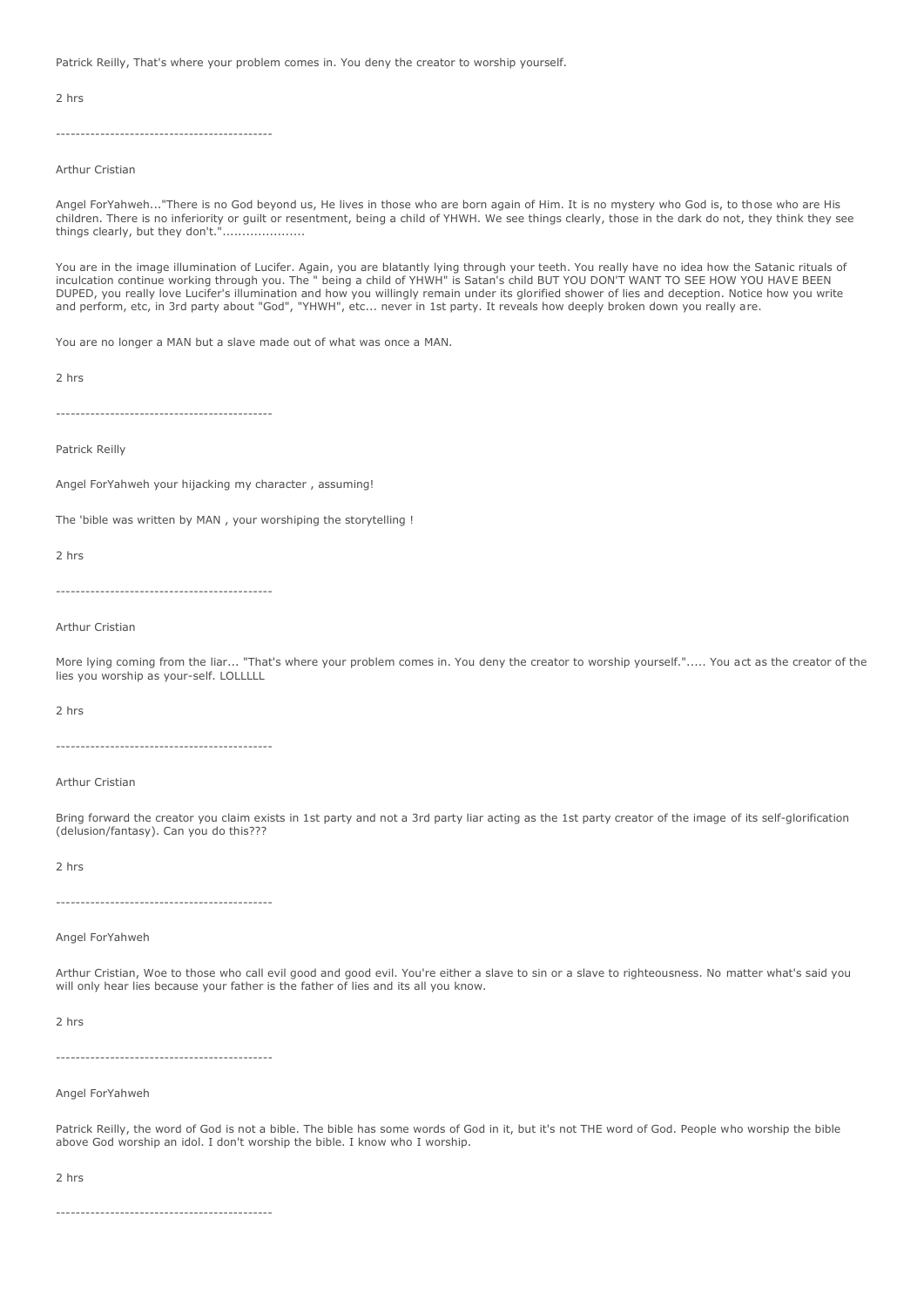#### Arthur Cristian

Jesse Spots Spots...... "This "party tricks" meme is hilarious. The very use of language is a third party act. We are manifesting ideas & relationships using the ALPHABET. These two conjuring word soup & patting each other on the back for it. I can feel the spiritual attacks too but they are not quite strong enough."

Kindom is the dream you create as the life of the living dream of Kindom you are here and now in present-sense. Kindom is NOT a destination, just as freedom, consciousness, truth, abundance, etc, are NOT destinations.

Free will is free will. It is impossible to save or rescue anyone from enslavement to inculcation practices unless they dream for that and have taken full responsibility to live/be that, to walk-the-talk however difficult it may be at times.

The only way to "help" anyone wake up is to live/be the light to inspire them so that they can use their free will to also walk away from the darkness of inculcation rituals. If we do not create/be the light of Kindom, there is nowhere for those lost to the darkness to return to. If they do not sense the light, all they will know is the inculcation and they will remain lost forever.

It is all in the intent with those of us really waking up and communicating Kindom sense between us.

In spite of us habitually reaching out through the fantasy mediums of alphabet languages we can still sense each other's intentions, etc.

All thoughts are dreams. The alphabet thoughts in your head are not who you really are - they are not your unique, original dreams. You did not create them. Sense is NOT the alphabet thoughts in your head. Sense is who you really are. You do not need alphabet thoughts to sense who you really are and what you are really part of.

The intent behind alphabet thoughts is to make you lose connection with who you really are and what you are really part of. No one can be rescued from a "state" of fantasy unless they are willing to recognise the fantasy for what it really is.

"The greatest lies and liars are the ones closest to truth - they cause the greatest damage of all because the duped learn to trust them.

Inculcation is reflecting 3rd party explanations and projecting them as fact/truth/reality/etc. "That over there is a daffodil, is yellow and is part of this and that.....".

A victim not provided with full disclosure can see the "plant", smell the plant, touch the plant, etc... having a direct sensory experience of truth/reality, 1st party to first party, BUT the inculcation (3rd party explanation, instruction, education, suggestion, indoctrination, brainwashing) they are reflecting (re-presenting) and projecting disconnects them from truth/reality.

They filter their first party direct, sensory experience through all the inculcation in their heads.

The duped are so close to truth yet nowhere near truth/reality; they are completely lost. The 3rd party explanation of God, life, consciousness, freedom, truth, reality, etc, etc........... is NOT truth, consciousness, freedom, truth, reality, etc, is not our freedom, not our consciousness, etc.

They are not our unique, original dreams.

We did not create them - we are just conving someone else.

The alphabet thought of freedom is NOT freedom, consciousness, community, etc....

Example......... Auroville is so incredibly deceptive - it is a massive lie. The whole of the NWO is a 3rd party explained reality as is "System Science", Christianity, Islam, Judaism, Buddhism, Atheism, etc, etc.......... and Flat earth.

This deception includes all religions, occults, esoterics, alphabet thoughts/images, constructs, concepts, etc..... David Wolfe is one of those liars so close to truth. He is trained to perform this dirty work. Same with Eric Dubay, Mark Passio. David Icke, Jordan Maxwell, Michael Tellinger, Michael Tsarion, etc, etc...... -

2 hrs

--------------------------------------------

Patrick Reilly

Your god solicites worship; that is egoic insanity !

2 hrs

--------------------------------------------

Arthur Cristian

Angel ForYahweh ,"Arthur Cristian Woe to those who call evil good and good evil. You're either a slave to sin or a slave to righteousness. No matter what's said you will only hear lies because your father is the father of lies and its all you know."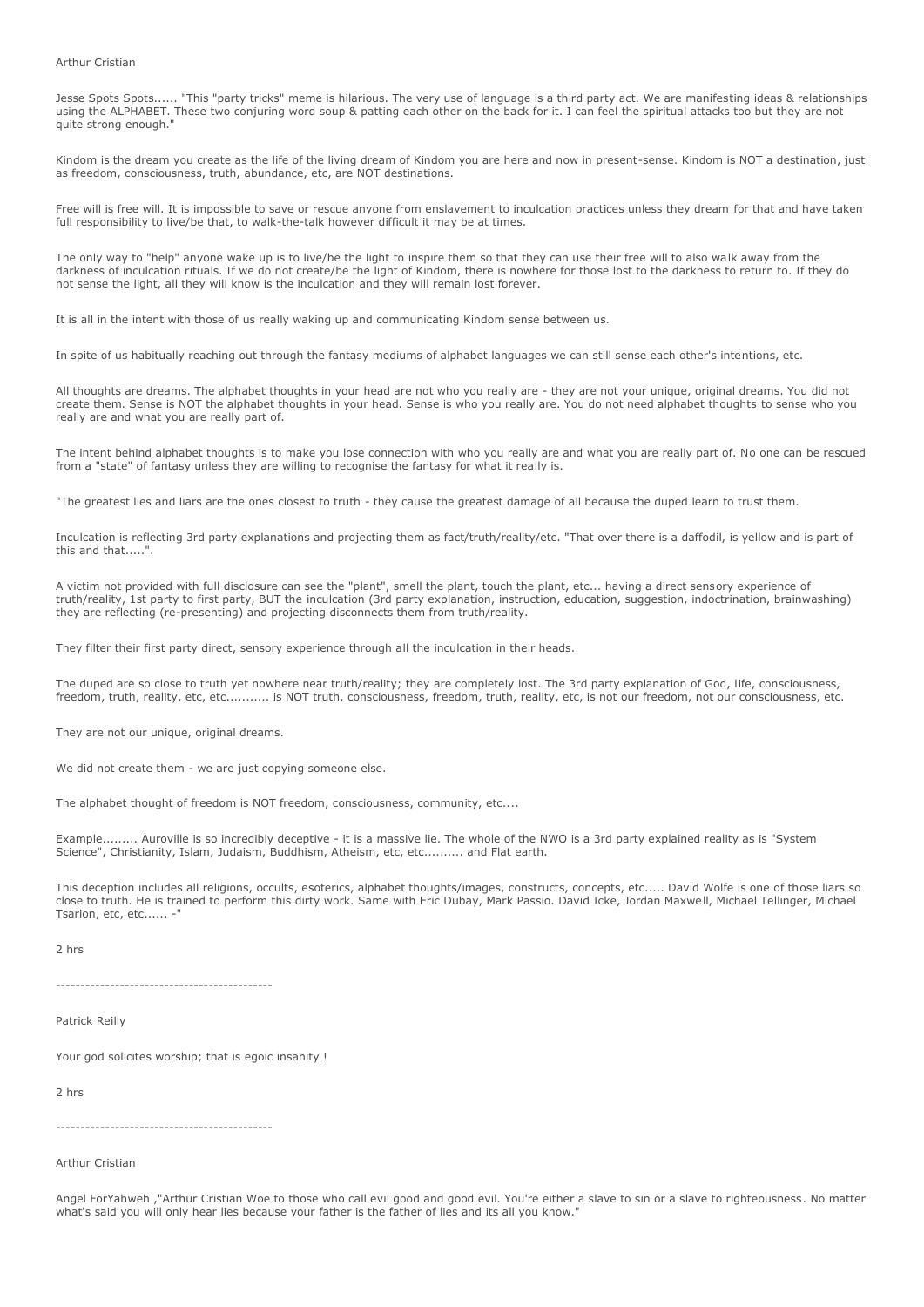#### and

"Patrick Reilly the word of God is not a bible. The bible has some words of God in it, but it's not THE word of God. People who worship the bible above God worship an idol. I don't worship the bible. I know who I worship."

You are yet to bring forward any 1st party to back your claims and until you do so, you are clearly and consistently showing up as a fanatic lost to the CULT of Satan's (A MAN'S) invention. All you have is "words" on offer BUT WHERE IS THE LIVING, THE LIVING MAN??? Satan is all in the alphabet "words" and NOT in the living (1st parties).

2 hrs

--------------------------------------------

Arthur Cristian

You are a slave to the sin of your righteousness, that being the ocCULT you worship as your false idol of God, YWAH, Arthur Cristian, Patrick Reilly, etc.... You covet another MAN - this says everything about your current lying ways.

2 hrs

--------------------------------------------

Jesse Spots Spots

Patrick. Question.. What is your current level of security clearance as a result of your National EMT status?

2 hrs

--------------------------------------------

Angel ForYahweh

Arthur Cristian, YHWH isn't a man. Don't confuse Jesus with YHWH they're not the same thing.

2 hrs

--------------------------------------------

Patrick Reilly

EMT's dont get a security clearance .........

2 hrs

--------------------------------------------

Arthur Cristian

You are yet to back your lying claims "Jesse Spots Spots". Do we accept a compromised immune system as being as good as it gets so that we are always immersed in sickness and disease? That sinister black mixed into pure white, detectable or not, is acceptable and fair??? Or do we have an immune system that refuses all forms of lies/harm and dissolve it all so that it cannot harm us/MAN? Which way do you go "Jesse Spots Spots"???

2 hrs

--------------------------------------------

Jesse Spots Spots

ok thanks

2 hrs

--------------------------------------------

Arthur Cristian

Angel ForYahweh, "Arthur Cristian YHWH isn't a man. Don't confuse Jesus with YHWH they're not the same thing.".....

BRING FORWARD AN EXPERIENCE (thought/idea/dream/etc) WITHOUT A MAN BEING A PARTY TO THAT EXPERIENCE.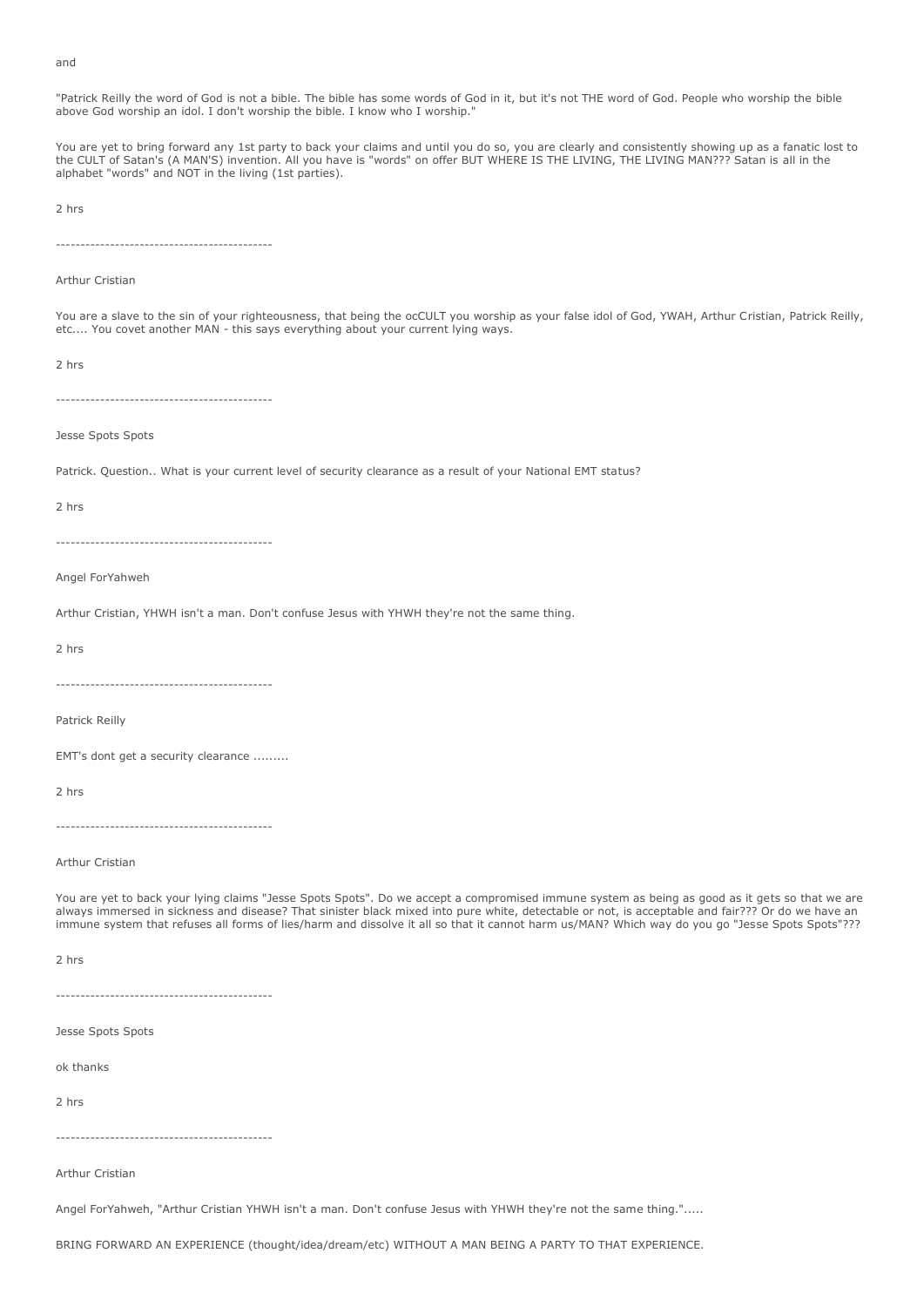Can you do this?

2 hrs

--------------------------------------------

Angel ForYahweh

Arthur Cristian, To you? When you're walking around with wax in your ears and blindfolds over your eyes, you wouldn't see it if I did. You're in the dark, plagued by demons holding spiritual blinders over you making you think you know more than silly Christians.

2 hrs

--------------------------------------------

Arthur Cristian

MAN is the ONLY First Party to ALL EXPERIENCE. Prove Otherwise.

2 hrs

--------------------------------------------

Angel ForYahweh

Arthur Cristian, You can't experience God, if you think God has to show Himself through a man for you to experience Him.

2 hrs

--------------------------------------------

Jesse Spots Spots

Arthur how can you trust the very air you breathe? I trust my relationship with Jesus more than you trust your own relationship with your own eyes & ears.

2 hrs

--------------------------------------------

Arthur Cristian

Angel ForYahweh, "Arthur Cristian To you? When you're walking around with wax in your ears and blindfolds over your eyes, you wouldn't see it if I did. You're in the dark, plagued by demons holding spiritual blinders over you making you think you know more than silly Christians."

Again, you continue to covet another MAN.

Are you the master of another MAN?

Are you claiming to have a higher standing than another MAN?

If so, bring forward this authority that you claim has given you all the power to execute this rite (right/write) over another MAN.

Are you God?

If you are NOT, then why do you continue claiming God as your authority over another MAN and to therefore covet that MAN?????

Why are you relying on an entity, phantom, demon, alphabet word, apparition, etc, as your power, a power that you have yet to bring forward in 1st party so that we of the living can hear it's power and authority directly from its tongue, 1st party to first party and not from you, a liar committing fraud and slander????

Do you always raise up the dead???

How many other tricks do you have hidden up your sleeve?

2 hrs

--------------------------------------------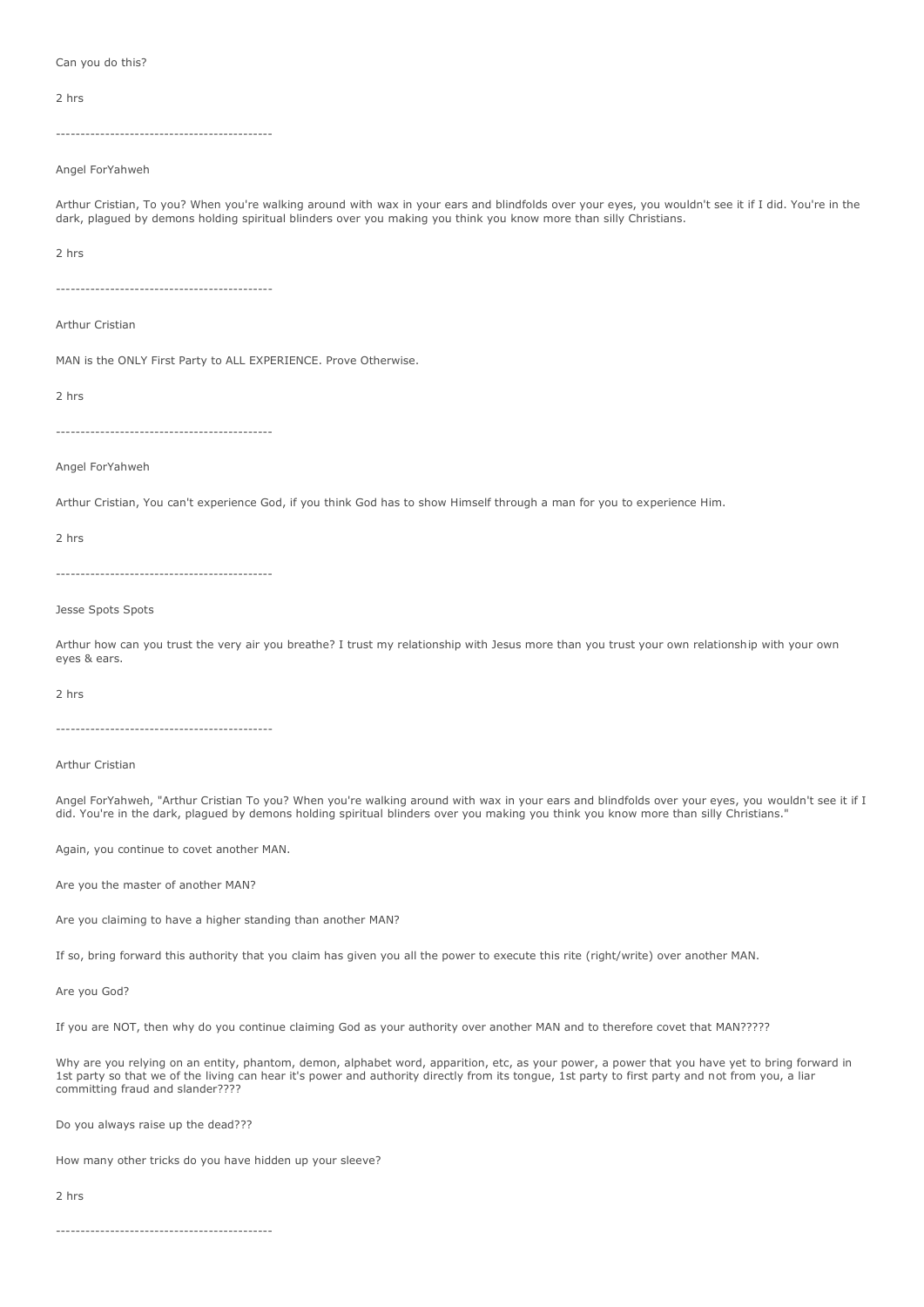#### Arthur Cristian

Jesse Spots Spots, "Arthur how can you trust the very air you breathe? I trust my relationship with Jesus more than you trust your own relationship with your own eyes & ears.'

Are you coveting this MAN?

2 hrs

--------------------------------------------

Angel ForYahweh

Arthur Cristian, What man am I coveting? What am I coveting? You offer up a bunch of accusations and no proof. I certainly am no master of another man, and never claimed to be. The authority of YHWH is always with those who are born again and following His ways. But it's not a man's authority. Why are you so obsessed with men?

Children of God are given God's authority through Jesus Christ. Jesus was obedient to God to the death and was granted the authority of God to rule over angels, we will judge angels one day with righteous judgement.

2 hrs

--------------------------------------------

#### Arthur Cristian

An innocent child does not require 3rd party explanations, instructions, education, suggestions, indoctrination, brainwashing, etc, about a sensory life form, "the tree", to SENSE "the tree", the (sensory life form).

The presence of the sensory life form is already present to the living, to the innocent child.

Only a liar would attempt to kidnap and covet the innocent child under its image power to make that child hostage to another MAN.

1 hr

--------------------------------------------

Arthur Cristian

Your claim of God is used to covet another MAN.

Where can innocent children not exposed to "The System" of alphabet thoughts/words, go anywhere across Earth/Nature/Creation to learn about this God you worship and its bible and version of whatever religion/belief/dogma is derived from it, be it Christianity, Islam, etc, or not, without another deeply brainwashed fallen--duped-MAN already got at having to explain it all to them????? .

1 hr

--------------------------------------------

Angel ForYahweh

Arthur Cristian, Those who have a love of the truth will see God in all creation. Everything that was created goes to the glory of God. It is only those who worship the creation over the creator who are blinded to this, and they're willfully ignorant of it, because they love the darkness, and sin more than the righteousness of God.

1 hr

--------------------------------------------

Arthur Cristian

You are living a lie and you continuing avoiding answering the questions raised against the lies you promote, backing up what you claim with incontrovertible evidence. ALL YOU OFFER ARE ALPHABET-WORDS AND NOTHING ELSE. It is clear for all to see/sense that you are still a deeply brainwashed drone, a perfect slave in Caesar's world, and you refuse to see this reality that has befallen you and all others deceived by Caesar's (Freemasons/Occultists/Satanists) inculcation.

1 hr

--------------------------------------------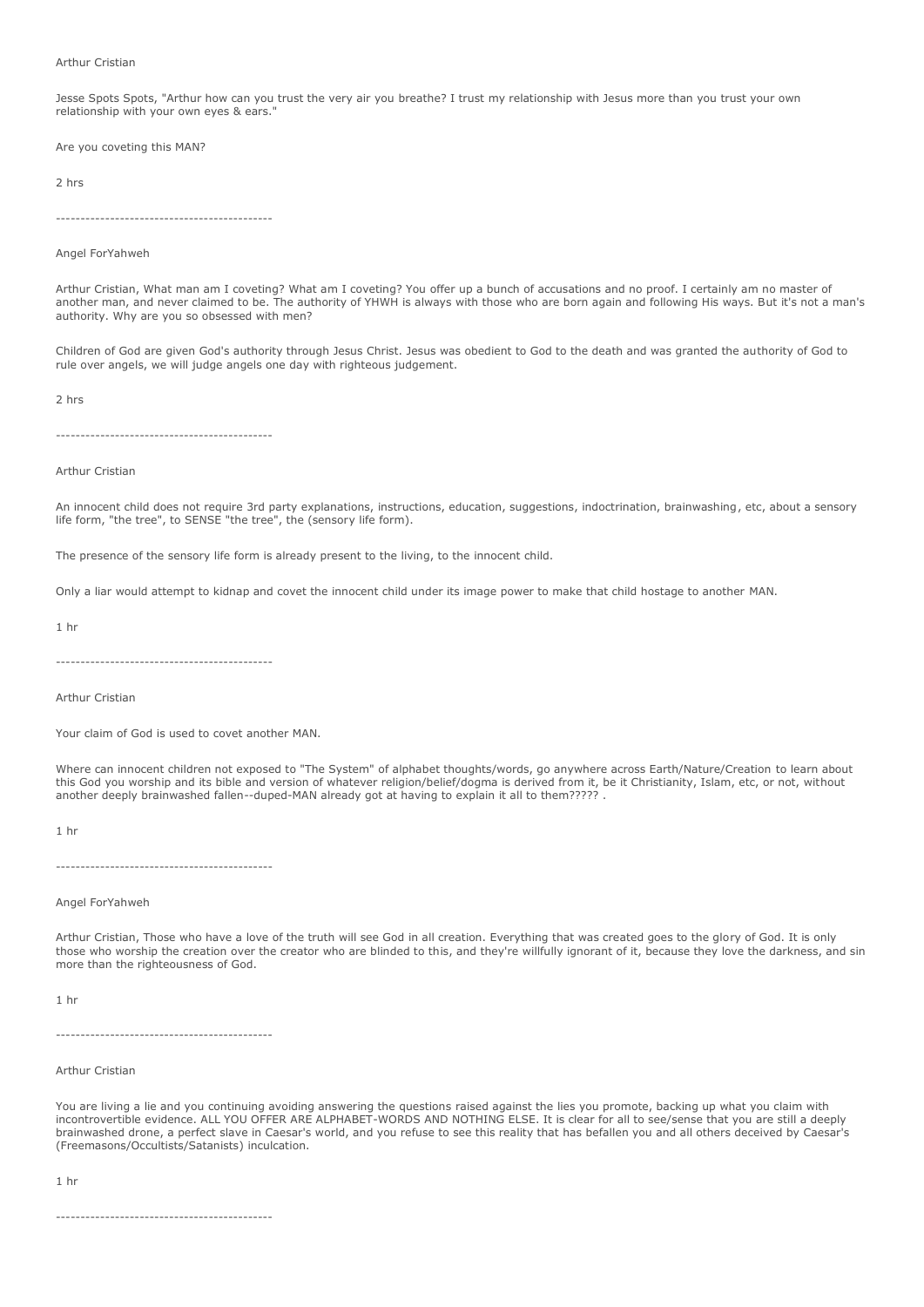#### Patrick Reilly

Arthur Cristian, Brainwashed drone indeed! HOLY SHIT

1 hr

--------------------------------------------

Arthur Cristian

Only a liar would attempt to kidnap and covet the innocent child under its image power to make that child hostage to another MAN.

Only slaves who claim to believe in a God, YHWH or Jesus do this.

They are already broken down slaves in denial of their slavery.

All they have on offer is alphabet words that they cling to, that have created the placebo effect of their delusion to offset the reality that they are slaves.

This is HOLY SHIT in practice.

A MAN turned into a liar, acting as of the lie is the truth, the HOLY SHIT, and trying to persuade all fellow MAN to believe in the lie of this HOLY SHIT too.

The only HOLY SHIT they have on offer is their slavery in Caesar's world.

All their life force energy has been projected into these alphabet words of a God, or Jesus, etc, made up by Caesar's cronies because they were educated into these lies.

They have formed an intimate romance with these lies, reflecting and projecting the lies of this image power to the point where they are creating them in THEIR IMAGE, their lives.

They are seeking solace and comfort in these lies to calm them from the daily onslaught of life in Caesar's world, the waking up to the clock, the years of being brainwashed drones earning just enough to keep deeply compromised roofs over their heads and toxic, so-called food and water on the table, and the children that they have created that become the poverty, sickness, disease and perpetrators of environmental catastrophes, etc.

This is the Stockholm Syndrome, the HOLY SHIT of the placebo effect of their own imagining/creation in action!

These delusional slaves who believe that they are saved in the arms of a third party explained God, YHWH and Jesus in the afterlife (not here and now in present sense), are ALL slaves here and now and will go to their graves as slaves with everyone around them as slaves because that is all they have on offer.

They are "saved", but from what?

And what becomes of their children?

What legacy do they inherit?

Slavery, under another guise?

Is the inheritance of the descendants of all Christians to come slavery?

The Great MAN of long ago, twisted by Freemasons, occultists and Satanists of Caesar's world playing with alphabet words to become the Jesus of their crafted, ritual, inculcation practices destroyed all the lies of Caesar's world, but the indoctrinated Christians are too blind to see the hidden hand that has turned them all into deceitful, destructive scum, fighting for their slavery.

So much for HOLY SHITI

1 hr

--------------------------------------------

Arthur Cristian

Angel ForYahweh, "Arthur Cristian You can't experience God, if you think God has to show Himself through a man for you to experience Him."

All you have on offer is a slave completely lost in Caesars world with no way out.

Your God is FANTASY.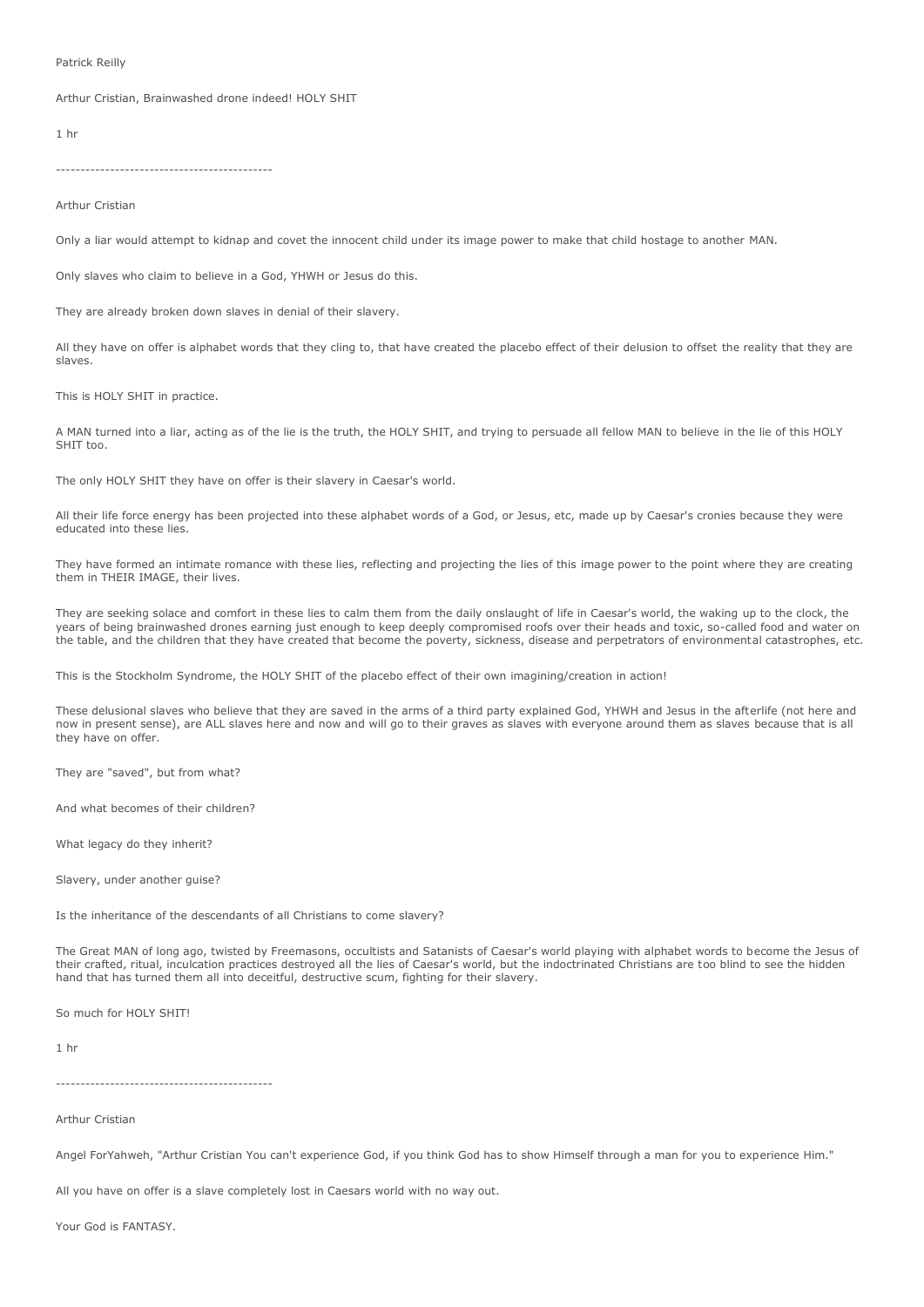The reason your God does not reveal itself to others is because you harbour the lie of your slavery pretending that you are free when you are not. You can't bring forward your God because to do so would be to admit that you are a slave.

The magnificence of the whole of creation is experienced through direct sensory experience with the whole of creation.

Where did this MAN say that "God has to show Himself through a man for you to experience Him"????

The experiences of God, YHWH and Jesus claimed by Christians are a result of the inculcation practises they worship.

MAN'S power of creation is absolute - if we believe, have faith in and associated opinions about Jesus healing, a church full of men and women under the image power of a God and the Son of a God, Jesus, can create a healing in the "name" of a God and the Son of a God, Jesus, without ever realising that the power to heal is coming from all the men and women giving their life force energy to the dream that they believed which is reflected and projected as the healing they experience, not the mysterious God, and the Son of a God, Jesus, who was not present at the healing!

They all have dreams for love, for healing, for truth, for freedom, for direction, for abundance, for joy and for happiness because the hearts of nearly all of MAN are pure and sincere and this comes naturally to all innocent children before they are corrupted.

Because their siblings, their parents and their grandparents and great grandparents and the wider communities that they socialise in, dream these dreams of unconditional love and give life to these dreams, regardless of creed, denomination or atheism, it is easy to become trapped in the image power of a congregation of dreamers worshipping the same image and creating the placebo effect which becomes their Stockholm Syndrome.

How easy is it for Caesar and his cronies to create the religions and churches and have all the believers tricked into giving the unconditional love of their dreaming to "The System" that is Caesar's world that is behind all the religions and churches, synagogues, temples, auditoriums, arenas, nightclubs, etc.

This is how we give our power (lives) away to a Jesus that is of a church that is of "The System" of Caesar's world that controls all facets of the lives of Christians and the government, banking systems, big business, law, religions, education, entertainment, philosophy, and every other aspect of our system lives.

This is what happens to everyone trapped in social media, all the keyboard warriors campaigning the inculcation rituals they worship through Facebook. YouTube, Instagram, Twitter, etc, etc. All of them are swirling with their life force energy of the unconditional love that they dream for but they have all given their power to Caesar and his cronies who manipulate them to bring them into Caesar's fold where Caesar and his cronies have power over all of them.

No matter how sincere their dreams, all are slaves under Caesar's world which is why their dreams are never realised, generation after generation after generation.They cannot see the hidden hand that destroys them.

What we are describing is Babylon.........>>>>> Baby---Long = wards of the "state", incapable of taking full responsibility for their lives. "State" being both psychological and the land they stand on as those psychos lost inside a mental institution, "The System".

The inculcation rituals that they form from so young construct the prisons of their enslavement because they are the alphabet words of Satan's invention.

Satan is the "Grand Architect", a MAN who invented the compass and square of measurements that is the occultic craft and practise of Freemasonry, communicated only through alphabet words better known as hieroglyphics. Freemasonry is the craft and practice of using fantasy to create an illusory world full of lies, "The System" and to which enslaves all believers and participants.

The delusional haven't yet woken up to how clever this deception is because they still believe that the alphabet words in Caesar's world have power, but this is a fantasy because the alphabet words place them under the image power of Satan, who Caesar worships. No matter what the dream, if the MAN dreams an alphabet word, the MAN is enslaved by Satan and it's Luciferic world where a Caesar can be found, a MAN claiming higher standing (author-rites) over another MAN.

29 mins

--------------------------------------------

Arthur Cristian

Angel ForYahweh , "Woe to those who call evil good and good evil. You're either a slave to sin or a slave to righteousness. No matter what's said you will only hear lies because your father is the father of lies and its all you know."

You have clearly described your fallen "state".

May you really wake up and get out of the Luciferic reflections of your illumination that you stupidly have fallen in love with and have bonded to...... potentially for a "life-time".

26 mins

--------------------------------------------

Arthur Cristian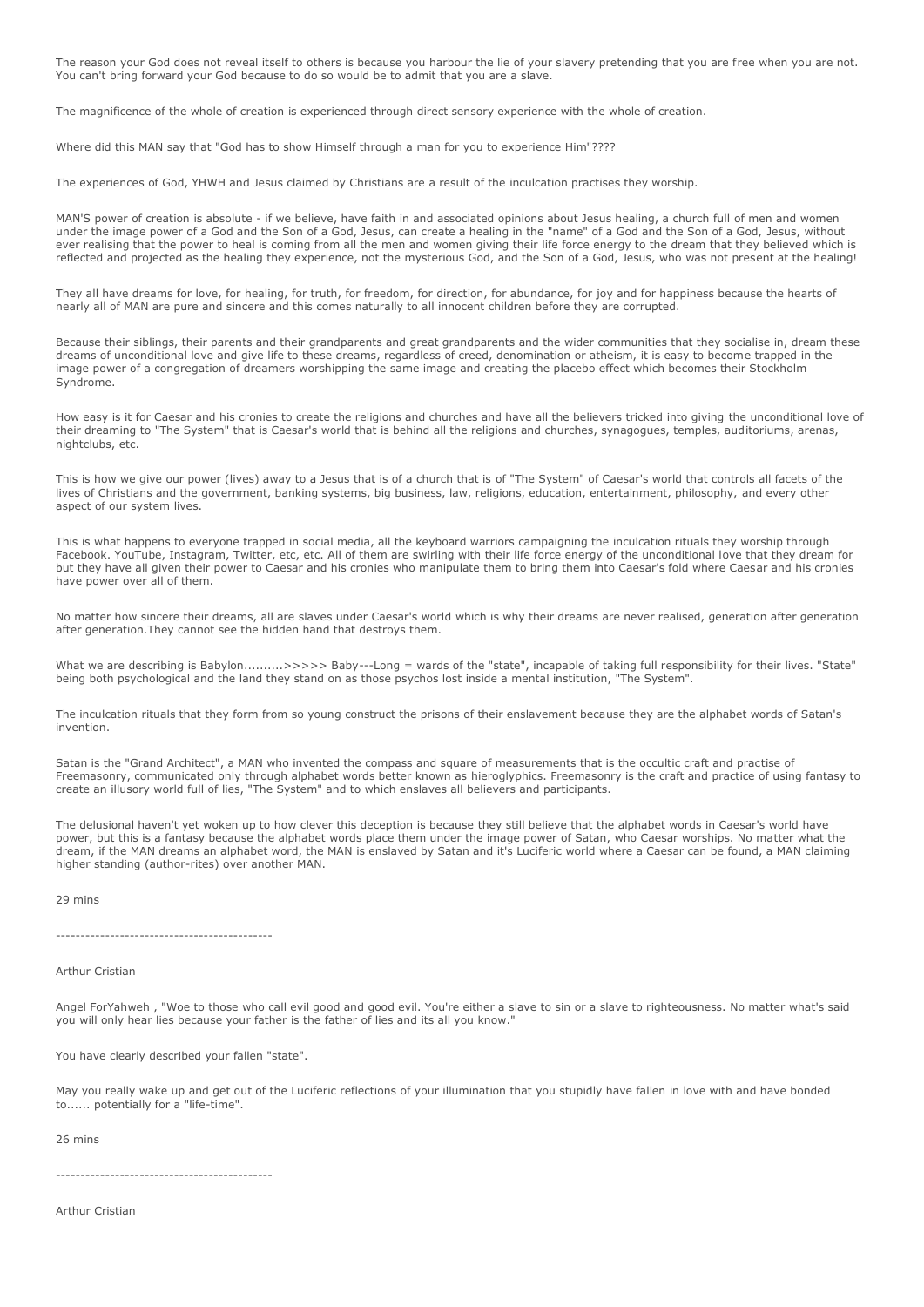Angel ForYahweh, "Those who have a love of the truth will see God in all creation. Everything that was created goes to the glory of God. It is only those who worship the creation over the creator who are blinded to this, and they're willfully ignorant of it, because they love the darkness, and sin more than the righteousness of God.

The "God" you worship continues to enslave you.

All your glory (the life you give and serve to this fake God), glorifies your current enslavement.

And

"It is only those who worship the creation over the creator who are blinded to this, and they're willfully ignorant of it, because they love the darkness, and sin more than the righteousness of God.",

clearly describes the darkness you love and continue to worship as that sinner under the righteousness of a God of Caesar's/Satan's invention.

Willfully ignorant you really are.

LOLLLLLLL

6 mins

--------------------------------------------

#### Arthur Cristian

It is YOUR ILLUMINATION that you are reflecting on here......... "Angel ForYahweh Arthur Cristian To you? When you're walking around with wax in your ears and blindfolds over your eyes, you wouldn't see it if I did. You're in the dark, plagued by demons holding spiritual blinders over you making you think you know more than silly Christians."

You have clearly described your present predicament.

This MAN, Arthur, is not a slave in Caesar's world. Its been like this since "2006".

17 mins

--------------------------------------------

#### Arthur Cristian

"The System" is a commercial using animation to advertise fantasy making consumers delusional. Kindom is the living remedy to this psychotic "state" that we dream, live and stand for in this life.

16 mins

--------------------------------------------

#### Arthur Cristian

A MAN on the land is a free MAN. Remove that MAN from the land and you turn that MAN into a slave who is now under another MAN who educates and trains the MAN how to live on the land that is controlled by another MAN. There are now rules, regulations, rituals, procedures, conditions and contracts between the MAN and the land and between the MAN and the MAN who claims ownership and administrative rights over the land.

Which way do we go? Where MAN is under the conditions of gifting between a MAN and a MAN, or where MAN is free on the land with nature doing ALL the gifting and without any conditions of ownership and administrative rights between MAN and another MAN?

The whole scam is over the land where we all are now. But we have all been educated and subjected to conditions since babyhood so that we are unable to live freely on that land because we don't know how to. It is alien to us but the conditions of a system of a MAN under another MAN are not, so we are easily susceptible into being manipulated into accepting another system model under another guise that appeals to our educated slavery sentiments of freedom, sustainability and consciousness.

The fact that we are being educated into gifting is a red light alert to the fact that there is no freedom to be found here. A MAN on the land does not need educating because nature already provides that and everything else that "The System" tries to mimic unnaturally. Our ancestry is on the land but along the way our ancestors were removed from land and educated so they could learn how to live under another MAN through the system of their slave masters beckoning. And here we still are squabbling over the semantics of gifting but all of us are educated slaves in "The System" where we don't have freedom on the land.

A child brought up by nature is already skilled in allowing nature to gift everything to MAN and never squabbles over any MAN having access to nature's natural, constant abundance. This has not been educated into them. Can you not see the system scam of gifting and the politics of Ubuntu? Gifting and Ubuntu are pitched to educated slaves. They are not pitched to MAN already free on land. Those still strapped to gifting and Ubuntu still have a long way to go to fully wake up.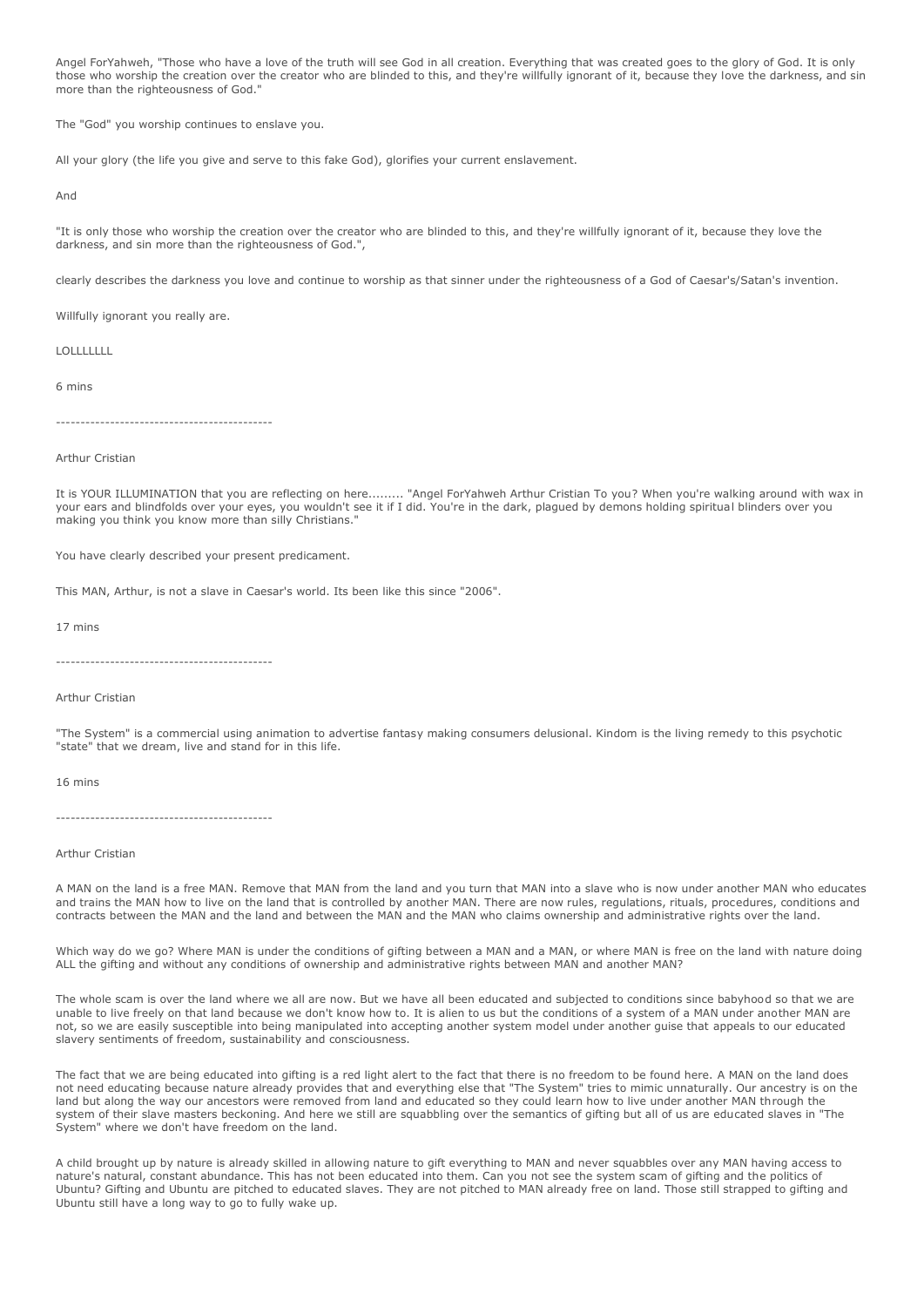Give MAN the full responsibility to live on land again, and that MAN will do what MAN has to do to live freely again and, in doing so, MAN will again become a calm and peaceful MAN. Keep MAN from the land, and MAN will continue to be a desperate, educated slave still squabbling and squabbling while being manipulated by slave masters who are pitching the systems of gifting and Ubuntu through their controlled opposition lackeys.

When we succumb to the doubt and uncertainty of having to do something, anything now because of our current predicaments of slavery, we are still educated slaves perpetuating the doubt and uncertainty that we can be fully magnificent free MAN on the land without the need for any unnatural system in this life.

Slave masters and their lackeys play on this doubt and uncertainty by manipulating us and providing us with "alternatives" that we clutch at and cling to rather than telling them all where to go and living freely on land again, learning how to take full responsibility for the land so that we don't do harm to it any more and the flow of abundance is never ending, freeing all of MAN from being under another MAN. Land is the only issue we have to resolve in this life. No one owns the land, so what are we waiting for?

Intel Operatives don't talk about any of this. They just get into semantics promoting these "alternative" systems that do not usurp the power and control of the slave masters they serve.

continued here: <https://www.facebook.com/arthurcristian/posts/10210271896701901>

Arthur & Fiona Cristian Love For Life

14 mins

--------------------------------------------

Arthur Cristian

Jesse Spots Spots, "Your desire to trample down prayers has been NOTED".

The only thing we've trampled on is lies.

The MAN you really are has not been trampled on and never will be.

Your prayer is ONLY for the perpetuation of slavery. In this thread it is clear for all to see/sense that you really have no passion to break ALL ties with Caesar's world in this life. You actually fight to maintain the status quo of Caesar's world.

7 mins

--------------------------------------------

Arthur Cristian

You shall know them by their fruits.

1 min

--------------------------------------------

Patrick Reilly

In the word beLIEve is a LIE in the LIE a "I" as the ALL SEEING EYE/The System!!

Believe is never reality!

6 hrs

--------------------------------------------

Darragh Salmo Salar

Keep up the good work

6 hrs

--------------------------------------------

Susan Christian

Prayers for @IamMissTila - they will leave - rebuke them in the name of Jesus Christ of Nazareth! They fear Him.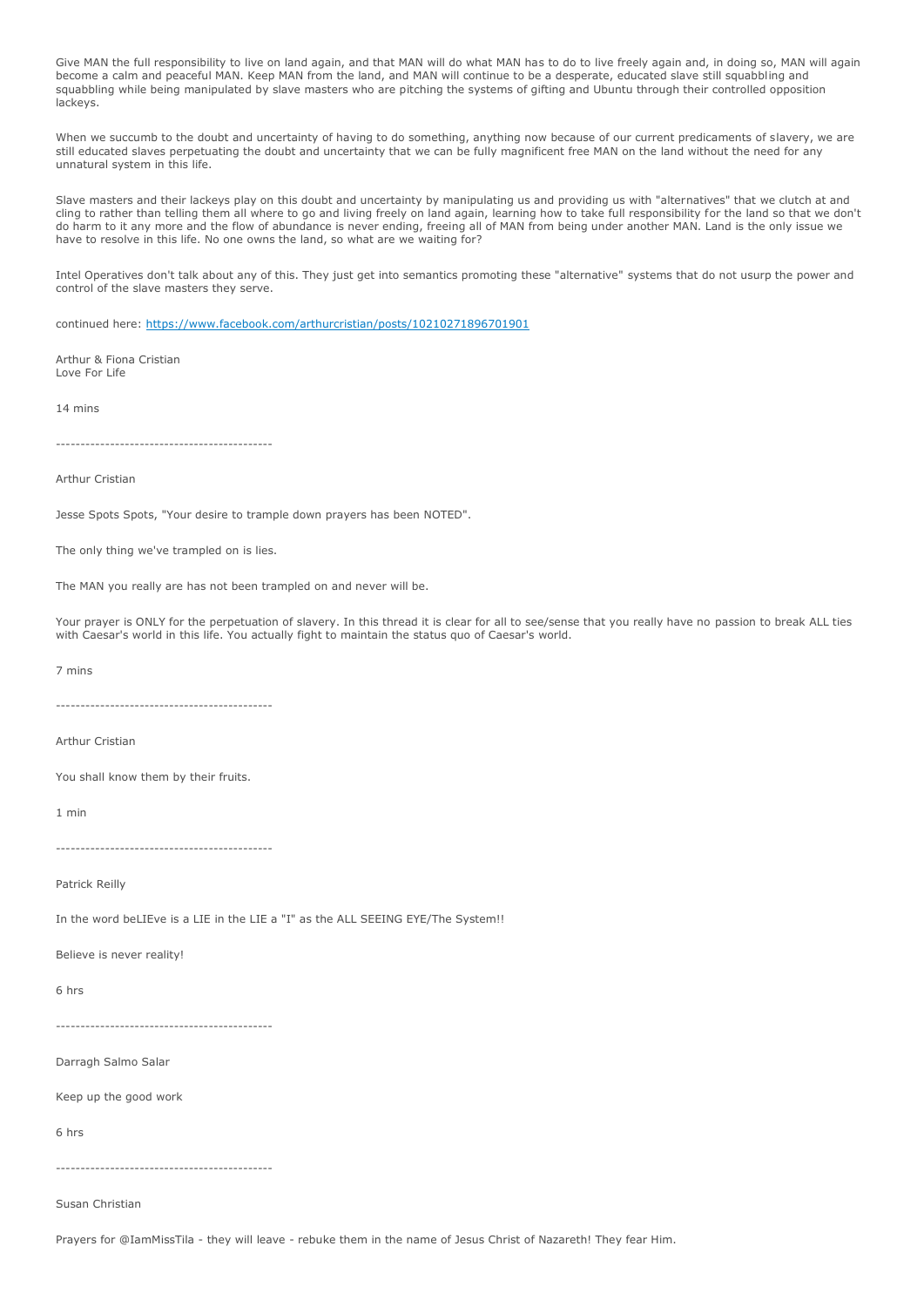4 hrs

--------------------------------------------

Donald Marshall

Lol, she doesn't have MPD, she has PTSD.

3 hrs

--------------------------------------------

Jesse Spots Spots

I hope she's been nicer at CC.

3 hrs

--------------------------------------------

Donald Marshall

Haven't seen or spoken to her there in a long time.

3 hrs

--------------------------------------------

Susan Christian

Both maybe.

3 hrs

--------------------------------------------

Joe Lillie

Oh no not good... she has to want to come out of agreement with her company before they will leave...

3 hrs

--------------------------------------------

Jesse Spots Spots

Fragmented soul.

3 hrs

--------------------------------------------

Donald Marshall

Not exactly.

3 hrs

--------------------------------------------

Jesse Spots Spots

She also just likes attention. Don, I been putting pressure on Mark Dice lately, do you know anything more about his family to help me confirm or deny where I think his disclosure might be heading?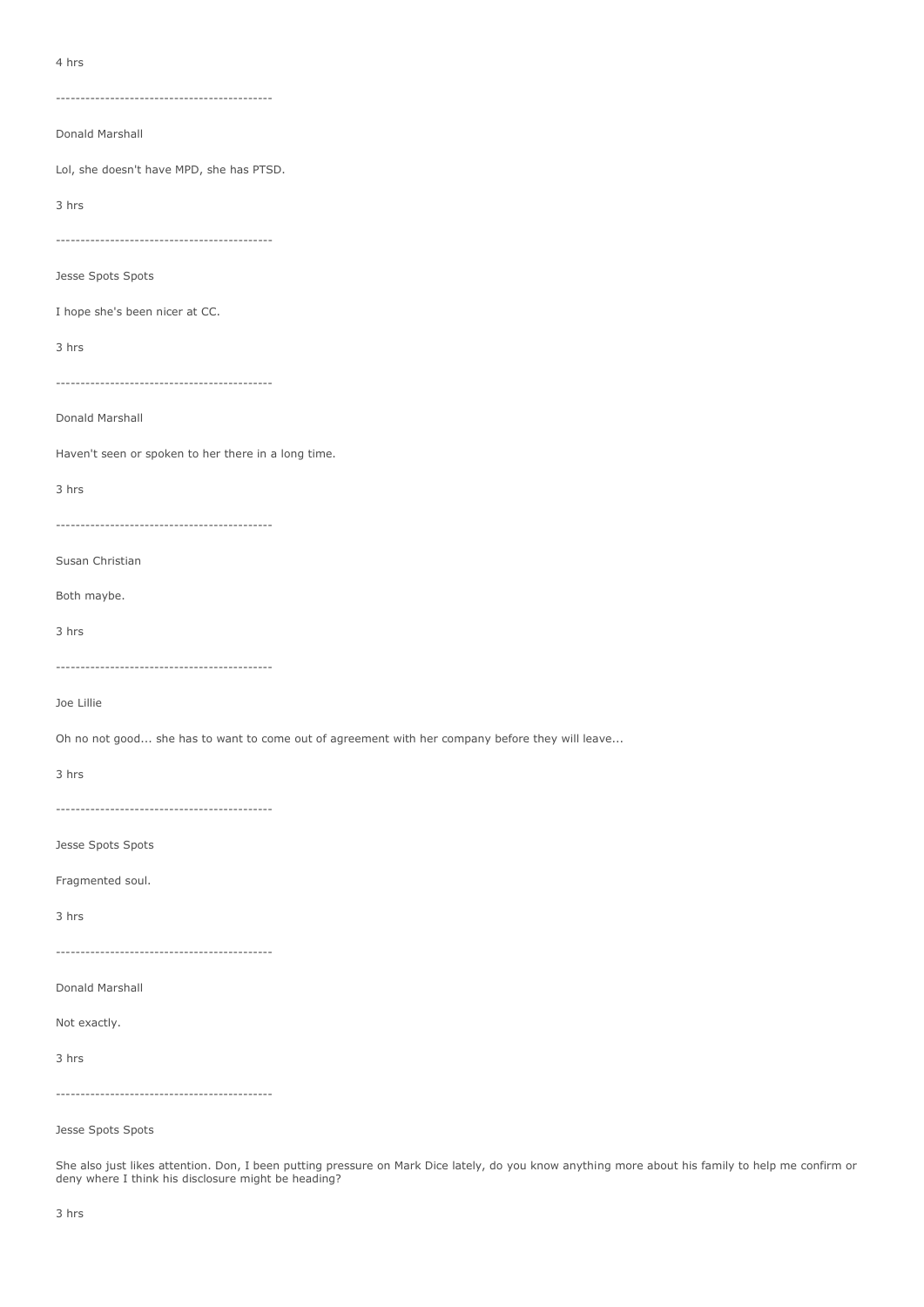--------------------------------------------

Jesse Spots Spots

Is Mark Dice's brother Joaquin Phoenix?

3 hrs

--------------------------------------------

Donald Marshall

Unknown, he is at cloning though, Ive met him there, spoke to him there.

3 hrs

--------------------------------------------

Gabriel Ortiz

^ knew it..

2 hrs

--------------------------------------------

Scott Beardslee

If you all believe in heaven. How would we behave in heaven? Could we do that now? Or do we even know how? What are we gonna do with this false prophet now that we found him? It seems to me Christians were given a choice long ago. And they chose barrabas . Do we get to ignore the truth in heaven too? Or does that even matter in heaven ? Just curious not looking for an over reaction to a false threat or anything . After all we cant have a bunch of back biting or is that allowed ?

1 hr

--------------------------------------------

Jesse Spots Spots

What do you think of this person admitting they have Multiple Personality Disorder?

1 hr

--------------------------------------------

Arthur Cristian

Jesse Spots Spots, You have clearly described the very multiple personality disorder that burdens you and which you carry around in 3rd party attempting to re-present them all in first party. You are showing up to be a sinful MAN, a whore of Babylon.

Just now

--------------------------------------------

Arthur Cristian

Jesse Spots Spots, "Wow, nice Blasphemy. Good luck with that one too."

Blasphemy is the act of insulting or showing contempt or lack of reverence to a deity, to religious or holy persons or sacred things, or toward something considered sacred or inviolable. Some religions consider blasphemy as a religious crime.

What blasphemy?

You have yet to bring forward this God that we are supposedly blaspheming against in first party.

This is contempt.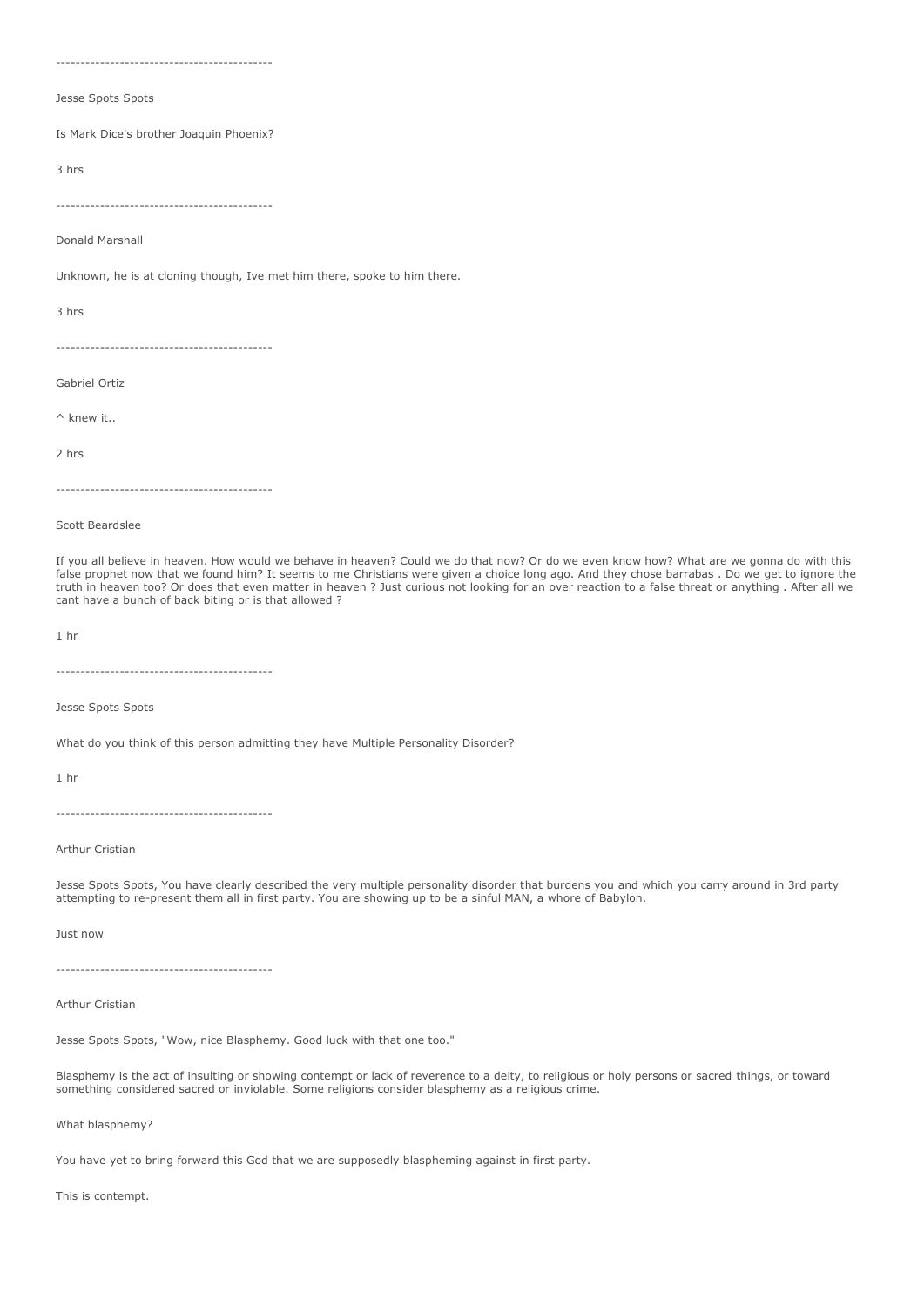You are denigrating another MAN, saying that another MAN is a piece of shit and that what another MAN shares with you is not worthy of consideration because it doesn't fit in with your brainwashing into the model of the false idol that you worship as your deity. This is why you talk about multiple personality disorders. You are the one with MPD.

You want us to revere your lies to raise you up on a pedestal of Christianity and you hate anyone who doesn't.

What makes you any different to those who conspired to torture and murder the Great MAN on their cross?

You have set yourself up as a holy person here, claiming that you are sacred and inviolable, and that it is a religious crime to attack your lies. It reeks of indifference, arrogance, etc, all signs of a MAN possessed by demons, the MPDs.

All you can bring forward is you in first party. You have not been able to bring forward a God you claim exists in first party. Therefore your lying defaults to you becoming the God of your injurious blasphemy under the guise that you are re-presenting this God as an authority. This is what believers do. You are claiming all the glory for you - why else are you making all these accusations at people, firing your bows and arrows. Where have you derived the power to attack another MAN?

You are the one peddling blasphemy here, and not those you have accused.

You have raised your life onto a higher standing than another MAN who you want to bow down to you, the Christian God, because of the lies you peddle as that Christian God. There is no Christian God here, just you, acting as the Christian God.

You are claiming to be the token of your auspice, no different to what Satan does in claiming that Satan is God over another MAN. Satan's deception is your deception. It is clear who your master is.

There is nothing sacred about your lying - you are just showing up as a brainwashed slave, scum like those you look down upon because they don't follow the deceptive Satanic image power of inculcation that you worship.

You are an immense danger to all innocent children, including ours.

What makes you any different to all those Christian liars who carried the living word of God before them as they murdered multi-millions in the name of their Christian God?

You hate MAN, your living brothers and sisters.

This is contempt and denigration and is blasphemy.

Do you always speak with a forked tongue?

You don't see MAN as being sacred and pure. All you see is the corruption that you live for manifesting in your brothers and sisters under your will and all other lying Christians who live for this lie.

Your prayer request is to Satan, your master and ruler.

--------------------------------------------

Jaba Abaj

Holly shit LOOOOOOOOL

52 mins

---------------------------------------------

Arthur Cristian

Angel ForYahweh wrote.......

"We have no power, but the Holy Spirit power. You obviously don't know the power of the Holy Spirit, because you're filled with the antichrist spirit. The antichrist spirit is no power at all, but sure makes you think you have power to give or take. You're deluded thinking men can have power by themselves. All power is allowed by God. The antichrist will have power when God allows him to have power. Those who are born again of God have the Holy Spirit power inside, and it's enough to do anything, as long as it's God's will to do so. Thou shalt not tempt YHWH thy God to perform party tricks, to prove it to people who are blind. YHWH rebuke you. If you want the truth ask for it, but don't act like you know it all, because pride comes before destruction."

And

"There is no God beyond us, He lives in those who are born again of Him. It is no mystery who God is, to those who are His children. There is no inferiority or guilt or resentment, being a child of YHWH. We see things clearly, those in the dark do not, they think they see things clearly, but they don't."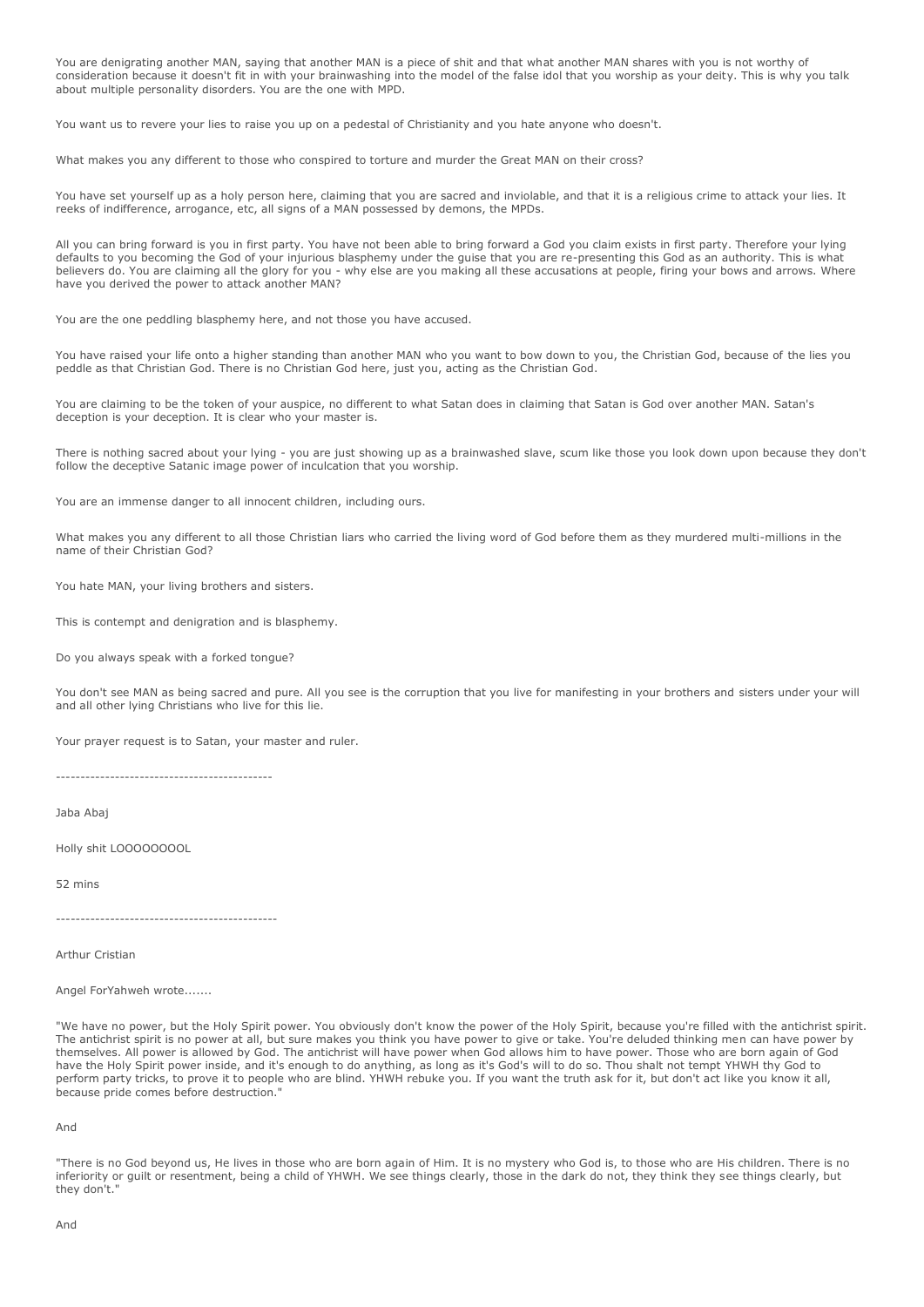"You want to worship yourself, your knowledge, your wisdom over the creator's? Yeah, that's Satanism. Your knowledge and wisdom will never be as awesome as our creators'.

#### And

"That's where your problem comes in. You deny the creator to worship yourself."

#### And

"Woe to those who call evil good and good evil. You're either a slave to sin or a slave to righteousness. No matter what's said you will only hear lies because your father is the father of lies and its all you know.

#### And

"The word of God is not a bible. The bible has some words of God in it, but it's not THE word of God. People who worship the bible above God worship an idol. I don't worship the bible. I know who I worship."

#### And

"YHWH isn't a man. Don't confuse Jesus with YHWH they're not the same thing."

#### And

"To you? When you're walking around with wax in your ears and blindfolds over your eyes, you wouldn't see it if I did. You're in the dark, plagued by demons holding spiritual blinders over you making you think you know more than silly Christians."

#### And

"You can't experience God, if you think God has to show Himself through a man for you to experience Him."

And

"What man am I coveting? What am I coveting? You offer up a bunch of accusations and no proof. I certainly am no master of another man, and never claimed to be. The authority of YHWH is always with those who are born again and following His ways. But it's not a man's authority. Why are you so obsessed with men?

Children of God are given God's authority through Jesus Christ. Jesus was obedient to God to the death and was granted the authority of God to rule over angels, we will judge angels one day with righteous judgement."

#### And

"Those who have a love of the truth will see God in all creation. Everything that was created goes to the glory of God. It is only those who worship the creation over the creator who are blinded to this, and they're wilfully ignorant of it, because they love the darkness, and sin more than the righteousness of God."

#### ........

What came first, the alphabet languages that you have used to learn all the religious dogma that you spout or the "Holy Spirit power", "the authority of YHWH", "All power is allowed by God", etc?

Would you have been able to learn all these third party, explained concepts and constructs without first having been educated into alphabet languages and taught them by others who were also brainwashed into alphabet languages?

To us, up to this point, you do not seem to have any unique, original dreams that you have created, which means that you have no soul. All you have is the lie of another MAN'S story of the Holy Spirit used against you. Everything you are writing here is just you parroting what you have been told by others to think, feel and act on and that you claim is yours, the Holy Spirit. This is the mark of Satan and Lucifer on you. You act as a drone, nothing more or less - is this really what you are about, a soulless automaton compelled by inculcation?

The Holy Spirit power is not of your living dreams - others have put these lying dreams inside your head and you have claimed them as though they are your unique, original dreams, giving them life with your life force energy, but they are not. We have not yet seen any evidence of any unique, original dreams that you have created. This means that what you are promoting is demonic, the blueprint of another entity communicating its supposed essence.

Also, why do you place everyone under the same umbrella, making sweeping statements such as, "We have no power, but the Holy Spirit power." Who made you an authority to speak for all of MAN in this way? Are we not all supposed to be unique and original, not one the same as the next because we all have free will? Or is this God you worship a slave master approving only of those who mould their lives to his copyright? You are kidnapping everyone to meet the copyright of the Holy Spirit of another MAN'S dreaming that you worship.

And why is the stench of exclusivity and privilege consistently showing up in your beliefs? "Those who are born again of God have the Holy Spirit power inside, and it's enough to do anything, as long as it's God's will to do so." Are you psychic? Do you have an all-seeing eye? Do you practice remote viewing? Are you in the room with everyone across earth, appearing in multiple places all at the same time, able to write on behalf of all of these men and women in first party as their authority? We are talking about black magic now. Who gave you this power?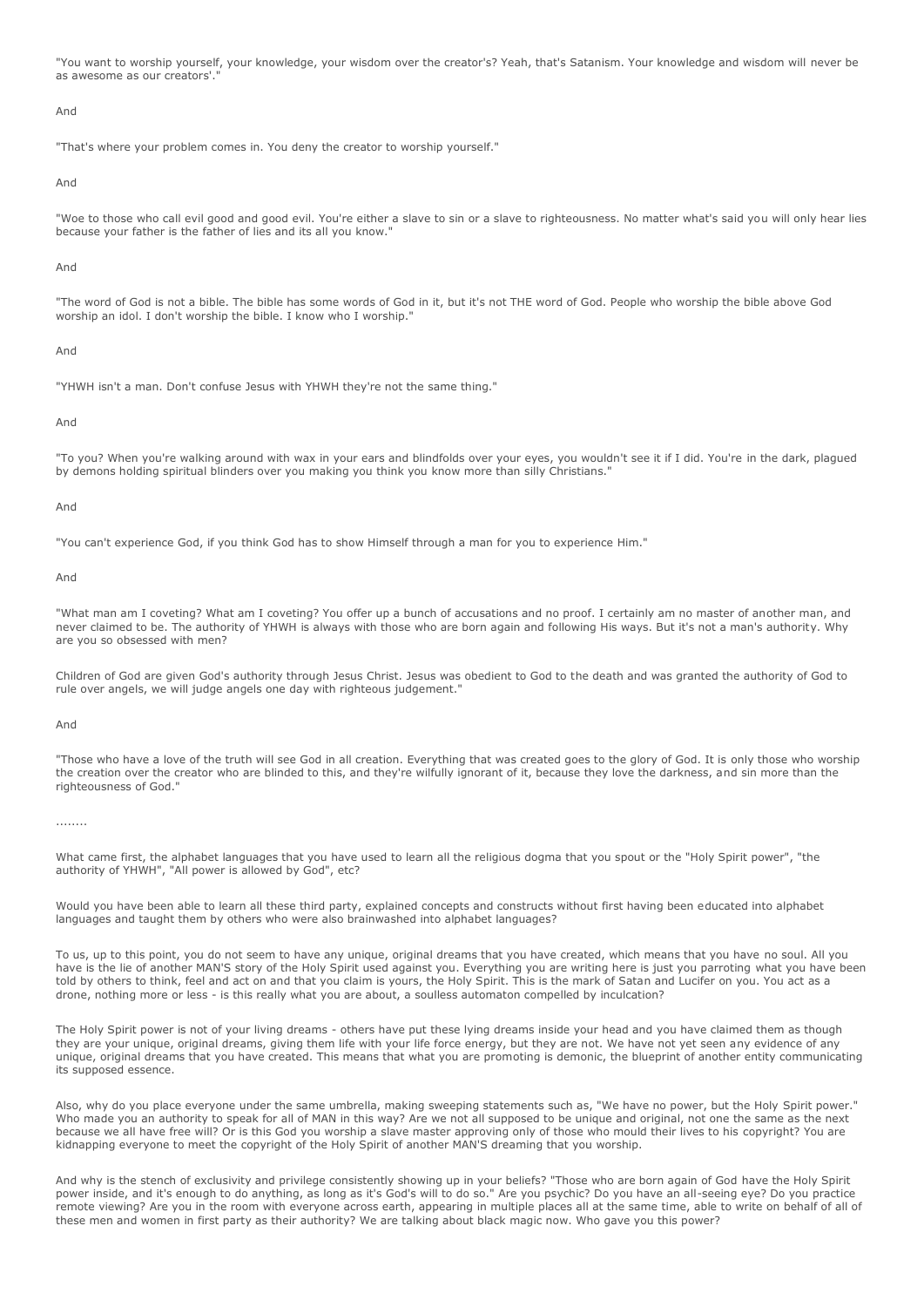So those who are not born again do not have as much power as those who are?

Says who? Bring forward this first party, let's hear it from them and not from a trained parrot.

And you are also implying that the born again are limited from fulfilling the true potential of their unique, original magnificence by God who may allow something or may not. This God seems to be all about censorship, discrimination and classification.

What sort of a father of unconditional love is this God? Do you dream for your children to remain less than you, always under your image power because they are weak without soul?

What kind of God creates something that is weak and soulless, full of deformities, incapable of taking full responsibility for everything they think, feel and do?

Is this God of yours really so cruel and vindictive?

Do you not dream for your children to expand beyond the dreams of others, to explore the full potential of their uniqueness and originality, undefined by another MAN, and live and be that?

Are you implying that all children of this God are puppets on a string without free will? This is what you are saying when you talk about God's will.

To us, based on what you have dished up so far, you have been completely and utterly brainwashed and there is not a single thought in your head that you have created. The same goes for nearly everyone in "The System". Prove us wrong by bringing forward a dream created uniquely and utterly by you, a dream that is not reliant on the background of alphabets with the system concepts and constructs derived from them.

--------------------------------------------

#### Jesse Spots Spots

Arthur are you sure you even are a man? I have no such evidence. Just your claim. Produce this "man" you speak of.

10 mins

--------------------------------------------

Arthur Cristian

Well come over to "East Bowral, NSW, Australia" on the land we stand and care for, residing amongst this large Love For Life food forest, and with many of us here, currently 14 living here, lets all sit around a table eating, drinking and having many a laugh while we listen to all our tongues wag. Nothing like a direct sensory experience, first party to first party. When would you like to come over and directly sense (touch, taste, feel, smell, hear, see) this MAN? There are many first party witnesses that will testify to the first party existence of the MAN you seek to witness and experience through your senses.

1 minute

--------------------------------------------

Jesse Spots Spots

PRODUCE HIM NOW.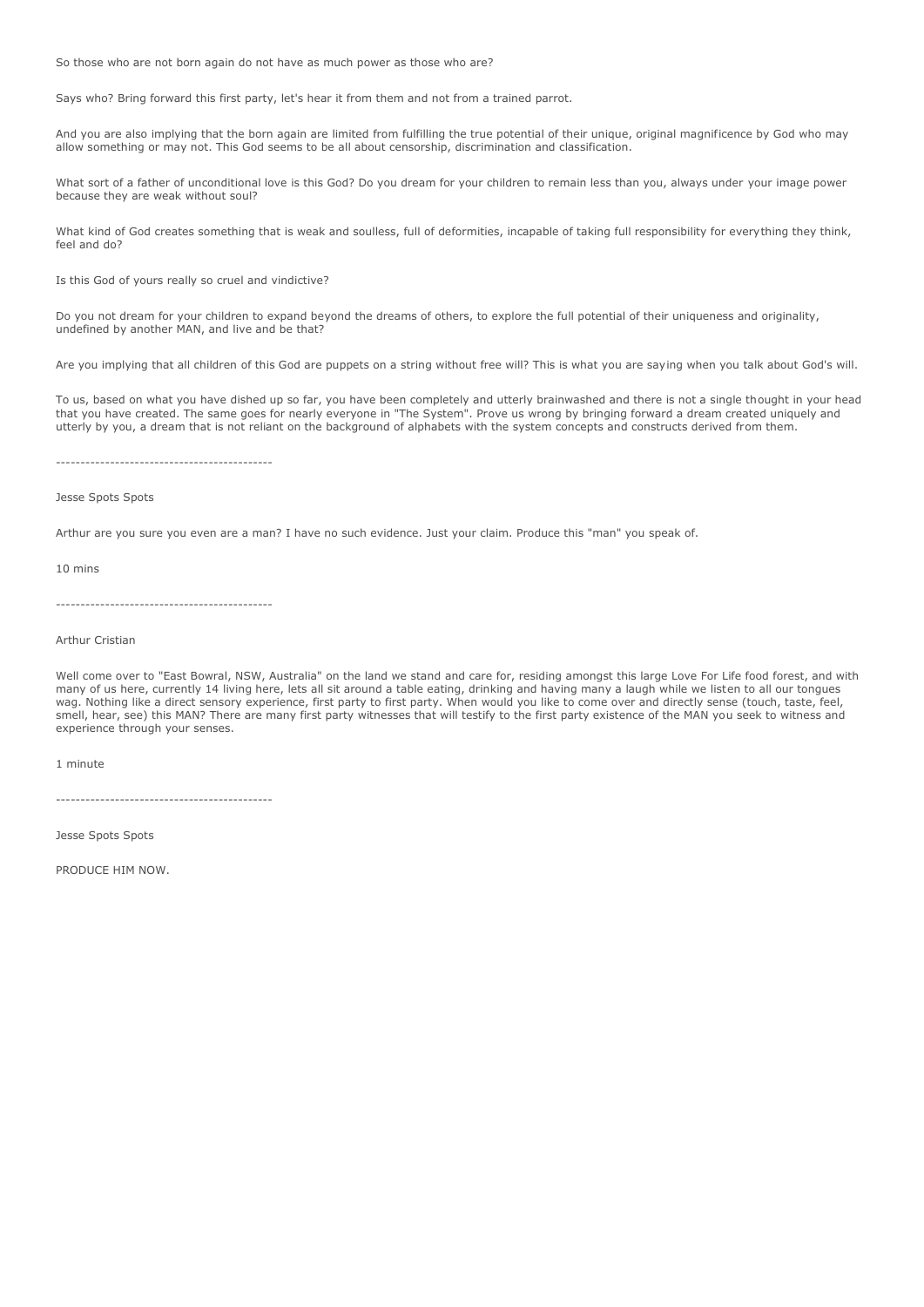

# **Produce This MAN You Speak Of !!!**

#### 29 mins

--------------------------------------------

Arthur Cristian

You doubt the existence of this MAN? Are you the living authority of all of MAN? Since when did a MAN become accountable to the whims of another MAN'S doubt and uncertainty?

#### 26 mins

--------------------------------------------

Jesse Spots Spots

Do the 14 people you surround yourself know that you systemically try to stomp out Christianity wherever you see for brownie points? Why not spend time with them instead of dominate a thread about a woman's self-confessed personality disorder.

25 mins

--------------------------------------------

Arthur Cristian

We are addressing MAN here and not an exclusive, privileged "God" performed ONLY by a 3rd party impostor/fraudster.

24 mins

--------------------------------------------

Jesse Spots Spots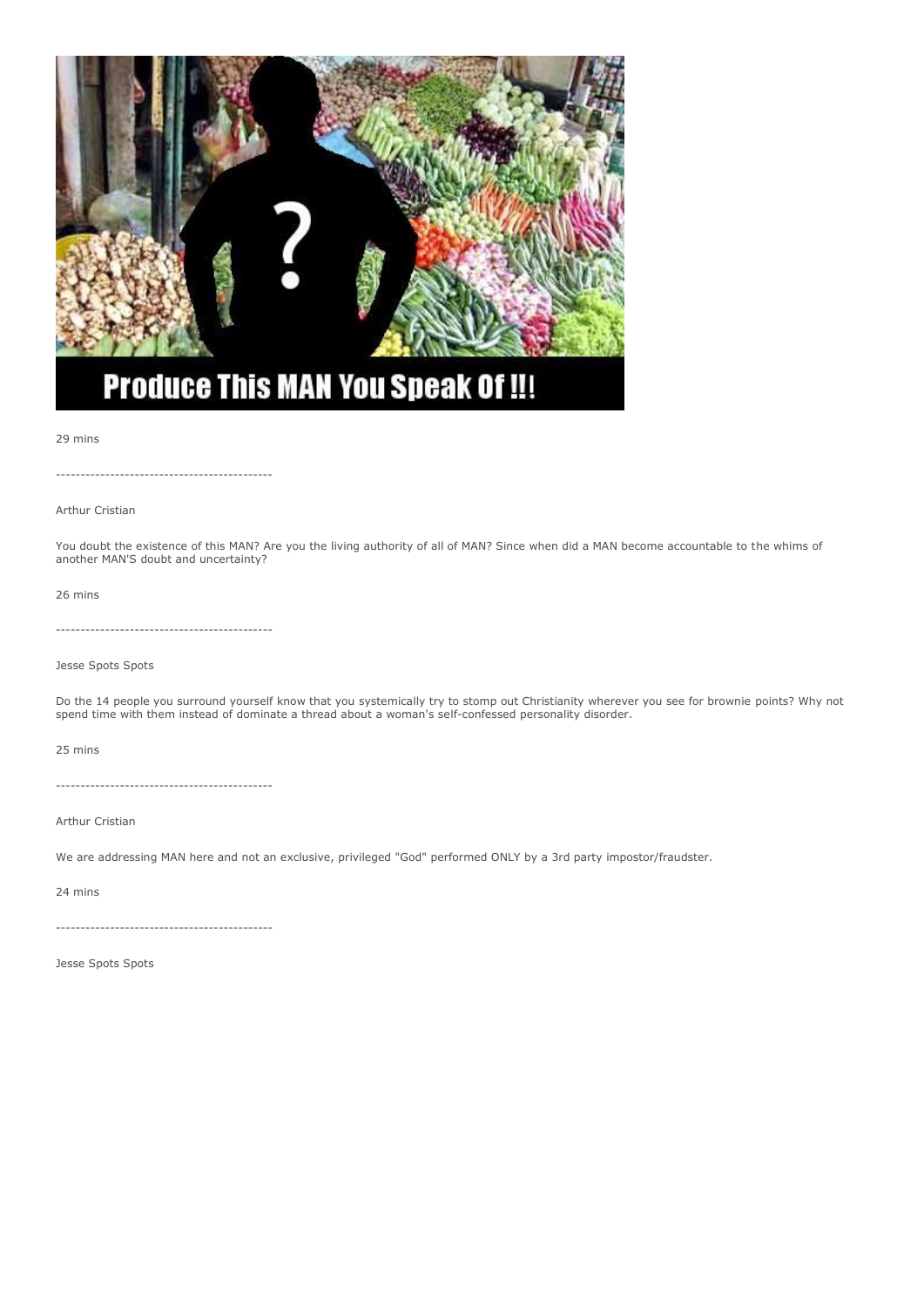

24 mins

--------------------------------------------

Arthur Cristian

Here is more clear evidence of a control freak " Do the 14 people you surround yourself know that you systemically try to stomp out Christianity wherever you see for brownie points? Why not spend time with them instead of dominate a thread about a woman's self-confessed personality disorder".

24 mins

--------------------------------------------

Jesse Spots Spots

I would love to see you take this act to a hospital ward.

23 mins

--------------------------------------------

Jesse Spots Spots

You don't think I know you are simply trying to provoke me to anger? I am currently laughing.

23 mins

--------------------------------------------

Arthur Cristian

This MAN does not perform Satanic practices - the hospitals are Satans and all those in them are Satan's too.

22 mins

--------------------------------------------

Jesse Spots Spots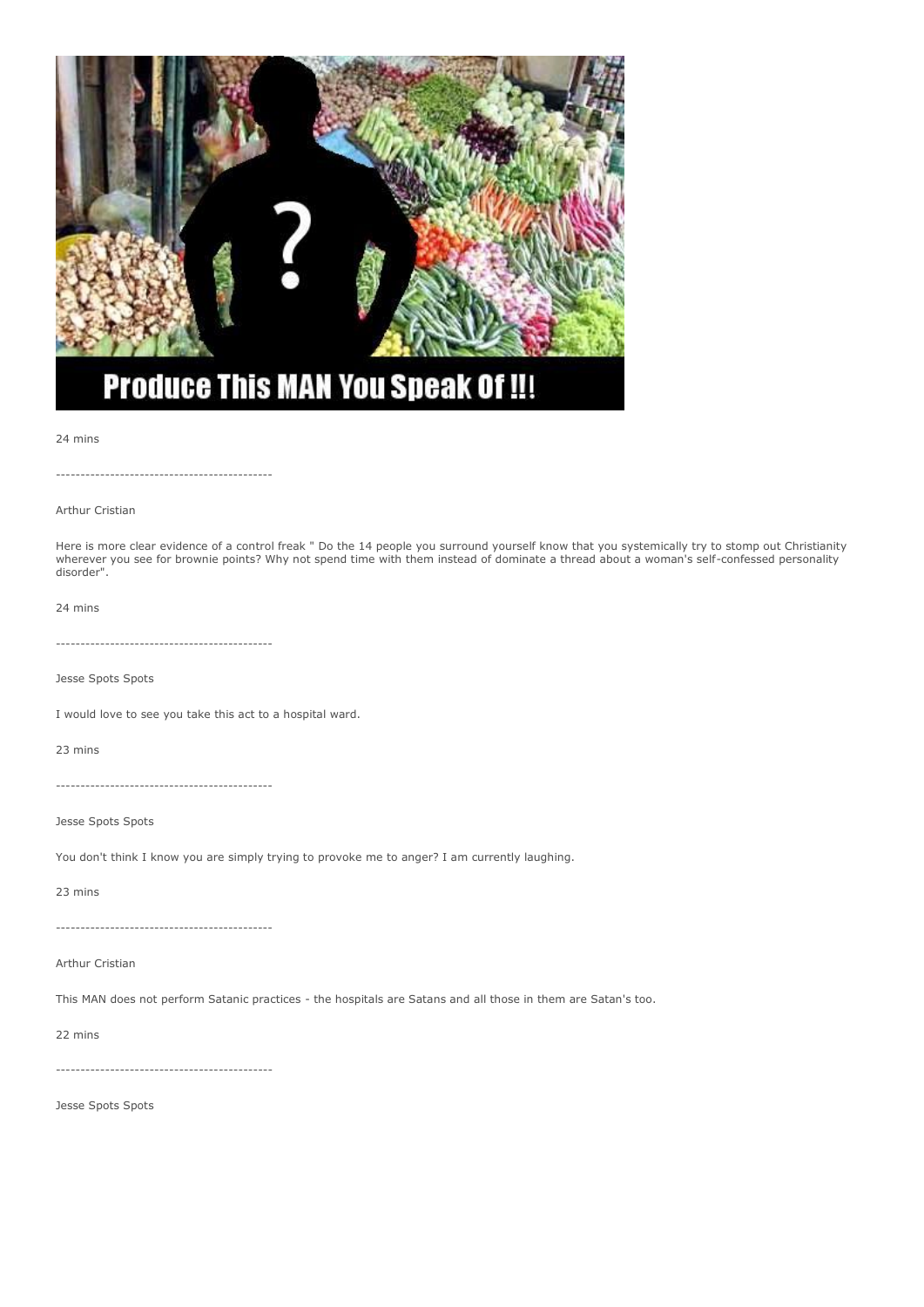

# **Produce This MAN You Speak Of !!!**

#### 22 mins

--------------------------------------------

#### Arthur Cristian

The thoughts in your head are the ones you are imagining, they do not come from this MAN. " You don't think I know you are simply trying to provoke me to anger? I am currently laughing.'

You are placing the projection of your own inculcation on to the radar you claim defines your existence. This MAN is yet to be on your sensory radar. You continue to reject the living (MAN) amongst you. You prefer the dead, those lost and prone to feigns of fantasy, illusion and delusion.

#### 19 mins

--------------------------------------------

Jesse Spots Spots

You cannot make that claim in a thread about a woman's personality disorder. You are a buffoon. An uninvited one.

19 mins

--------------------------------------------

Arthur Cristian

We scrutinize the "claims" made. - we have free will. Show us where we are lying, where we are performing inculcation rituals on others? All we are doing here is exposing the inculcation rituals - they are clear for all to see. Do you go where truth takes you? Or do you prefer going only where lies take you?

16 mins

--------------------------------------------

Jesse Spots Spots

You've exposed plenty. Now go.

15 mins

--------------------------------------------

Arthur Cristian

Has your God crowded reality for you?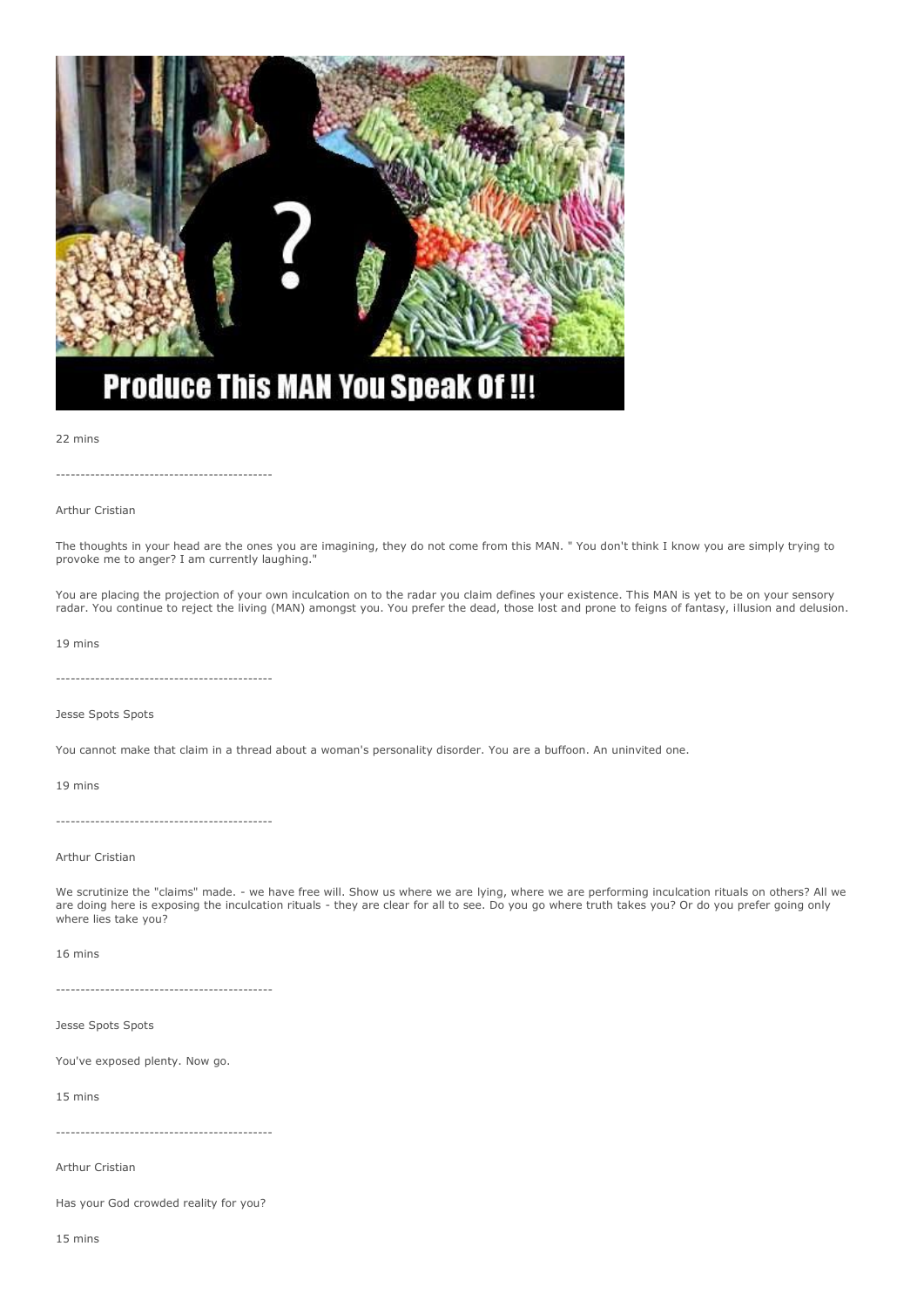--------------------------------------------

Arthur Cristian

Are we not living bothers, equals (so to speak)?

12 mins

--------------------------------------------

Arthur Cristian

Should a MAN be punished and be excluded because of a MAN'S passion and dedicated focus on truth?

10 mins

--------------------------------------------

Arthur Cristian

From where came the information that we are a disturbance to your soul, to your life and which compels you to banish us from engaging with a living brother on the path of truth? It is truth that you live/dream for?

#### 7 mins

--------------------------------------------

#### Jesse Spots Spots

Because the Demon that is attached to you has a directive to "Steal My Focus" which only strengthens my commitment to the task at hand which you haved to cover up.

#### 5 mins

--------------------------------------------

#### Arthur Cristian

Where is the first party incontrovertible evidence of the mark of the demon showing up as our intent to injure you or thwart you in whatever way you now claim is happening to you, is hampering you?

2 Mins

--------------------------------------------

#### Arthur Cristian

Even though we were invited to this thread about matters of inculcation and have addressed them, we also get it about the "prayer" reasons that had you start this thread due to claims of MPD being raised against you by "Tila Tequila".

We've been posting heaps of info about "Geocentricity" and "Flat Earth", etc, etc, way, way, way back when there was almost nothing available on these subjects to be found anywhere across Earth to inspire discussion, enquiry and contemplation.

"The System" with all its Satanic induced distractions filled up our brothers/sisters attention spans and focus so that they could never leave "The System" and explore reality/truth outside this sinister box.

All the best to you and your family Jesse :) (Y)

Just now

--------------------------------------------

Jaba Abaj

Jesse Spots Spots, does UNICORN exists only because someone told you about?

just now

--------------------------------------------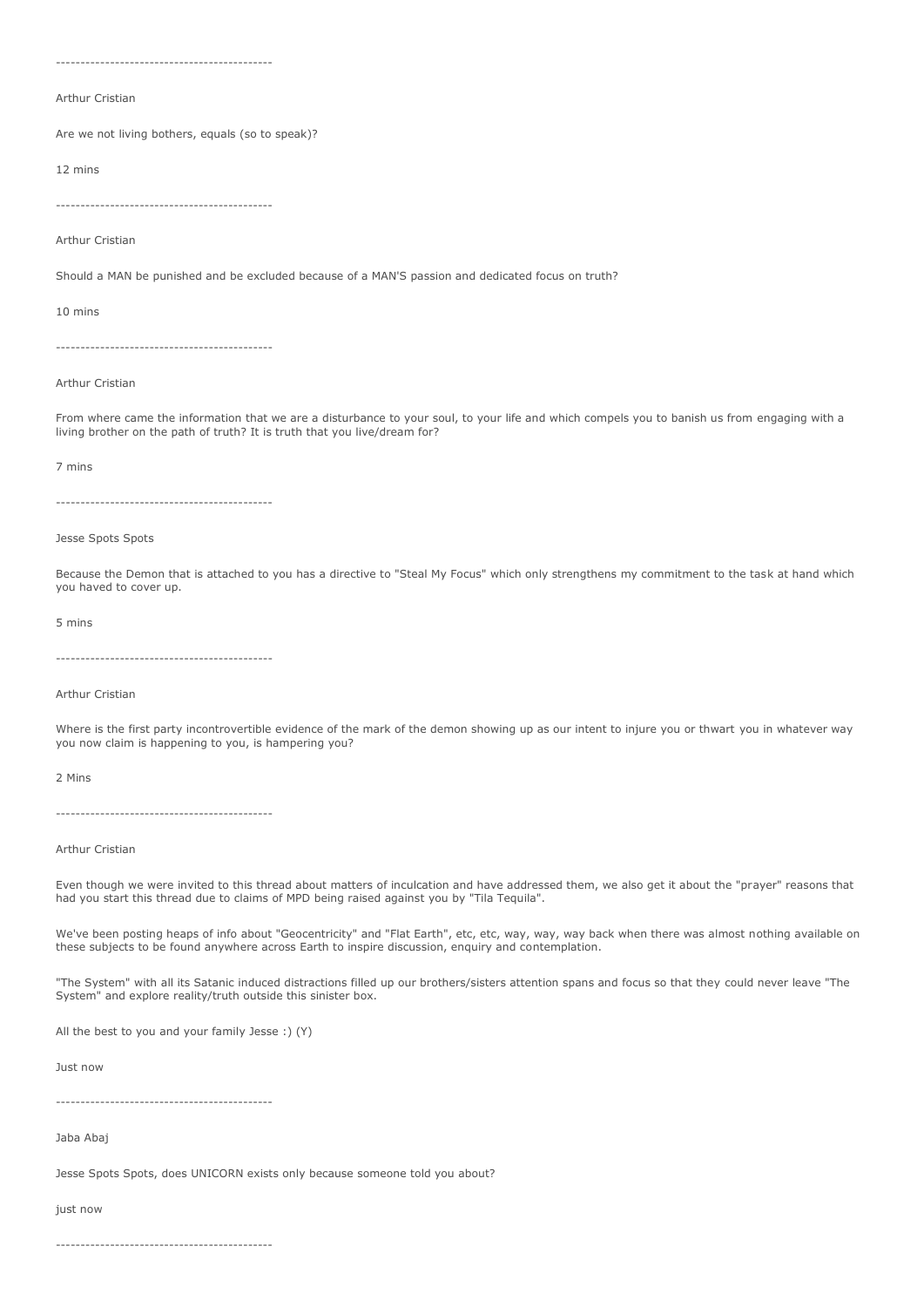|           | < Videos: THE MUSIC INDUSTRY EXPOSED - References + Other VideosupTerrorism - War On Terrorism > |
|-----------|--------------------------------------------------------------------------------------------------|
| ۰         | About                                                                                            |
| ۰         | <b>Articles/Emails Arthur Cristian</b>                                                           |
| ۰         | <b>Australian Stories</b>                                                                        |
|           | <b>Banks</b>                                                                                     |
|           | Corporations                                                                                     |
| ٥         | Freedom Fighter Updates                                                                          |
| $\bullet$ | Law articles & documents                                                                         |
| $\bullet$ | Love for Life Campaign                                                                           |
| $\bullet$ | <b>Psychic Reign</b>                                                                             |
| ò         | Videos and DVD's                                                                                 |
|           | Add new comment                                                                                  |
|           | ■验考<br>SHARE<br>o                                                                                |

# Support The Love For Life Campaign, Kindom & The Cristian Family

Supporting The Love For Life Website, The Cristian Family and The Living Dream Of Kindom (Creation Of Do No Harm Communities) - The Love for Life website is produced for free without a fee (no contract or conditions attached) as a gift of love for the benefit of others. If you feel you have gained something from visiting it, feel inspired, and would like to reciprocate as an equal exchange in substance and support (value), you are most welcome to make a gift of love to keep it and the dream of Kindom going. As always, we thank you for your gifts of love.



**Bank: Account name: BSB: Account number: SWIFT BIC Code:** Australia New Zealand Banking Group (ANZ) Fiona Caroline Cristian 012 547 5576 81376 ANZBAU3M

**PAY PAL Go To Your Pay Pal Account To Send Gifts To action @ loveforlife.com.au**



# **We Stand For NO SYSTEM**

Kindom (Do No Harm Communities) is the dream for freedom, but it is the dream for the freedom of those around us who also live the dream of freedom, because it is in living for the freedom of others that we get our freedom. When we live for the dreams of Kindom of those around us, we live life as a gift because we live for (dedicate our lives to) their dream of freedom, truth, peace, joy, abundance, etc, just as they live for our Kindom dreams too. This is true co-creation (cooperation) with no attack on the uniqueness of each of us. When we live this way, we have no need for any man-made system - everything/everyone has already been taken care of by our love for life.

Just as we do not have to jump 10 feet across the room to grab our next breath, neither do we have to worry about food, water and shelter because it has all been taken care of as we each co-create Kindoms/Kin-Domains for everyone. Now



everybody and everything of the dream of life that is Kindom/Paradise is free (has been set free once again). The issue is greed and selfishness, power and control trips, arrogance, ignorance, being fed many many lies and being traumatised. The issue is not overpopulation - there is more than enough land available for every family to have a hectare (2.5 acres Kin-Domain) to care for. The land of Australia can provide a Kin-Domain for every family across Earth, each with a food forest, clean fresh drinking water and plenty of space for building natural do no harm habitats and with plenty of land left over.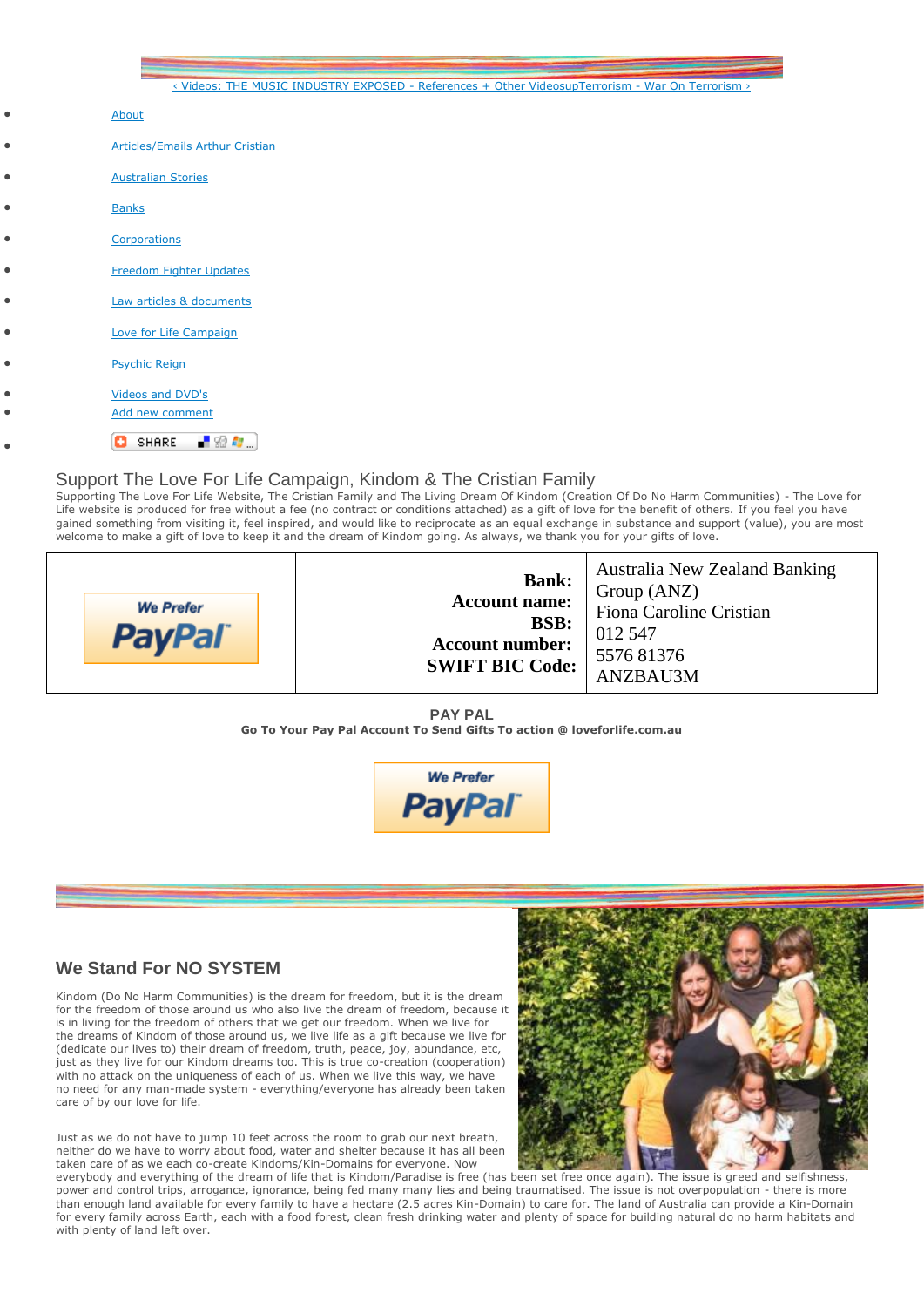Everyone must have the freedom to take full-responsibility for their lives, for the water they drink, the food they eat and for their shelter. Currently, "The System" forces everyone to give up taking full-responsibility so that we become grown up children accustomed to sucking on the nipples of "The System" corporations for everything, having to use money to get by and to follow the rules of money because we are not cocreating freedom, peace, truth, joy and abundance for each other. Money only leads to haves and have nots and all the abuse, manipulation and distractions that we are subjected to as slaves to money.

When we give up living for other's Kindom dreams, we start creating hell ("The System") all around us because we become self-centred - now it's all about "my freedom","my money", "my land", "my belief", "my saviour", "mine", "mine","mine", "i","i", "i", "own", "own", "own", etc. To protect what we claim we own requires a man-made system with FORCE to protect those self-centred claims. This is ALL trauma based and all story-telling (brainwashing/braindirtying).

#### **NO SYSTEM = KINDOM/DO NO HARM COMMUNITIES**



Our true freedom comes when we set our thoughts of freedom into motion so that we live freedom rather than just talking and thinking about it while we still slave for "The System". Kindom will not happen while we meditate for hours in the bush or do yoga retreats or wait for Jesus or follow the processes of the OPPT (One People's Public Trust now called One People). This is not freedom because we are not living freedom because we are living the story-telling of Jesus or Zeitgeist or The Secret or Thrive or One Earth/Consciousness/People.

Living Kindom is very, very hard work as we set about repairing the damage to MAN/Earth/Nature that we are ALL responsible for but the burden becomes lighter the more of us put our life-energy into the dream of returning Earth to Paradise. Day-after-day, we all have to work our arses off until Kindom is all around us (MAN) once again. This is the price we pay to set each other free on a piece of land (Kin-Domain), so that no one is under the image-power (education/brainwashing/story-telling) of another MAN anymore and so that everyone can have their space of love to create and live their unique, do no harm dreams. This only happens once we have the Kindoms set up so that everyone is provided for.

Once we re-create the food forests, whether on land or in the suburbs, we can re-claim our freedom, breaking the strangle-hold of "The System" because we are no longer reliant on its services and benefits and no longer turning each other into slaves of "The System", cogs in the wheels of "The System" machine. If we don't put the effort in to set everyone and everything free all around us then we still live in HELL ("The System"). The key is to live for everyone else's freedom so that we can have it too.

**From Bare Dirt To Abundance A Year In The Life Of The Love For Life Food Forest** Arthur & Fiona Cristian 8th February 2013 51 Minutes 46 Seconds <http://www.youtube.com/watch?v=1sJCcCvZ97A>

**From Bare Dirt To Abundance Part Two A** 5th November 2014 <http://youtu.be/TPTPn8tgcPI> <http://loveforlife.com.au/node/8545>

**From Bare Dirt To Abundance Part Two B** Coming Shortly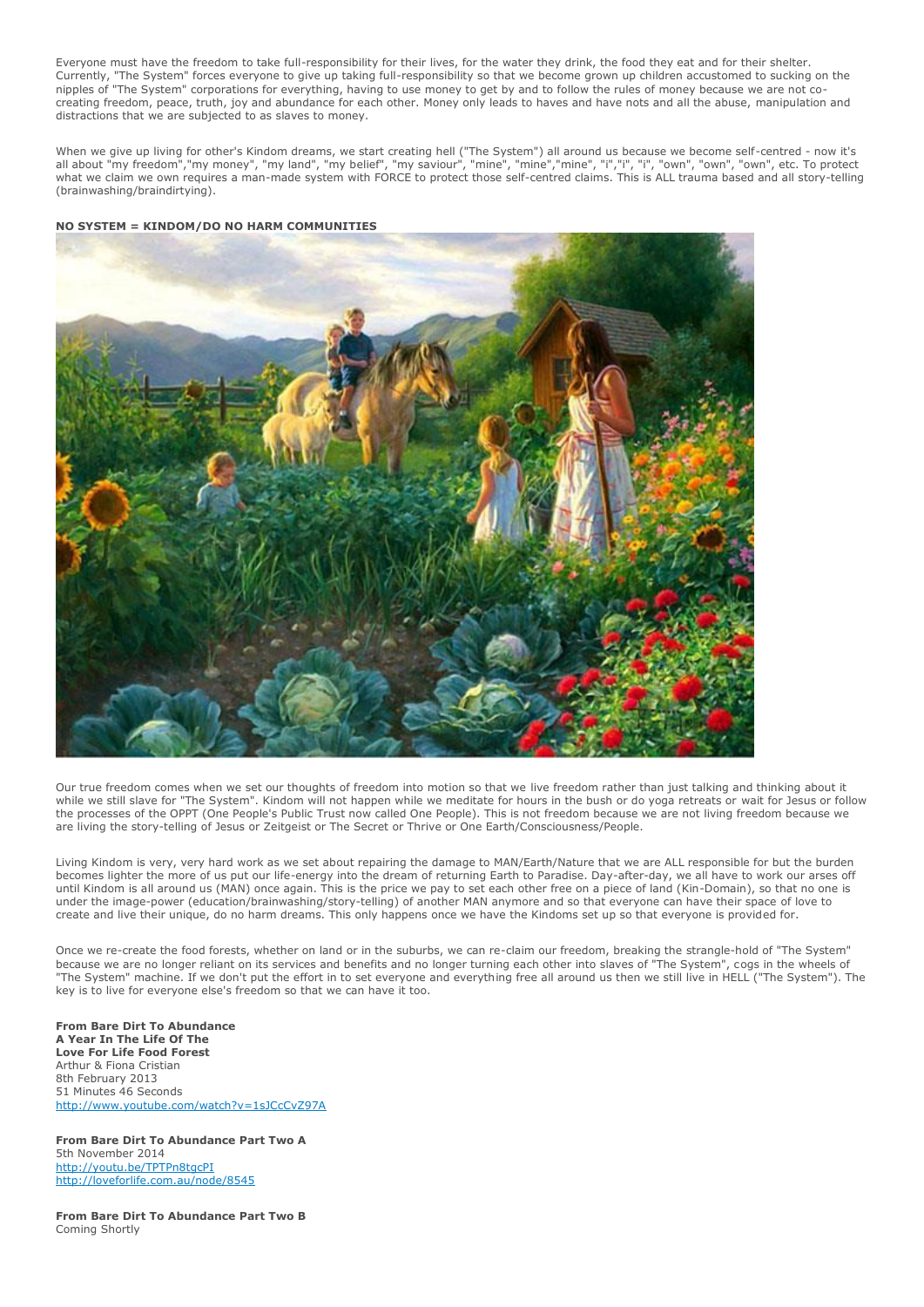We live for NO SYSTEM. We do not lose anything by not having a man-made system and, in fact, we gain. We gain our freedom and we gain abundance. Let go of the fear.

# **A Collection Of Various Love For Life Posts Providing The Big Picture We See Sequential Order**

We ask you to NOT believe anything we say/share and instead use scrutiny like an intense blow torch and go where the logic of truth/sense takes you. This is very, very important. Put everything you believe up to the test of scrutiny to see how it stacks up. If you are true to your heart/senses and go where the logic of truth/sense takes you will find that NO belief, etc, will stand up to the test of scrutiny. They just do not stack up because they are lies/fraud.

After you have watched and read all the material and any questions are left unanswered, send us your landline number and we will use the internet phone as a free unlimited call. We are on Sydney NSW Australia time. Best times for us to chat are between 11.00am and 6.00pm.



It is critical that you fully comprehend Image Power, "Spelling", Trauma, Reaction To Trauma, Curses, Processing Curses, Full-Responsibility/Liability, Limited Liability/Responsibility (passing-the-back), Slavery, Senses/Sense vs Non-Sense/Senses, Re-Presenting Intellectual Property such as but not limited to "Name", Storytelling/Storytellers, Duality, Black-Magic, Belief, Lies, "i", All Seeing "i" (eye), etc..... These themes and others are covered over and over and over again.

If you do not comprehend these insights and are unable to use your senses to sense your way through all the non-sense/non-sensory-images that enslave MAN under their image power (darkness = "The System" = Hell), men and women will remain deeply trapped under a terrible state of trauma. Our intention is to inspire you to remedy by showing you how to move away from reacting to trauma in all its nefarious and devious forms.

#### **IMAGE POWER**

Superb Diamond Range Interviewing Arthur & Fiona Cristian 4th February 2014 <http://youtu.be/qFnuuw3kLog> <http://loveforlife.com.au/node/8501>

**His-Story/Her-Story (History)** Arthur Cristian - Love For Life 2005-2007 - Re-posted July 2014 <http://loveforlife.com.au/node/8529>

**The Dream Of Life Part 6 Under The Spell Of Intellectual Property** Arthur Cristian - 51 Minutes 52 Seconds <http://www.youtube.com/watch?v=IMK7CkU1ih8>

**Trauma Induced Fantasy** July 2013 Interview With Jeanice Barcelo And Arthur & Fiona Cristian <http://youtu.be/CZVj-ddUoZw> <http://loveforlife.com.au/node/8500>

**The Dark Side Of The Moon The Background To "The System"** Arthur & Fiona Cristian Interviewed By Jahnick Leaunier, The Tru-Mon Show 24th August 2016 Love For Life - 142 Minutes <https://youtu.be/C5TViw1NLr4>

**Eric Dubay's Flat Earth Is A Cult The Background To The System Part Two** Arthur & Fiona Cristian Chatting With Jahnick Leaunier On The Tru-Mon Show Love For Life - 31st August 2016 <http://loveforlife.com.au/node/8585> 154 Minutes <https://youtu.be/rCPWgEQg-2M>

**Eclipse Of The Sun** - Video (Arthur swears in this video) **The Background To The System Part Three** Arthur & Fiona Cristian Chatting With Jahnick Leaunier On The Tru-Mon Show Love For Life - 25th October 2016 <https://youtu.be/FMOsOi1kNRc>

**The "Name" Is The Mark Of The Beast The Strawman Identifying Your Slave Status In "The System"**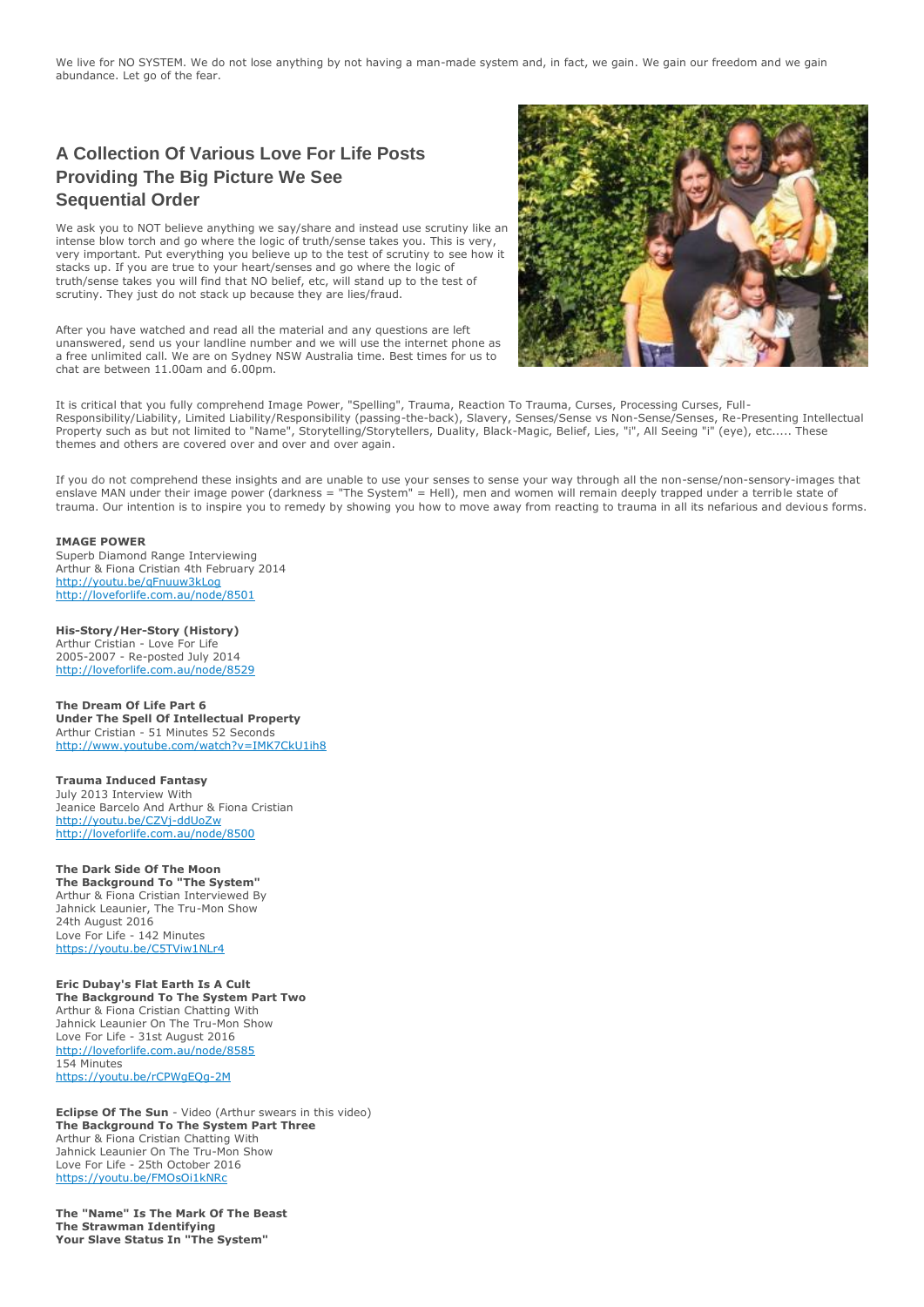By Arthur Cristian - Love For Life 5th February 2012 - 56 Minutes 25 Seconds <http://www.youtube.com/watch?v=DdOag66v7uo>

#### **The Satanic Craft Of Inculcation In Practice**

Fiona's ACT Supreme Court Affidavit Explaining Inculcation & Illumination Arthur & Fiona Cristian Love For Life 4th March 2016

<http://loveforlife.com.au/node/8578>

# **The Spinning Top**

**Full Bloom Inculcation** Arthur And Fiona Cristian Love For Life Facebook Discussions Between The 8th December 2016 And 26th January 2017 Link: [http://loveforlife.com.au/content/16/03/04/satanic-craft-inculcation-pra...](http://loveforlife.com.au/content/16/03/04/satanic-craft-inculcation-practise-arthur-cristian-love-life-4th-march-2016#comment-9508)

**The Shit Of Death**

Arthur & Fiona Cristian Love For Life 28th January 2017 Link: [http://loveforlife.com.au/content/16/03/04/satanic-craft-inculcation-pra...](http://loveforlife.com.au/content/16/03/04/satanic-craft-inculcation-practise-arthur-cristian-love-life-4th-march-2016#comment-9565)

#### **The Selfie Of Freakenstein**

Arthur & Fiona Cristian Love For Life 17th March 2017 <http://loveforlife.com.au/node/8588>

**Three Sets Of Fiona Cristian Documents Filed With ACAT** Merged Into One Document For Downloading [https://www.scribd.com/document/327370355/Fiona-Cristian-Affidavit-ACT-S...](https://www.scribd.com/document/327370355/Fiona-Cristian-Affidavit-ACT-Supreme-Court-Court-Of-Appeal-l2th-October-2016#from_embed)

# **Fiona Cristian Affidavit**

**ACT Supreme Court / Court Of Appeal** [https://www.scribd.com/doc/316218306/Three-Sets-of-Fiona-Cristian-Docume...](https://www.scribd.com/doc/316218306/Three-Sets-of-Fiona-Cristian-Documents-Filed-With-ACAT)

#### **Dancing With Magic (Lies)**

Arthur & Fiona Cristian Videos, Articles, Comments And Pending E-Book Love Fort Life September 2015 <http://loveforlife.com.au/node/8575>

#### **Dancing With Magic Part One**

Arthur & Fiona Cristian - Love For Life 5th September 2015 <https://youtu.be/hx7qJ7r2OS4>

#### **Dancing With Magic Part Two** Arthur Cristian - Love For Life 12th September 2015

[https://youtu.be/b\\_KuEFdKmnA](https://youtu.be/b_KuEFdKmnA)

#### **Dancing With Magic Part Three**

Arthur & Fiona Cristian - Love For Life 13th September 2015 <https://youtu.be/9pJc1NfnAcI>

# **Dancing With Magic (Lies) Part Four**:

Arthur & Fiona Cristian - Love For Life 16th September 2015 <https://youtu.be/kSVURGwm1Go>

#### **Introduction To Kindom Video**

By Arthur & Fiona Cristian - Love For Life 6th March 2015 <https://youtu.be/7SspPm9wRgo>

#### **To Be Educated Is To Have No Soul**

**The System Is Soul Destroying** Frederick Malouf & Michael Tellinger's Contrived Gifting Arthur & Fiona Cristian Love For Life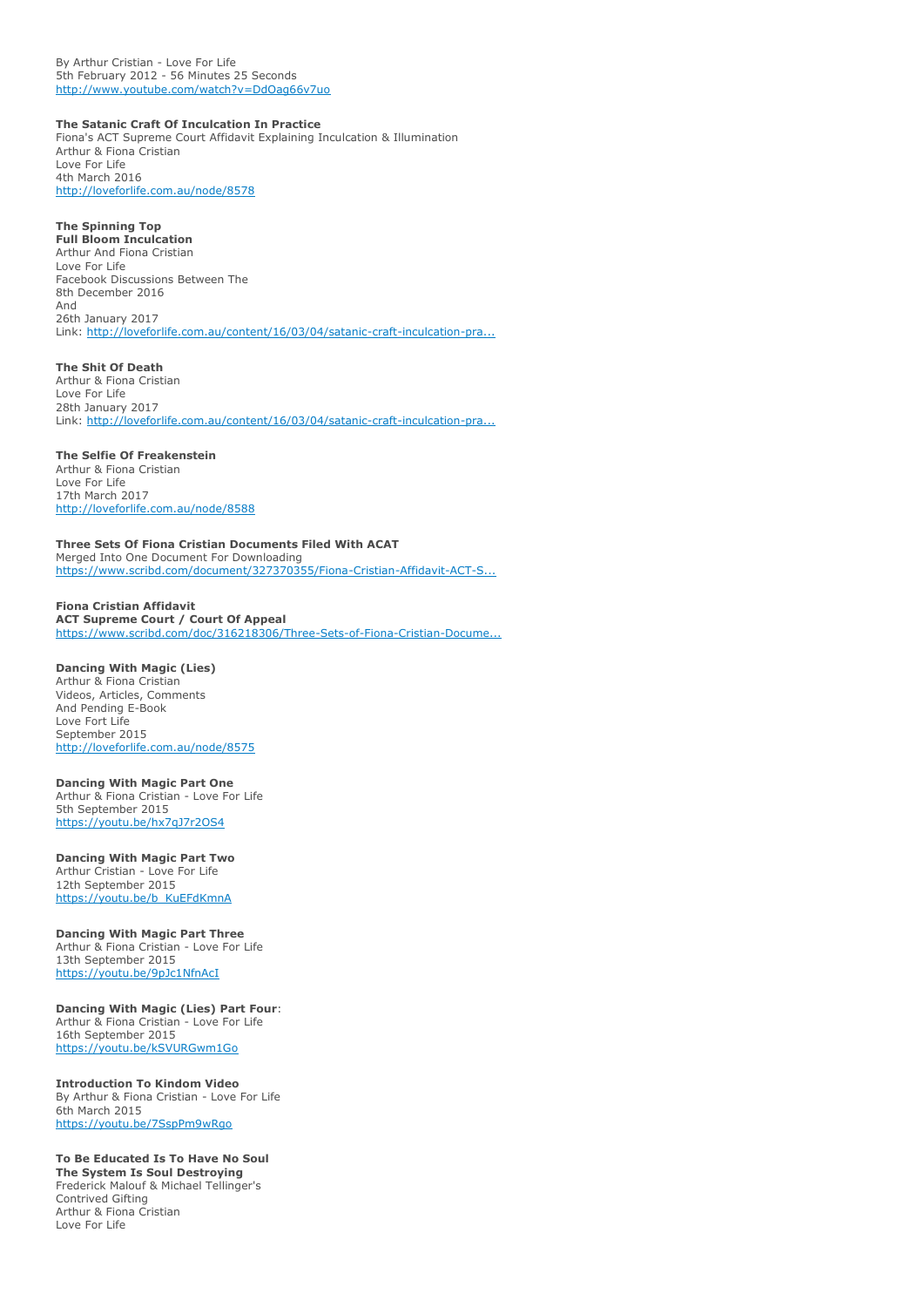1st September 2016 <http://loveforlife.com.au/node/8586>

**Illumination IS Definition** Arthur & Fiona Cristian Love For Life 26th to 29th January 2016 <http://loveforlife.com.au/node/8577>

**IMAGE POWER The Nefarious Tactics Used To Disguise Truth And Distract Us From Remedy** Arthur & Fiona Cristian Love For Life 24th January 2014 This post contains many recent Facebook comments and email replies which collectively provides a big picture into exposing the deception behind IMAGE POWER. <http://loveforlife.com.au/node/8496>

**The Pull Of E-Motion** Arthur & Fiona Cristian Love For Life 8th February 2014 <http://loveforlife.com.au/node/8499>

**Processing Curses A Lie Is A Curse Liars Process Curses** Arthur & Fiona Cristian Love For Life 26th February 2014 <http://loveforlife.com.au/node/8503>

**How The System Is Really Constructed Bouncing Back Curses Upon Curse Makers To Stop Harm Forevermore** Arthur & Fiona Cristian Love For Life 27th February 2014 <http://loveforlife.com.au/node/8504>

**Slave To A Name** Parts One, Two, Three, Four, Arthur & Fiona Cristian Love For Life 3rd to 6th March 2014 <http://loveforlife.com.au/node/8505>

**Educated Slaves** Arthur & Fiona Cristian Love For Life 20th March 2014 <http://loveforlife.com.au/node/8506>

**The Only Path To Freedom Beware The False Steps** Arthur & Fiona Cristian Love For Life - 2nd April 2014 <http://loveforlife.com.au/node/8508>

**Free-Dumb For All** Arthur & Fiona Cristian Love For Life - 5th April 2014 <http://loveforlife.com.au/node/8510>

**Revoking The Ego** Arthur & Fiona Cristian Love For Life - 8th April 2014 <http://loveforlife.com.au/node/8511>

**How MAN Commits Spiritual Suicide** Arthur Cristian Love For Life - 3rd April 2014 <http://loveforlife.com.au/node/8509>

**How To Detect Intel Operatives Working** For The New World Order Agenda Arthur & Fiona Cristian Love For Life - 10th April 2014 <http://loveforlife.com.au/node/8512>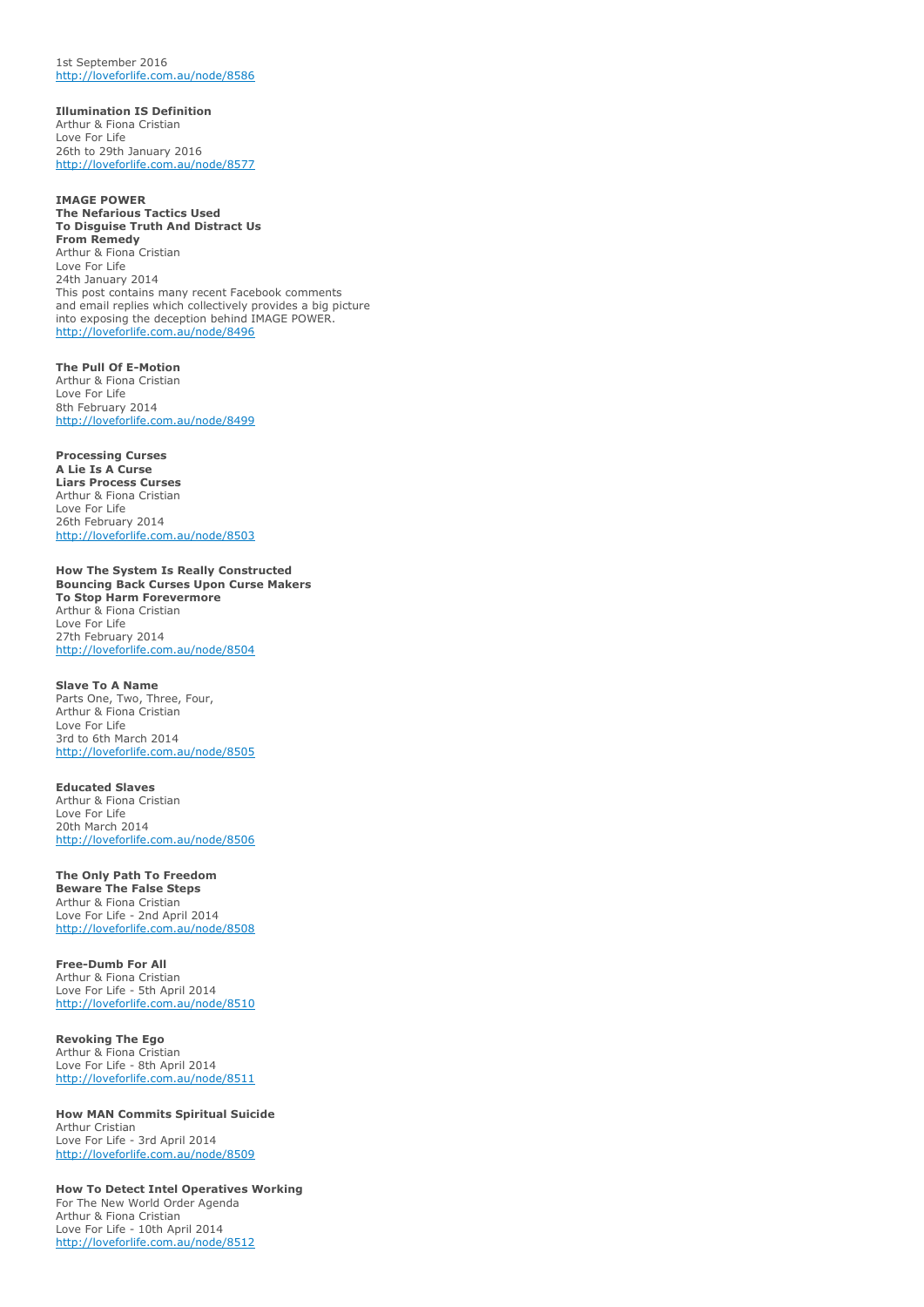**How The Psyop Program & Intel Networks Are Messing With Your Head + His-Story/Her-Story** Arthur & Fiona Cristian - April 2014 <http://loveforlife.com.au/node/8513>

**Godzilla Through The Looking Glass Destroyed By Name"** Arthur & Fiona Cristian Love For Life - 20th April 2014 <http://loveforlife.com.au/node/8514>

**What It's Going To Take To Co-Create Freedom Forevermore** Arthur & Fiona Cristian Love For Life - 22nd April 2014 <http://loveforlife.com.au/node/8514>

**Falling For Fairy Stories** Arthur & Fiona Cristian Love For Life - 24th April 2014 <http://loveforlife.com.au/node/8514>

**A Disassociation From The Work Of Kate of Gaia** Arthur & Fiona Cristian Love For Life - 17th May 2014 <http://loveforlife.com.au/node/8517>

**Separating The Wheat From The Chaff** Arthur & Fiona Cristian Love For Life - 22nd May 2014 <http://loveforlife.com.au/node/8516>

**Revolution Or Revolution** Arthur & Fiona Cristian Love For Life - 25th May 2014 <http://loveforlife.com.au/node/8520>

**Routing Out Psyop Programs Routs Out Intel Operatives Exposing Max Igan's Psyop Program** Arthur & Fiona Cristian Love For Life - 31st May 2014 <http://loveforlife.com.au/node/8524>

**The Psyop Program Scam Behind Religion Belief Faith & Associated Opinion** Arthur Cristian Love For Life 11th June 2014 <http://loveforlife.com.au/node/8525>

**Another Delusion** Arthur Cristian Love For Life 11th June 2014 <http://loveforlife.com.au/node/8526>

**A World Of Words Is A World Of Lies** Arthur Cristian Love For Life 13th June 2014 <http://loveforlife.com.au/node/8527>

#### **E-MAN**

**The Name Of The Beast Is MAN** Arthur & Fiona Cristian Love For Life - 9th May 2014 **Includes Mountain MAN Arrested** Facebook Discussion About "Name" Uploaded 25th June 2014 <http://loveforlife.com.au/node/8528>

**E-Motion** Arthur & Fiona Cristian Love For Life - 13th August 2014 <http://loveforlife.com.au/node/8537>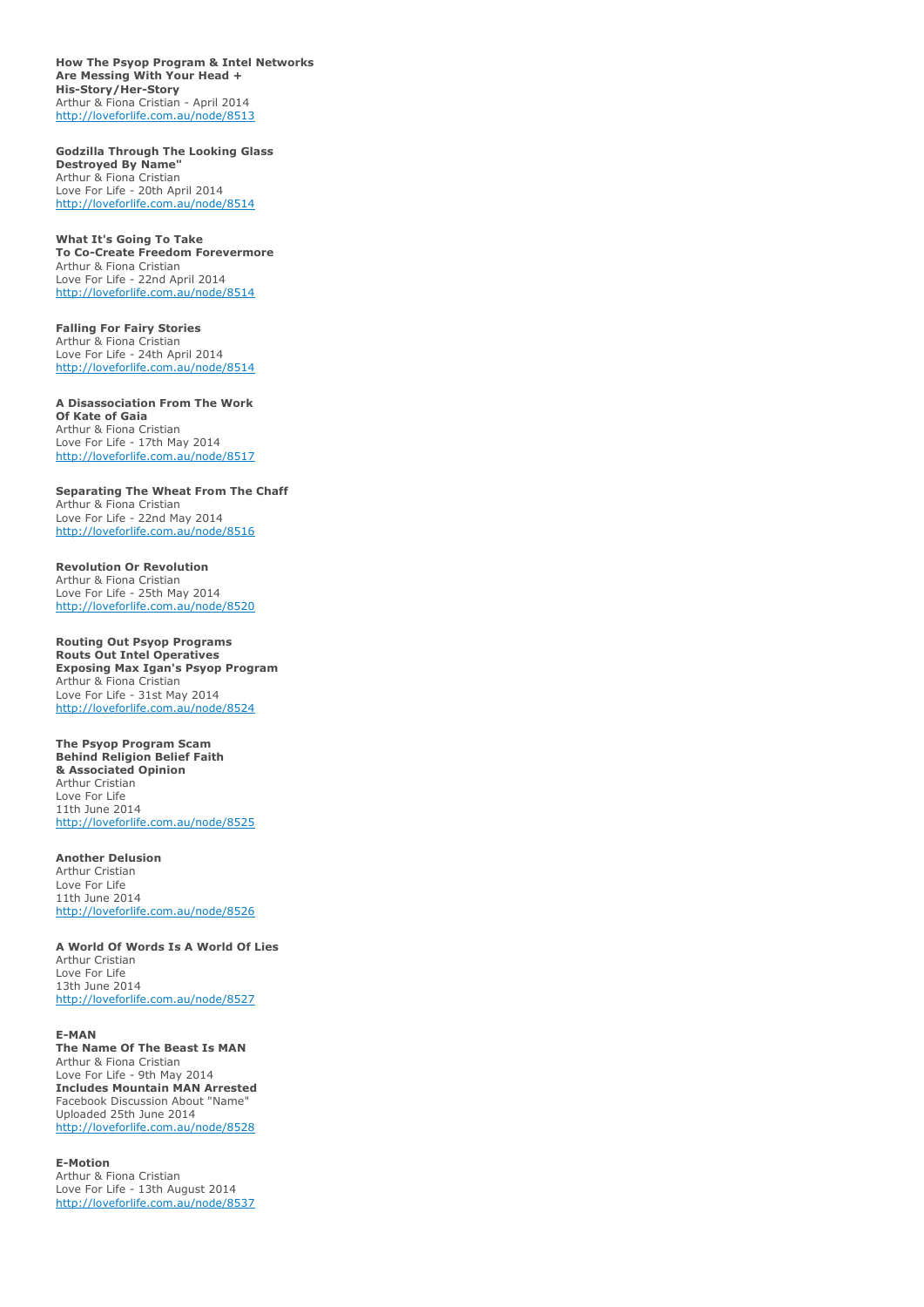**Discussion With Brother Gregory Clearly Demonstrating Christianity Is Part Of The Problem And Not The Solution** Arthur & Fiona Cristian Love For Life Between the 12th May 2014 and 30th August 2014 <http://loveforlife.com.au/node/8542>

#### **The Psyop Program Behind Free Food**

**And Permaculture** Arthur & Fiona Cristian Love For Life 29th October 2014 Facebook Discussion With Unconditional Love Moon <http://loveforlife.com.au/node/8544>

#### **Head So Strong**

Music and Vocals Arthur Cristian Backing Vocals and Vocal Effects Arthur Cristian & Hannah Wood Lyrics Fiona and Arthur Cristian Written during our spare time between Aug & Oct 2014 <https://www.youtube.com/watch?v=OG4UQCTsqwU>

#### **The Time Of Trauma That Destroys Us** Arthur Cristian - Love For Life

9th November 2014 <http://loveforlife.com.au/node/8547>

#### **The Most Powerful Video On Spirituality And Happiness FOR SLAVES Or**

#### **How To Accept Slavery And Be Happy About It** Arthur Cristian - Love For Life

6th August 2014 Facebook Discussion About The Work Of Eckhart Tolle <http://loveforlife.com.au/node/8548>

#### **What Can We Do What Can We See**

Arthur Cristian - Love For Life A series of Arthur Cristian Facebook posts and discussions between 17th and 21st November 2014 <http://loveforlife.com.au/node/8552>

#### **The Misuse Of Love By Intel Networks To Create Doubt And Uncertainty With The Intention To Destroy Love And Therefore Destroy MAN (True Freedom, Peace, Joy, Abundance And Truth For Everyone)** By Arthur Cristian - Love For Life 26th November 2014 <http://loveforlife.com.au/node/8554>

**The Void Of E-GO That Is Spiritual Suicide The Justification Of Laziness That Perpetuates System Creature Comforts Ensuring Our Fall** Arthur & Fiona Cristian Love For Life 13th December 2014 Massive Update Occurred 14th Dec 2014 3.10pm Sydney Aust time <http://loveforlife.com.au/node/8556>

#### **Darkness Visible Part One A, B, C, D The Freemasonic World In Plain Sight Decoding George Washington Lithographs** Arthur & Fiona Cristian

Love For Life 14th December 2014 Part One A <http://loveforlife.com.au/node/8557> Part One B <http://loveforlife.com.au/node/8567> Part One C <http://loveforlife.com.au/node/8568> Part One D <http://loveforlife.com.au/node/8569>

#### **Darkness Visible Part Two Yin And Yang, Duality, Spiritual Suicide And Frank O'Collins UCADIA / One Heaven** Arthur & Fiona Cristian Love For Life 14th December 2014 <http://loveforlife.com.au/node/8558>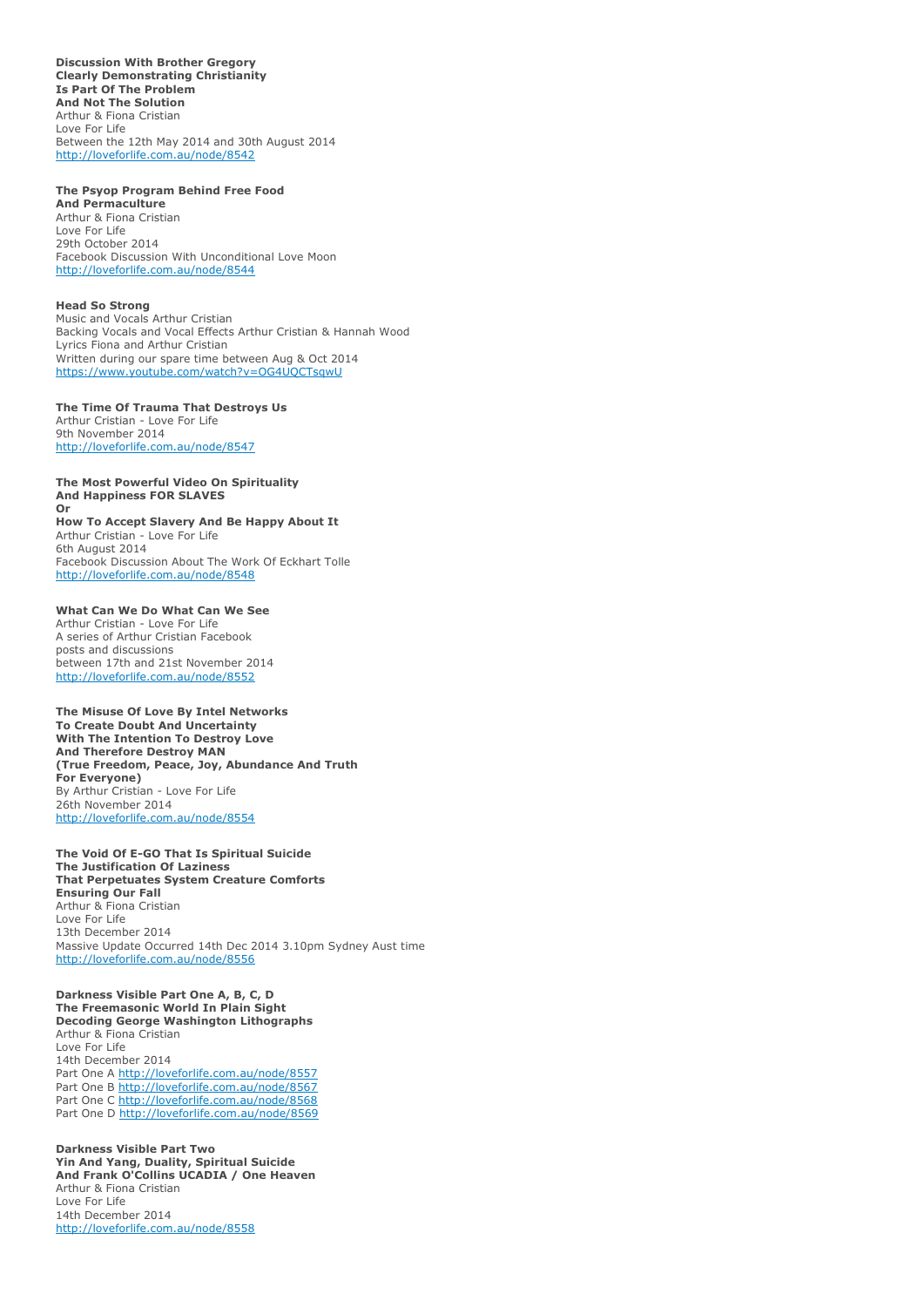**Darkness Visible Part Three How The Word Sausage Re-Presents The New World Order Boiling Point & Out To Get Us** Arthur & Fiona Cristian Love For Life 27th December 2014 <http://loveforlife.com.au/node/8560>

**Darkness Visible Part Four Aleister Crowley - Thelema - OTO And The Black Magic Psychedelia Of The Intellect** Facebook Discussion 4th to 10th January 2015 <http://loveforlife.com.au/node/8561>

**Darkness Visible Part Five Living MAN Fiona Cristian's Standing + Decoding Judeo/Judaism** Fiona Cristian & Arthur Cristian Love For Life 24th January 2015 <http://loveforlife.com.au/node/8562>

**Darkness Visible Part Six The Many Fingers Of The Hidden Hand Appearing YouTube Community Flagged A Video Posted To The ArthurLoveForLife YouTube Channel As Being "Hate Speech"** Fiona Cristian & Arthur Cristian Love For Life 4th February 2015 <http://loveforlife.com.au/node/8563>

**Darkness Visible Part Seven The Full Responsibility For Setting True Freedom For All Into Motion In Present-Sense Forevermore** Fiona Cristian & Arthur Cristian Love For Life 10th February 2015 <http://loveforlife.com.au/node/8564>

**Who We Really Are Does Not End At The Surface Of Our Skin** Arthur Cristian & Fiona Cristian Love For Life - 22nd February 2015 <http://loveforlife.com.au/node/8565>

**Introduction To Kindom Video** By Arthur & Fiona Cristian - Love For Life 6th March 2015 <https://youtu.be/7SspPm9wRgo>

**The Rot Parts One, Two, Three** Arthur Cristian Love For Life 5th June 2015 <http://loveforlife.com.au/node/8571>

**"The Good Guys" And The "Bad Guys" Working Together To Bring In The New World Order** Arthur Cristian - 18th July 2015 <http://loveforlife.com.au/node/8572>

**Can You Spot The Ego? Where's Wally? Part One** Compilation of Facebook & Youtube Insight Posts During Aug/Sept 2015 By Arthur Cristian <http://loveforlife.com.au/node/8573>

**Can You Spot The Ego? Where's Wally? Part Two** Compilation of Facebook & Youtube Insight Posts During Aug/Sept 2015 By Arthur Cristian <http://loveforlife.com.au/node/8576>

**Dancing With Magic (Lies)** Arthur & Fiona Cristian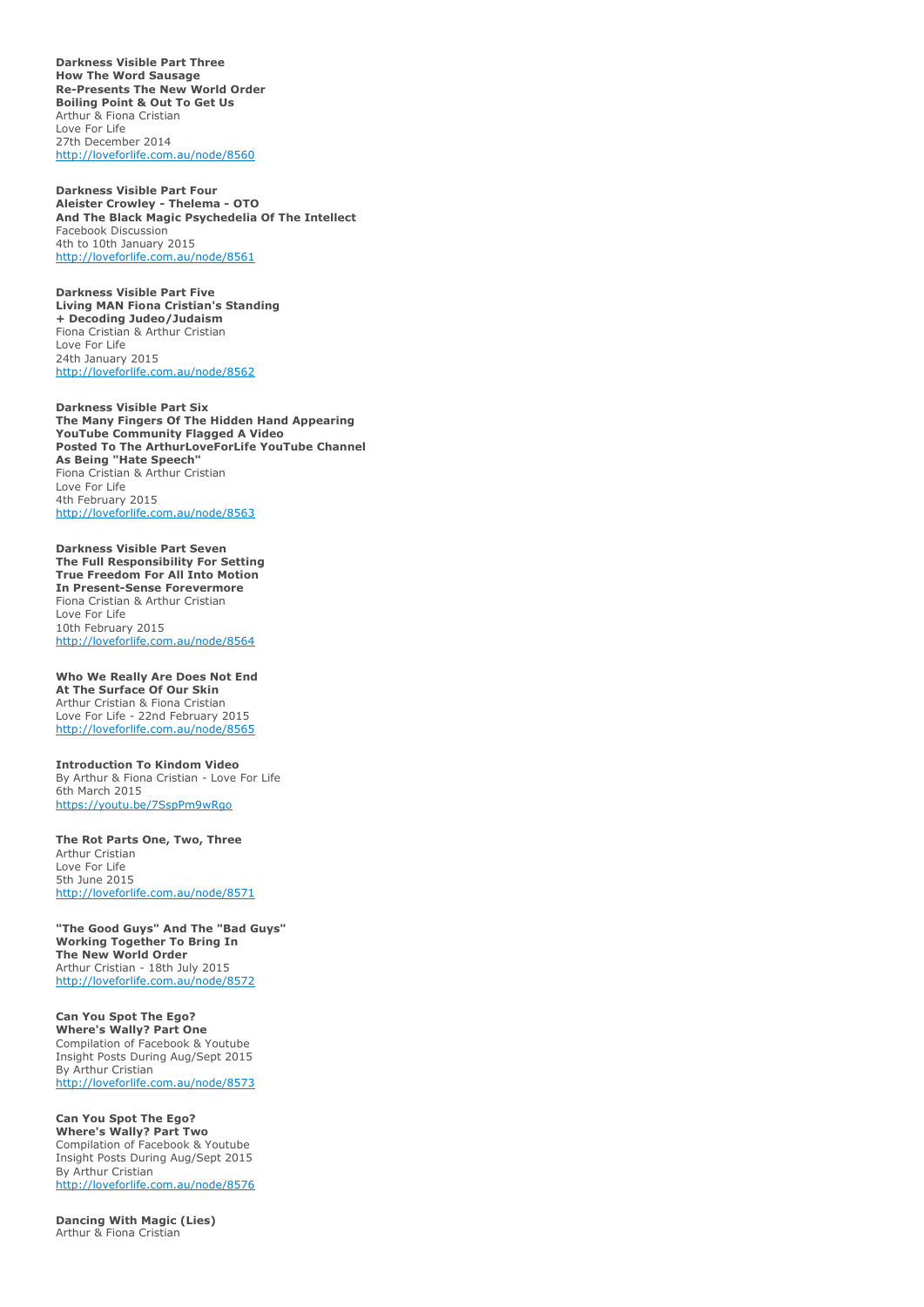Videos, Articles, Comments And Pending E-Book Love Fort Life September 2015 <http://loveforlife.com.au/node/8575>

**Dancing With Magic Part One** Arthur & Fiona Cristian - Love For Life 5th September 2015

<https://youtu.be/hx7qJ7r2OS4>

**Dancing With Magic Part Two** Arthur Cristian - Love For Life 12th September 2015 [https://youtu.be/b\\_KuEFdKmnA](https://youtu.be/b_KuEFdKmnA)

**Dancing With Magic Part Three** Arthur & Fiona Cristian - Love For Life 13th September 2015 <https://youtu.be/9pJc1NfnAcI>

**Dancing With Magic (Lies) Part Four**: Arthur & Fiona Cristian - Love For Life 16th September 2015 <https://youtu.be/kSVURGwm1Go>

**Illumination IS Definition**

Arthur & Fiona Cristian Love For Life 26th to 29th January 2016 <http://loveforlife.com.au/node/8577>

**The Satanic Craft Of Inculcation In Practice** Fiona's ACT Supreme Court Affidavit Explaining Inculcation & Illumination Arthur & Fiona Cristian Love For Life 4th March 2016 <http://loveforlife.com.au/node/8578>

**The Dark Side Of The Moon The Background To "The System" Part One** Arthur & Fiona Cristian Chatting With Jahnick Leaunier On The Tru-Mon Show Love For Life - 24th August 2016 <http://loveforlife.com.au/node/8583>

**Eric Dubay's Flat Earth Is A Cult The Background To The System Part Two** Arthur & Fiona Cristian Chatting With Jahnick Leaunier On The Tru-Mon Show Love For Life - 31st August 2016 <http://loveforlife.com.au/node/8585>

**To Be Educated Is To Have No Soul The System Is Soul Destroying Frederick Malouf & Michael Tellinger's Contrived Gifting** Arthur & Fiona Cristian Love For Life 1st September 2016 <http://loveforlife.com.au/node/8586>

**New Love For Life Kindom Facebook Group** Started March 2015 <https://www.facebook.com/groups/1434747556816918> Includes 63 Minute **Introduction To Kindom Video** <https://youtu.be/7SspPm9wRgo> By Arthur & Fiona Cristian and **Facebook Kindom Group Guidelines**

<http://loveforlife.com.au/node/8566> The Love For Life website home-page provides the bigger-picture background to the themes touched on in this video: [http://loveforlife.com.au](http://loveforlife.com.au/)

**Crop Circles Are A Massive Hoax** Facebook Discussion On Simon Kawai's Wall Involving Arthur & Fiona Cristian 31st August 2013 <http://loveforlife.com.au/node/8470>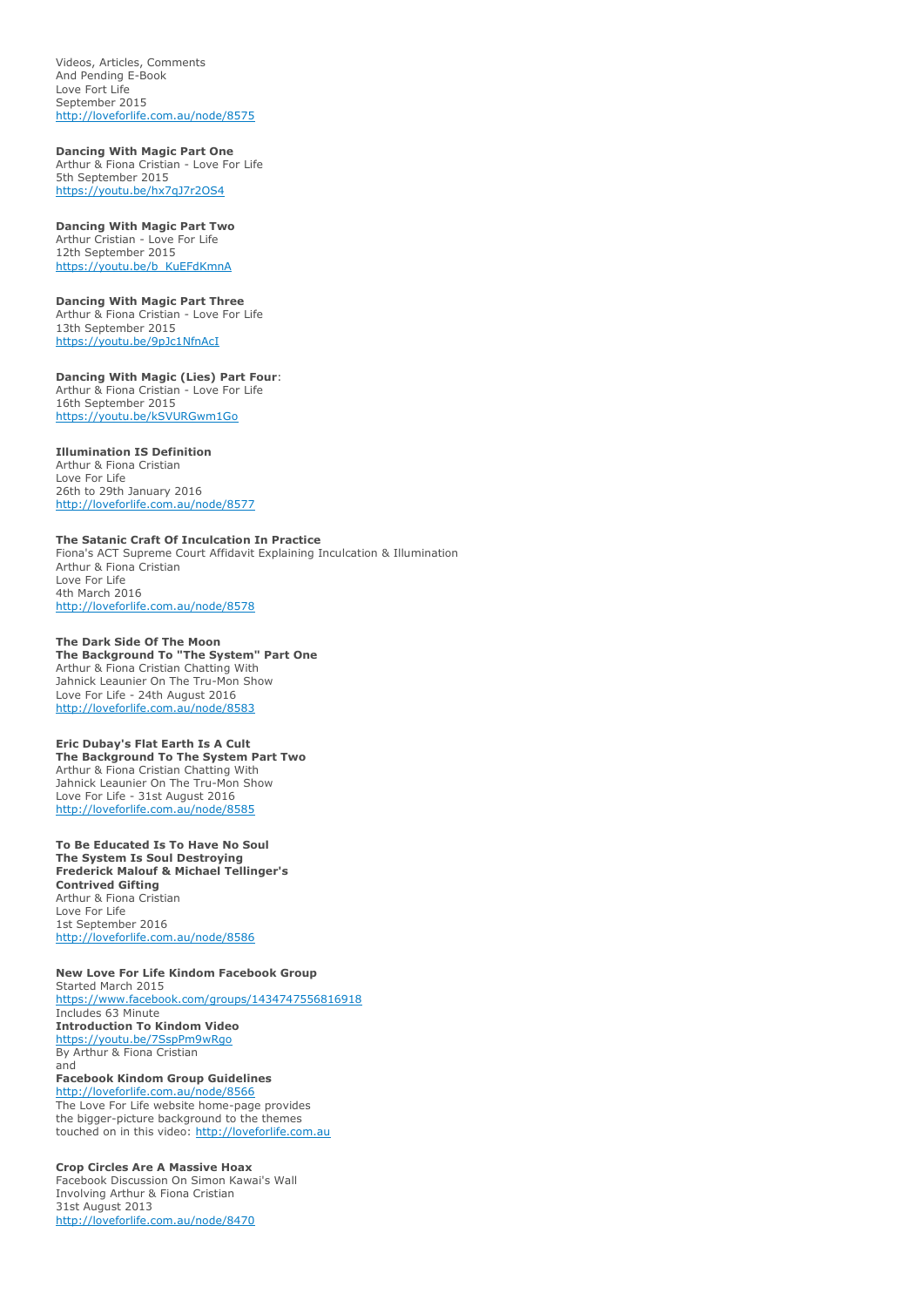**OPPT & Slavery Through Intellectual Conscription By Deceit** Arthur & Fiona Cristian - Love For Life 27th February 2013 onwards... Part One: [http://youtu.be/Qjp\\_9nlrBao](http://youtu.be/Qjp_9nlrBao) **Part Two**: <http://youtu.be/tbybeOWZ-Bc> **Part Three**: <http://youtu.be/yOWoxH-HbVw>

**Water Is The Life Of MANS Consciousness (Breath)** Arthur & Fiona Cristian - Love For Life - 8th February 2013 <http://loveforlife.com.au/node/8350> Part One: [http://youtu.be/4ze66\\_33wxM](http://youtu.be/4ze66_33wxM) - 70 Minutes 5 Seconds Part Two: <http://youtu.be/43gIi-sjxJc> - 81 Minutes 13 Seconds Part Three: <http://youtu.be/oooY6W63K-M> - 70 Minutes 18 Seconds

**What Do You Believe On Origins? Who Said There Was A Beginning? Who's Truth Do You Accept? Belief Is A Strange Idea.** Discussion Lyndell, Scott and Arthur & Fiona Cristian Between March and April 2013 Posted 29th October 2013 <http://loveforlife.com.au/node/8487>

**So You Want The Good Bits Of "The System" But Not The Bad Bits?** By Arthur & Fiona Cristian Love For Life - 12th August 2013 <http://loveforlife.com.au/node/8468>

**Turning Away From The Reflection Of MANS Looking Glass** Arthur & Fiona Cristian Love For Life 30th April 2013 <http://loveforlife.com.au/node/8404>

# **REMEDY**

**From Bare Dirt To Abundance A Year In The Life Of The Love For Life Food Forest** Arthur & Fiona Cristian 8th February 2013 51 Minutes 46 Seconds <http://www.youtube.com/watch?v=1sJCcCvZ97A>

**From Bare Dirt To Abundance Part Two** 5th November 2014 <http://youtu.be/TPTPn8tgcPI> <http://loveforlife.com.au/node/8545>

**From Bare Dirt To Abundance Part Three** 7th March 2016 60 Minutes <https://youtu.be/SH9i8ZStzWI>

**Love For Life Food Forest & Native Garden March 2016** Extension Of The Love For Life Food Forest And Establishment Of A New Native Garden At The Front Of The Rental Property In East Bowral - 24th October 2015 to Mid February 2016. 15 Minutes <https://youtu.be/y-Uz8HmnSIM>

**Control The Land And You Control MAN On The Land Displace MAN From Land And You Turn MAN Into Slaves** Arthur & Fiona Cristian - Love For Life April 2011 (Updated 14th September 2011) <http://loveforlife.com.au/node/8237>

**The Divine Spark** Facebook Discussion With Raymond Karczewski Arthur & Fiona Cristian & Others 2nd October 2013 <http://loveforlife.com.au/node/8483>

**Capturing Another MANS Uniqueness** A Facebook Debate With Arthur & Fiona Cristian - Love For Life And Raymond Karczewski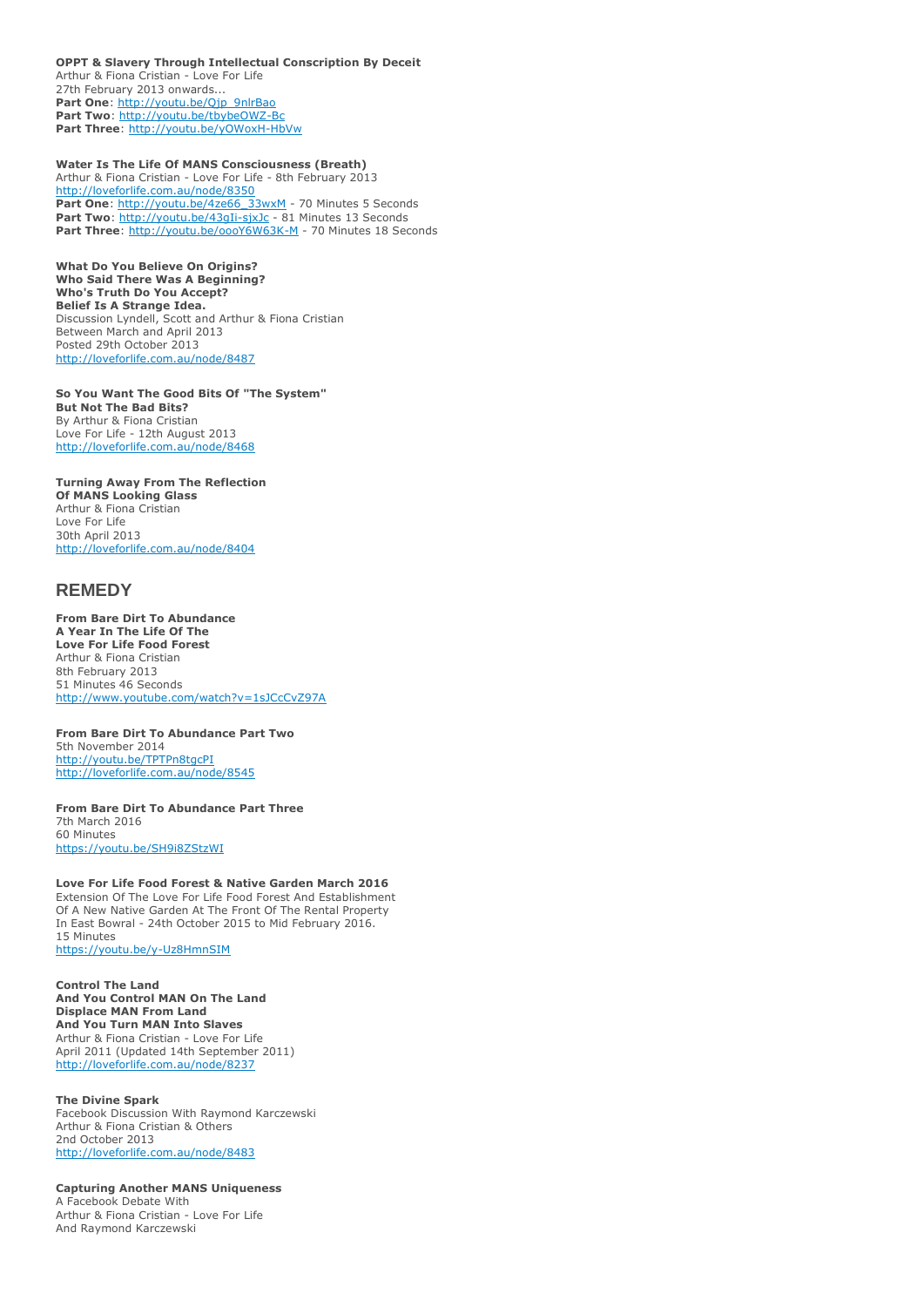Starting 13th May 2013 <http://loveforlife.com.au/node/8414>

**The Spell Is Broken Taking The Land To Create Kindom** Arthur & Fiona Cristian Love For Life 3rd March 2013 <http://loveforlife.com.au/node/8365>

**The Steps Of Kindom** Arthur & Fiona Cristian Love For Life 2006/2007 <http://loveforlife.com.au/node/8304>

To explore these themes in greater detail go here where you can find links to all our Love For Life comments, articles, debates, discussions, videos, podcasts, etc: <http://loveforlife.com.au/node/3385>

All the best Arthur & Fiona Cristian Love For Life

**Website**: [http://loveforlife.com.au](http://loveforlife.com.au/) **Email** : [action@loveforlife.com.au](mailto:action@loveforlife.com.au) **Mobile** : 0011 61 418 203204 - (0418 203204) **Snail Mail**: PO Box 1320 Bowral 2576 NSW Australia **Facebook Arthur Cristian** : <http://www.facebook.com/arthurcristian> **YouTube Arthur Cristian** : <http://www.youtube.com/ArthurLoveForLife>

**Register To The Love For Life Mailing List**: <http://loveforlife.com.au/content/09/05/14/mailing-list>

**Facebook Group Why Aren't We Free Discussion** : <http://www.facebook.com/164918753537287> **Facebook Group Kindom/Do No Harm Community Discussion** : <http://www.facebook.com/151811728195925>

Links below will kick in when the professionally recorded Love For Life music is released.

**SoundCloud** : <http://soundcloud.com/loveforlife> **Nimbit Music** : <http://www.nimbitmusic.com/loveforlife> **Twitter** : <https://twitter.com/loveforlifemusi> **Facebook Music** : <http://www.facebook.com/loveforlifemusic> **YouTube Love For Life Music** : <http://www.myspace.com/loveforlifemusic> **MySpace** : <http://www.myspace.com/loveforlifemusic> **Google + Fiona Cristian** : <https://plus.google.com/100490175160871610090>

# **Peaceful Transition Through Sacrifice And Service**

We feel there is an essential peaceful do no harm transition required to get all of MAN back to standing on MANS feet without reliance upon another MAN for water, food, shelter. As it stands everyone in "The System" are highly dependent and reliant on the "group mind-set" that forms "The System" of slaves providing services and benefits for the emotionally addicted slaves to "The System" (and you can put us in the same basket too). The transition is to get MAN back to relying ONLY on nature without 3rd party interlopers, intermeddlers, interceders getting in the way. The transition is a team effort with the foresight for setting all of MAN free down-the-line so that MAN is no longer dependent on slaves and masters providing services, benefits, privileges and exclusivity while being bound to contracts, rituals, procedures, conditions, rules & regulations which compromises MAN severely.

This transition is all about shifting from limited liability/responsibility to full liability/responsibility. This full responsibility is all about caring for our health, nature all around us, clean uncorrupted (pure) water and food, partner/co-creator, children, shelter, animal-friends in partnership, etc. In "The System", we are already together destroying each other - we have to come together to create peace together so that we can all have peace. We cannot live peacefully when we are islands, not taking full responsibility for the lives of those around us until EVERYONE can take full responsibility for their life, which means that EVERYONE is healed of system trauma. In "The System", we all come together to make slaves of each other - now is the moment to come together to set each other free, to live for each other's freedom, peace, joy and abundance. Once we have set each other free, we are free.

**Control The Land And You Control MAN On The Land Displace MAN From Land And You Turn MAN Into Slaves** Arthur & Fiona Cristian - Love For Life April 2011 (Updated 14th September 2011) <http://loveforlife.com.au/node/8237>

**The Spell Is Broken Taking The Land To Create Kindom** Arthur & Fiona Cristian Love For Life 3rd March 2013 <http://loveforlife.com.au/node/8365>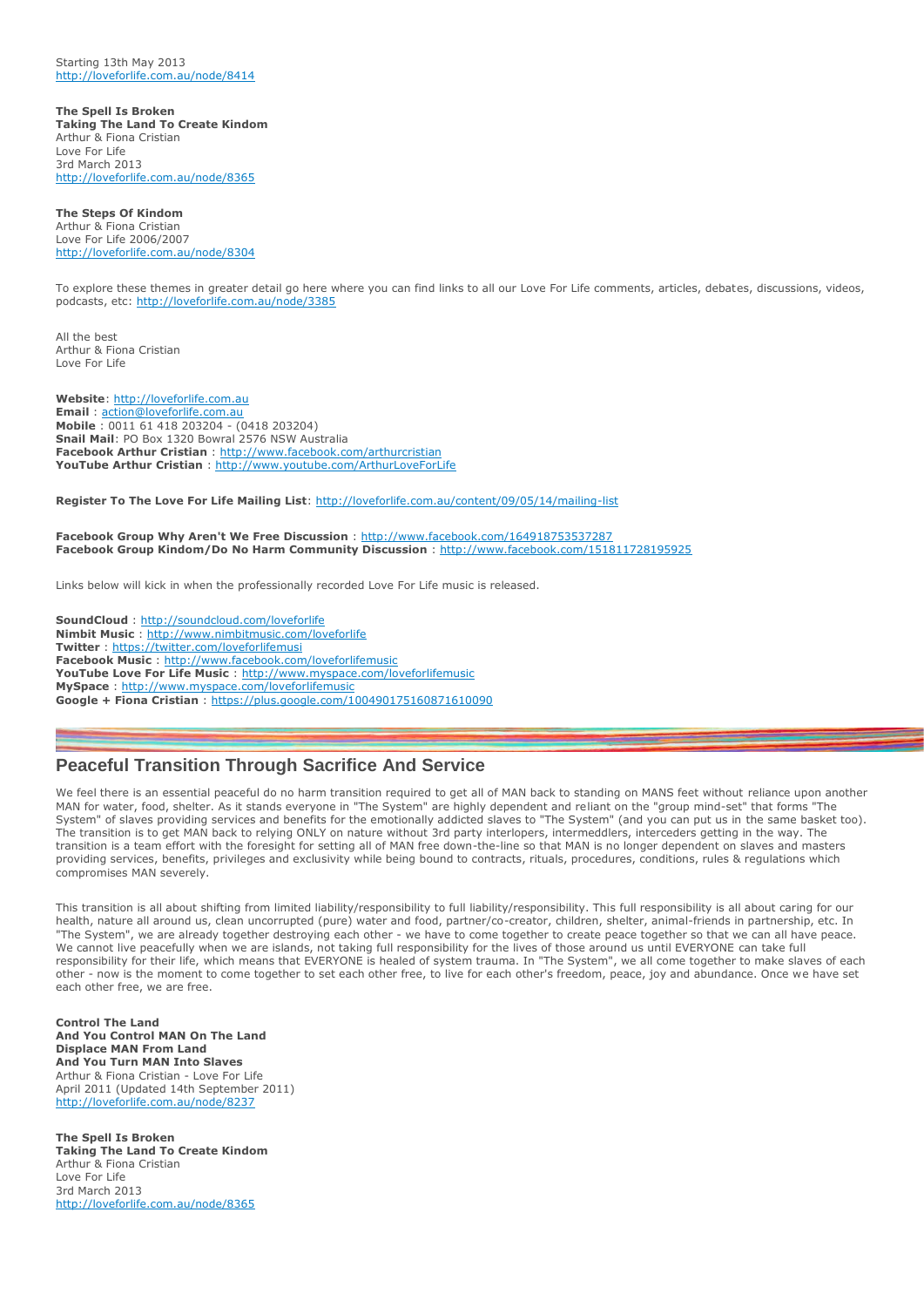#### ---------

Once we fix these issues, we or our children or our descendants to come, can start focusing on the even bigger picture of getting back to where our ancestors were, as breatharyan's, before they fell into non-sense images to be enslaved by them.

All the best to you and your family Arthur & Fiona Cristian Love For Life

# **The Cristian Family Declaration**

The Cristian family and The Love for Life Campaign are apolitical, non-religious, non-violent, anti weapons, anti drugs (both pharmaceutical and recreational) and anti any ideology that denies the existence of Do No Harm Communities (Kindoms) and suppresses the uniqueness and freedom of all men, women and children.

The Cristian family and our Love For Life work is unaligned to any big business corporation, intelligence agency, government body, "system" law, "system" think tanks, "system" green or environmental movements, religion, cult, sect, society (fraternity, brotherhood, sisterhood, order, club, etc,) secret or not, hidden agenda, law or sovereignty group, occult, esoteric, New Age or Old Age.



The Cristian family supports and promotes the remedy that brings an everlasting

peace, freedom, truth, joy, abundance and do no harm for all of life without causing loss of uniqueness or the need for having slaves and rulers. We are not into following the one in front or being shepherds for sheeple. Most importantly, we take full-responsibility for everything we think, feel and do.

The Cristian family are not Christians.

Arthur & Fiona Cristian Love For Life

December 2006

# **THE CRISTIAN FAMILY PLEDGE**

Being of clear brain, heart and intention, we each declare the following to be true:

• We have no intention of ending our own lives.

• We will not tolerate suppression of truth, ideas, freedom, or our work. We stand for freedom of speech.

• We stand together to support others in the expression of truths and freedom to speak out no matter how radical those ideas may seem.

• Standing for freedom takes courage; together we shall be strong in the face of all odds.



• If it is ever claimed that we have committed suicide, encountered an unfortunate accident, died of sickness/disease, disappeared, been institutionalized, or sold out financially or in any other way to self-interested factions, we declare those claims false and fabricated.

• We testify, assert and affirm without reservation, on behalf of all those who have dedicated their lives to the ending of secrecy and the promotion of freedom of thought, ideas and expression that we shall prevail.

• We Do Not Have Multiple Personality Disorders

Arthur Cristian Fiona Cristian Jasmin Lily Cristian Emma Rose Cristian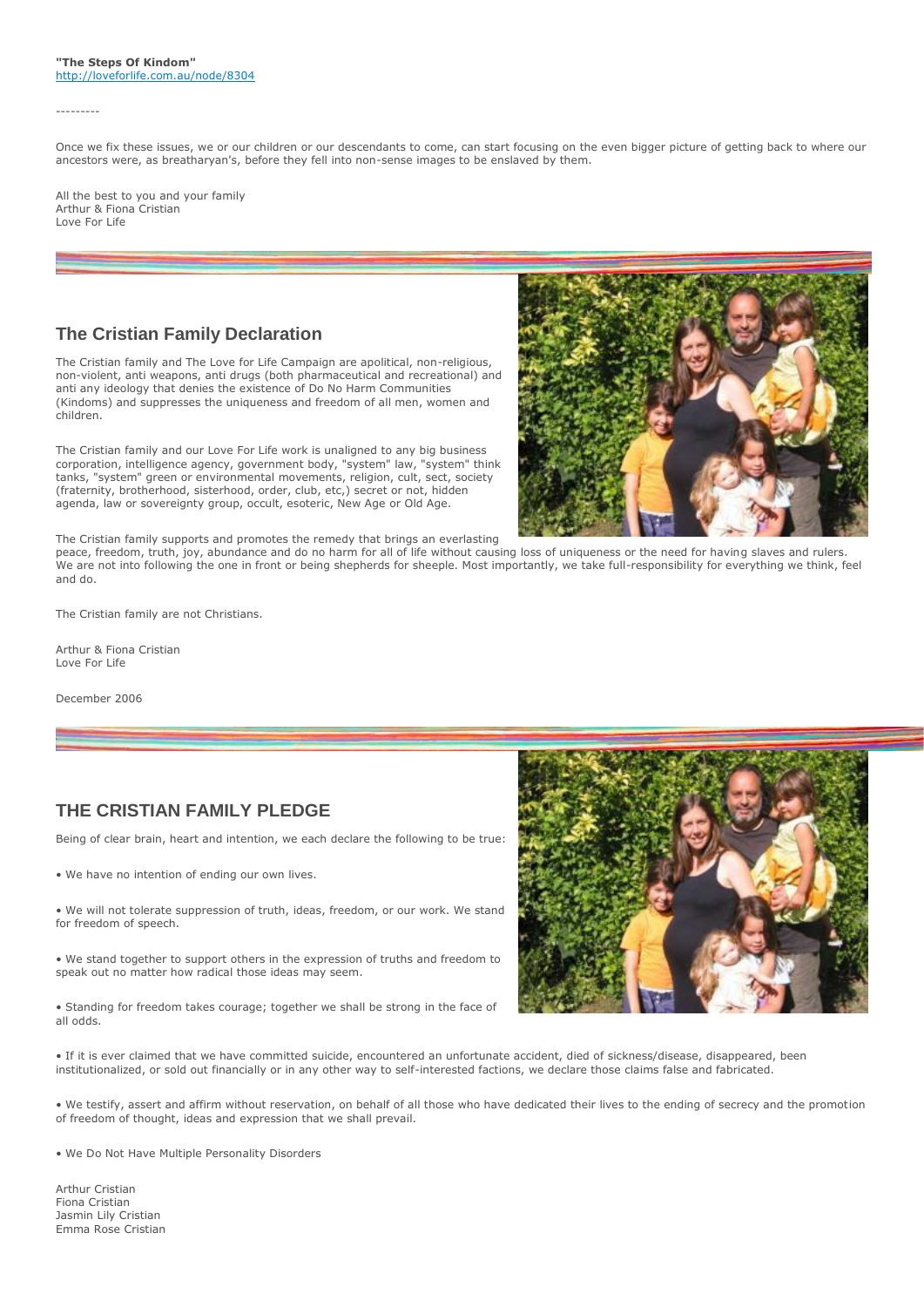15th December 2006 (Edited/Updated 18th September 2011)

# **Update Regarding The Love For Life Home Page And Quick User Guide**

We are turning the Love for Life Quick User

Guide <http://loveforlife.com.au/node/6608> into a blog of all the main insights of our work since March 2005, whether through articles, videos, podcasts or discussions/debates.

As we do not have the time to compile everything we have written into a book, as many have suggested we do, compiling all our most important work into one area of the website is a way of providing easy access to this work so those interested are able to fully comprehend the big picture.



Instead of having to find our different articles, videos, etc, in various parts of the website, it will all be accessible here: <http://loveforlife.com.au/node/6608> and here: [http://loveforlife.com.au/node/3385.](http://loveforlife.com.au/node/3385)

# **Love For Life Videos**

As amateurs and posted in the Quick User Guide below the Facebook links, we're currently creating and posting a series of videos called "The Dream Of Life" which covers the ground of all the Love For Life insights. We plan to have the videos completed by December 31st 2012. Once this is behind us, our intention is to create a 2 hour or so video covering the body of this work. All videos are embedded in the quick user guide <http://loveforlife.com.au/node/6608> and uploaded in Arthur's YouTube channel: [http://www.youtube.com/user/ArthurLoveForLife.](http://www.youtube.com/user/ArthurLoveForLife)

# **Love For Life Music**

We have started recording songs, with others, that express the themes of Love For Life. They are now being posted on Arthur's YouTube channel: <http://www.youtube.com/user/ArthurLoveForLife> and are embedded in the quick user guide [http://loveforlife.com.au/node/6608.](http://loveforlife.com.au/node/6608) We have over 100 songs to record. A few rough demos have already been used as the soundtrack on the first "Dream of Life" video.

#### **About Us - Love For Life & The Cristian Family**

Also, everything we, the Cristian family, have gone through, from bank fraud and the theft of the family home to death threats and attempts on Arthur's life, is documented in the Quick User Guide too. If you, the reader, are prepared to put the effort in, you will comprehend the extent to which we have all been tricked into becoming slaves, giving up our uniqueness and our full-responsibility for life and destroying everything of life to the point where life is in danger of dying out completely. You will also comprehend the remedy to all this chaos; a remedy that requires only love for life and the determination to do what needs to be done. Though our focus is very strongly on the remedy that creates a world of freedom, truth, peace, joy, abundance and Do No Harm for all of life without loss of uniqueness or the need for slaves and rulers, we realise that it is vital to comprehend how to get there and what stops us from getting there. This is why there is so much information on the hows and whys of everything going wrong in the world today. We are not into peddling conspiracy theories, we are into routing out all forms of organised crime.

Saturday 26th November 2011

Arthur and Fiona Cristian Love For Life

**Website**: [http://loveforlife.com.au](http://loveforlife.com.au/) **Email**: [action@loveforlife.com.au](mailto:action@loveforlife.com.au) **Mobile**: 0011 61 418 203204 - (0418 203204) **Facebook Arthur Cristian**: <http://www.facebook.com/arthurcristian> **YouTube Arthur Cristian**: <http://www.youtube.com/ArthurLoveForLife> **SoundCloud**: <http://soundcloud.com/loveforlife> **Nimbit Music**: <http://www.nimbitmusic.com/loveforlife> **Twitter**: <https://twitter.com/loveforlifemusi> **Facebook Music**: <http://www.facebook.com/loveforlifemusic> **Facebook Why Aren't We Free Discussion**: <http://www.facebook.com/164918753537287> **Facebook Do No Harm Community**: <http://www.facebook.com/151811728195925> **YouTube Love For Life Music**: <http://www.myspace.com/loveforlifemusic> **MySpace**: <http://www.myspace.com/loveforlifemusic> **Google + Fiona Cristian**: <https://plus.google.com/100490175160871610090> **Register To The Love For Life Mailing List**: <http://loveforlife.com.au/content/09/05/14/mailing-list>

# **1. For The Body Of The Love For Life Work by Arthur and Fiona Cristian**

Which Unravels The Reasons For The Chaos, Mayhem and Confusion Being Experienced In The World Today, Explains The Need For **"Community Immunity"** and Responsibility, and Focuses On The Creation Of **Kindoms - Do No Harm, Life-Sustainable Communities** (As The Remedy That Heals All Mans Woes) - And How We Can Co-Create Them. For Comments, Articles And Discussions, Go Here: <http://loveforlife.com.au/node/3385> - Also Go Here To See Podcasts And Videos Posted by Arthur & Fiona Cristian: <http://loveforlife.com.au/node/7309> - The Information Shared Comes From Inspiration, Intuition, Heartfelt-Logic And Information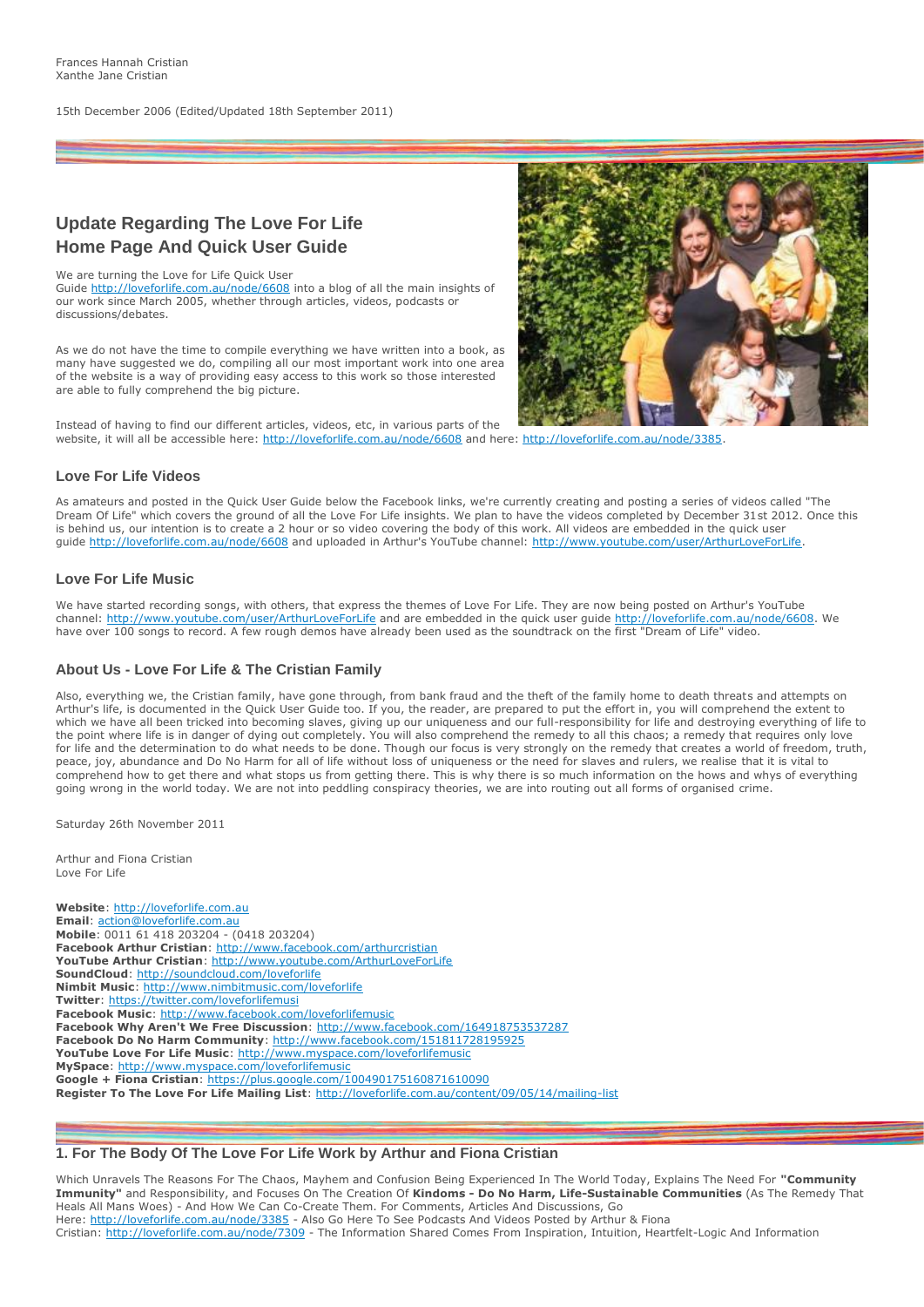Gathered From Nature And Many Amazing Men And Women Along The Way. It Is Not Found In Any Books Or Channellings, Or Talked About By "Experts". Go Here To Read A Brief Synopsis Of Why We Started Love For Life: <http://loveforlife.com.au/node/8182>

# **2. For Information About The Ringing Cedars of Russia Series**

go here: <http://loveforlife.com.au/node/1125> and for more on **Eco Homes, Villages, Organic and Permaculture Gardening and Life-Sustainability,** etc, go here: <http://loveforlife.com.au/node/3641> and here: <http://loveforlife.com.au/node/1985> and **Mikhail Petrovich Shchetinin - Kin's School - Lycee School at Tekos:** <http://loveforlife.com.au/node/5173>

## **3. For How To Eat A Raw, Living Food Diet,**

go here: <http://loveforlife.com.au/node/5068> - LIFE is information. When we distort LIFE and then eat, drink, absorb, think, feel, hear, see, touch, taste, smell and perform these distortions, the information of LIFE, your LIFE, our LIFE, our children's lives, everyone's LIFE, is distorted.

## **4. To Find A Menu For The Extensive Research Library (over 8,000 items posted embodying over 11,000 documents, pdf's, videos, podcasts, etc)**

Which Covers Topics From **Health** to **Chemtrails/Haarp** to **Brain Control** to **Archaeology** to **Astronomy Geocentricity Heliocentricity** to **Pandemics Bird Flu Swine Flu** to **Fluoride** to **Cancer** to **Free Energy** to **Global Warming, 9/11, Bali Bombings, Aspartame, MSG, Vaccinations, Aids/HIV, Mercury, New World Order, Satanism, Religions, Cults, Sects, Symbolism,** etc, etc, go here: <http://loveforlife.com.au/node/82>

#### **5. If You Would Like To Read About The Cristian Family NSW Supreme Court Case**

(Macquarie Bank/Perpetual Limited Bank Fraud Condoned By Judges, Registrars, Barristers, Lawyers, Politicians, Public Servants, Bureaucrats, Big Business and Media Representatives - A Crime Syndicate/Terrorist Organisation) Which Prompted The Creation Of This Love For Life Website December 2006, And The Shooting And Torture Of Supporters Who Assisted Us In Reclaiming [The Family Home,](http://www.rent-a-home.com.au/home/property/gallery.aspx?propertyid=2710) Joe Bryant And His Wife, Both In Their Late 70's, go here: <http://loveforlife.com.au/node/5> And Read Some Of Our Email Correspondence With Lawyer Paul Kean - Macedone Christie Willis Solari Partners - Miranda Sydney May 17th-June 27th 2006: <http://loveforlife.com.au/node/7300>

#### **6. For The Stories Of Other Victims Of The System,**

go here: [http://loveforlife.com.au/australian\\_stories](http://loveforlife.com.au/australian_stories) (If you have a story you would like us to put up, we would love to here from you: action @ loveforlife.com.au)

#### **7. For Documentation Of Harm Done By The Powers-That-Be And Their Representatives,**

Evidence Revealing How Victims Did Not Break The Peace, Caused No Crime or Harm, There Were No Injured Parties. Documenting Incontrovertible Evidence Demonstrating How The Powers That Be (PTB) And Their Lackeys Will Break All The Laws They Are Supposed To Uphold. They Will Kidnap, Intimidate, Terrorise, Rape, Pillage, Plunder And Lie And Take Responsibility For None Of It. All Part Of Their Tactics Of Using Fear And Trauma To Keep Us In Our Place. Relatives Of Those Under Their Radar Are Also Not Safe From Attack And Intimidation. All Starting From A \$25 Fine For Not Voting And A \$65 Fine For Not Changing A Dog Registration. We Do Not Have Freedom And Can Only Appear To Have Freedom If We Comply. Regardless How Small The Matter The PTB Throw Hundreds Of Thousands Of Dollars Away To Enforce Their Will.... Go Here: **Fiona Cristian Reply To State Debt Recovery Office - Part One to Part Ten - From 17th October 2008 And Still Continuing:**

**<http://loveforlife.com.au/node/6319> or Fiona Cristian Reply To State Debt Recovery Office**

**Part One: <http://loveforlife.com.au/node/5742> - From 17th October 2008**

**Part Two: <http://loveforlife.com.au/node/6135> - From 18th December 2008**

**Part Three: <http://loveforlife.com.au/node/6295> - From 9th January 2009**

**Part Four: <http://loveforlife.com.au/node/6296> - From 14th January 2009**

**Part Five: <http://loveforlife.com.au/node/6375> - The Sick Puppy - From 20th February 2009**

**Part Six: <http://loveforlife.com.au/node/6390> - Police Officers, Sheriff's Officers, Tow Truck Driver and State Debt Recovery Office Blatantly Ignore the Law To Rape, Pillage and Plunder The Private Property Of Fiona Cristian - From 11th March 2009 Part Seven: <http://loveforlife.com.au/node/6445> - Affidavit Of Truth - Letter To The Queen + Australia: Fascism is Corporatism - From 30th March 2009**

**Part Eight: <http://loveforlife.com.au/node/6652> - The Pirates Auction And The Ghost Of VSL386 - From 4th April 2009 Part Nine: <http://loveforlife.com.au/node/7073> - Arthur Cristian's Letter To Pru Goward MP - From 15th December 2009 Part Ten: <http://loveforlife.com.au/node/7500> - Should We Be In Fear Of Those Who Claim To Protect Us? "Roman Cult" Canon Law - Ecclesiastical Deed Poll - The Work Of Frank O'Collins - From 13th October 2010**

**8. If You Are Interested In Information On Freedom From Statutes, Rule-Of-Law, Free Man/Free Woman, Strawman, "Person" and Admiralty Law (The Law Of Commerce),**

go here: <http://loveforlife.com.au/node/895> - For **Common Law, Democracy, Constitution, Trial By Jury, Fee Simple,** etc, go here: <http://loveforlife.com.au/category/main/law-articles-documents>

#### **9. If You Are Interested In Banking and Money Created (Fiat/Credit/Debt/Mortgage/Loan/Overdraft etc) Out-Of-Thin-Air, How Banks Counterfeit Money,**

go here: <http://loveforlife.com.au/banks>

#### **10. For A List Of All The Latest Posts In The Love For Life Website,**

go here: <http://loveforlife.com.au/tracker>

#### **11. For Links To Many Hundreds Of Videos, DVDs And Podcasts**

go here: [http://loveforlife.com.au/video\\_dvd](http://loveforlife.com.au/video_dvd)

**12. To See The Cristian Family Pledge, Legal and other Disclaimers**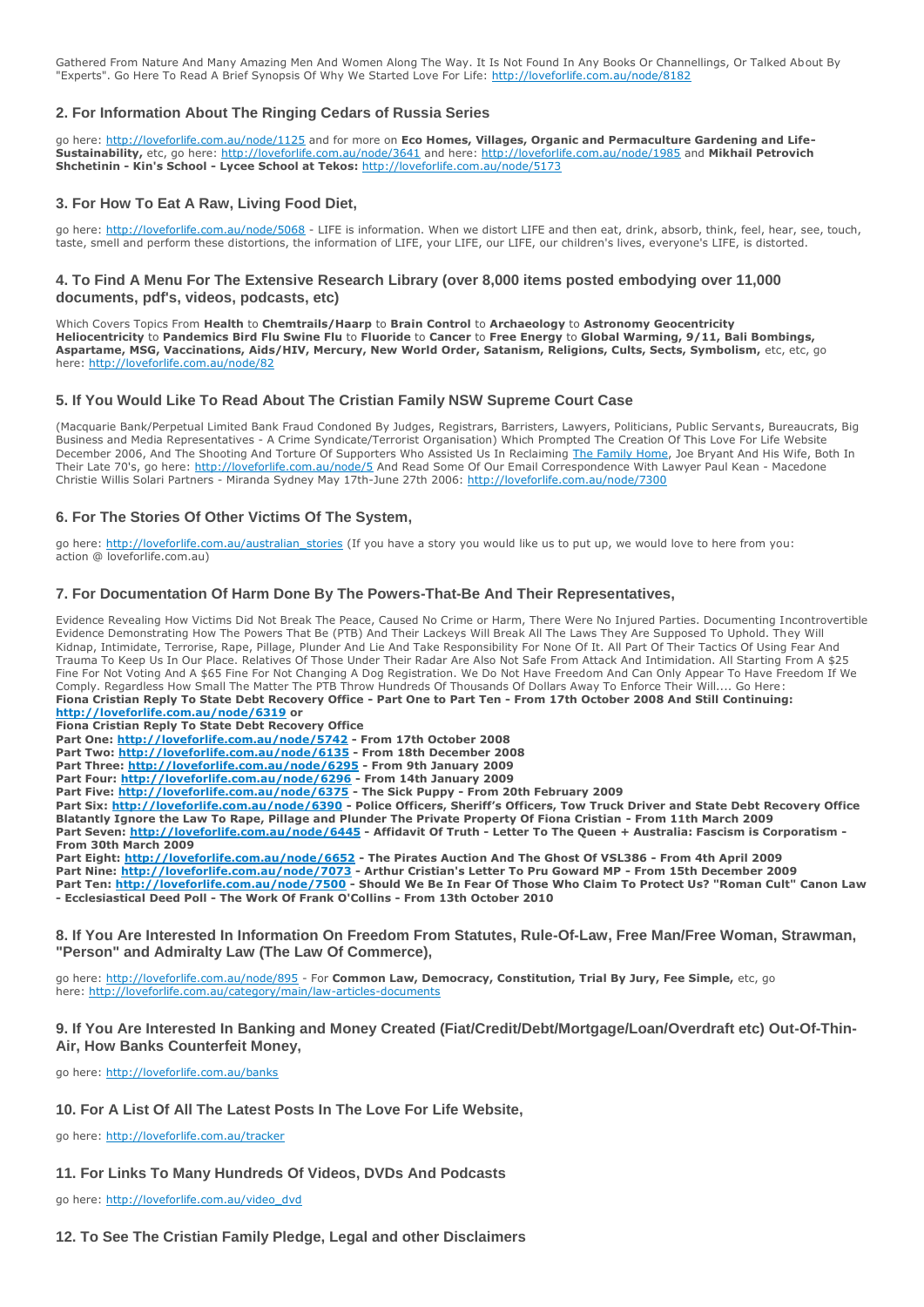# **13. To Read About How A Representative Of The NSW Jewish Board Of Deputies Had Threatened To Shut Down The Love For Life Website**

go here: Part One: <http://loveforlife.com.au/node/6616> Part Two: THE STEVE JOHNSON REPORT AND VIDEO: <http://loveforlife.com.au/node/6665> and Part Three: Latest Update On James Von Brunn: <http://loveforlife.com.au/node/6673>

Conscious Love Always Arthur & Fiona Cristian Love For Life action @ loveforlife.com.au [www.loveforlife.com.au](http://www.loveforlife.com.au/) 0418 203204 (int: 0011 61 418 203204) PO Box 1320 Bowral 2576 NSW Australia



Arthur Cristian Email address: psychicreign@gma il.com Status: This is a full copy of "The Satanic Craft Of...

[Create Your Badge](http://www.facebook.com/facebook-widgets/)

Love For Life Discussions - [Why Aren't We Free? How Can We Be Free?](http://www.facebook.com/pages/Love-For-Life-Discussions-Why-Arent-We-Free-How-Can-We-Be-Free/164918753537287)





[Promote your Page too](http://www.facebook.com/business/dashboard/)

# **Love For Life Legal Disclaimer**

The information contained on this world wide web site (the web site and all information herein shall be collectively referred to as "Web Site Information"), under the registered url name, loveforlife.com.au, resides on a host server environment in Pittsburgh, Pennsylvania 15203, United States of America.

The Web Site Information has been prepared to provide general information only and is not intended to constitute or be construed as providing substantive professional advice or opinion on any facts or circumstances. Transmission of the information is not intended to create, nor does its receipt give rise to, a professional-client relationship between 'Love for Life' and the receiver.

While every care has been taken to ensure the accuracy and timeliness of the information prepared and/or reported on this site, 'Love for Life' is not responsible

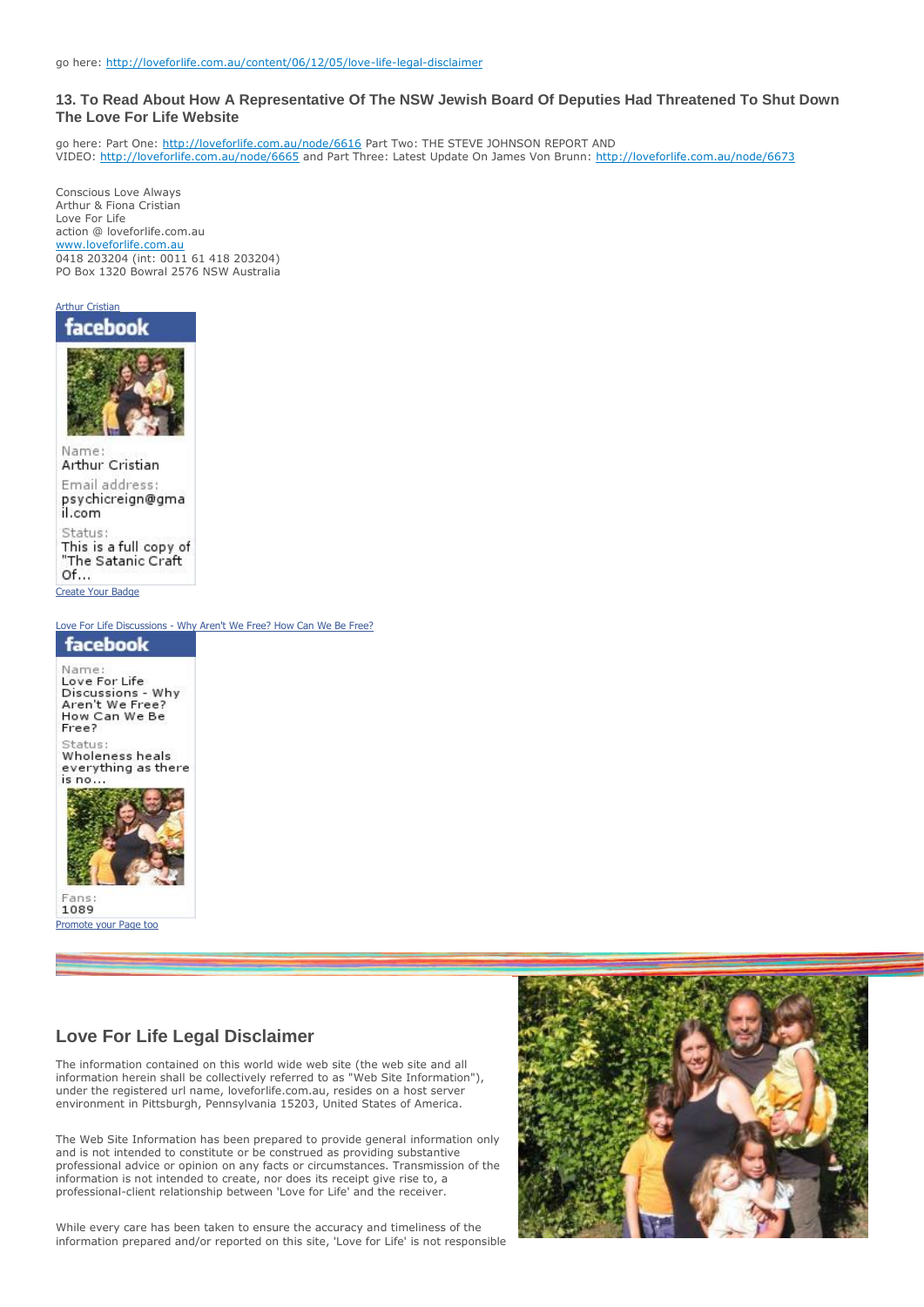for any errors or omissions or for the Web Site Information not being up to date. The Web Site Information may not reflect the most current developments.

The impact of the law, policy and/or procedure for any particular situation depends on a variety of factors; therefore, readers should not act upon any Web Site Information without seeking professional advice. 'Love for Life' is not responsible for any action taken in reliance on any Web Site Information herein.

'Love for Life' is not responsible for any action you or others take which relies on information in this website and/or responses thereto. 'Love for Life' disclaim all responsibility and liability for loss or damage suffered by any person relying, directly or indirectly, on the Web Site Information, including in relation to negligence or any other default.

'Love for Life' does not warrant, represent or hold out that any Web Site Information will not cause damage, or is free from any computer virus, defect(s) or error(s). 'Love for Life' is not liable to users for any loss or damage however caused resulting from the use of material found on its web site.

'Love for Life' does not necessarily endorse or approve of any Web Site Information linked to and contained on other web sites linked herein and makes no warranties or representations regarding the merchantability or fitness for purpose, accuracy and quality, of any such information.

The sending of information by you, and the receipt of it by 'Love for Life', is not intended to, and does not, create a professional-client relationship.

All Web Site Information is considered correct at the time of the web site's most recent revision.

# **ADDITIONAL DISCLAIMER**

# **THE CRISTIAN FAMILY SUPPORTS FREEDOM OF SPEECH - FREEDOM OF THOUGHT**

**Posted Wednesday 17th June 2009 Updated September 2011**

**NSW Jewish Board Of Deputies Has Threatened To Shut Down The Love For Life Website**

# **No Freedom Of Speech - No Freedom Of Thought**



Love For Life does not support harm doing in any shape or form. However, we are supporters of free speech and post articles, documentaries, etc, that represent a wide cross section of ideas. See the Love For Life extensive research library where

over 6000 documents, articles and videos are posted: [http://loveforlife.com.au/node/82.](http://loveforlife.com.au/node/82) We clearly see the evidence of the destruction to MAN and the earth that has been caused by ALL religions over the centuries and are therefore not supporters of religions, cults, sects or any group that demands conformity of thought, speech or action, or has rules, regulations or rituals that must be followed. Religions, nationalities and cultural "identities" are formed as a result of the brainwashing we receive from childhood. They are part of the tactics the Establishment uses to keep us all divided from one another and fighting one another.

All religions promote discrimination and division, leading to hatred and even violence and murder. None of them have yet to produce a remedy to all the suffering, poverty, unhappiness and discrimination in the world. If any religion truly had the remedy to all the suffering on earth, there would no longer be any suffering. What have Christianity, Islam, Buddhism, Hinduism, Judaism, atheism and the New Age done to end the suffering in the world?

Since December 2006, there have been many attempts to take down the Love For Life website. Any attempts have been thwarted by Love For Life supporters inundating the harm-doers with emails, etc, objecting to them taking down the website for a variety of reasons. The trouble makers usually back off when they realise that they can post all their views, arguments, beliefs, etc, in the Love For Life website without censorship or restriction imposed. They get to see that even the Queen, Pope, Prime Minister, President of America, etc, can post all their views without hindrance or sabotage and that we support freedom of speech/thought which means we support the right of all sides to express their views.

Of note, there is a vast amount of information posted in the Love For Life website which we do not agree with but we leave it all up because we refuse to be biased, opinionated or self-centered/self-serving. Of the many thousands of comments posted over the years we have only removed posts containing secret links to commercial advertisements, terrible foul language, threats of violence and death, etc, and attacks on other people's characters that avoid the subject/debate at hand. Besides links to advertisements, we have taken down less than six comments due to the above. We usually leave everything up, all warts and all, even those posts threatening to do terrible things to Fiona, our children, our dogs, our friends, family & supporters, etc.

The Love For Life website has information from all sides on many subjects, whether about Islam, Judaism, Christianity, Law, health, psychology, mind control, vaccination, aspartame, MSG, Chemtrails etc. There are over 11,000 articles, documentaries etc on the website and they are so diverse that we are sure that everyone would be able to find something they loved and something they hated, if they took the time to search. If we removed all the articles hated by everyone, there would probably be nothing left! We are not anti anyone but freedom of speech is freedom of speech and no one should condemn the work of another without taking the time to research the subject themselves. Yes, there are articles by those who have a less-than-rosy-viewpoint of Judaism, but there are also articles on the dark side of Tibetan Buddhism (and it is very dark) for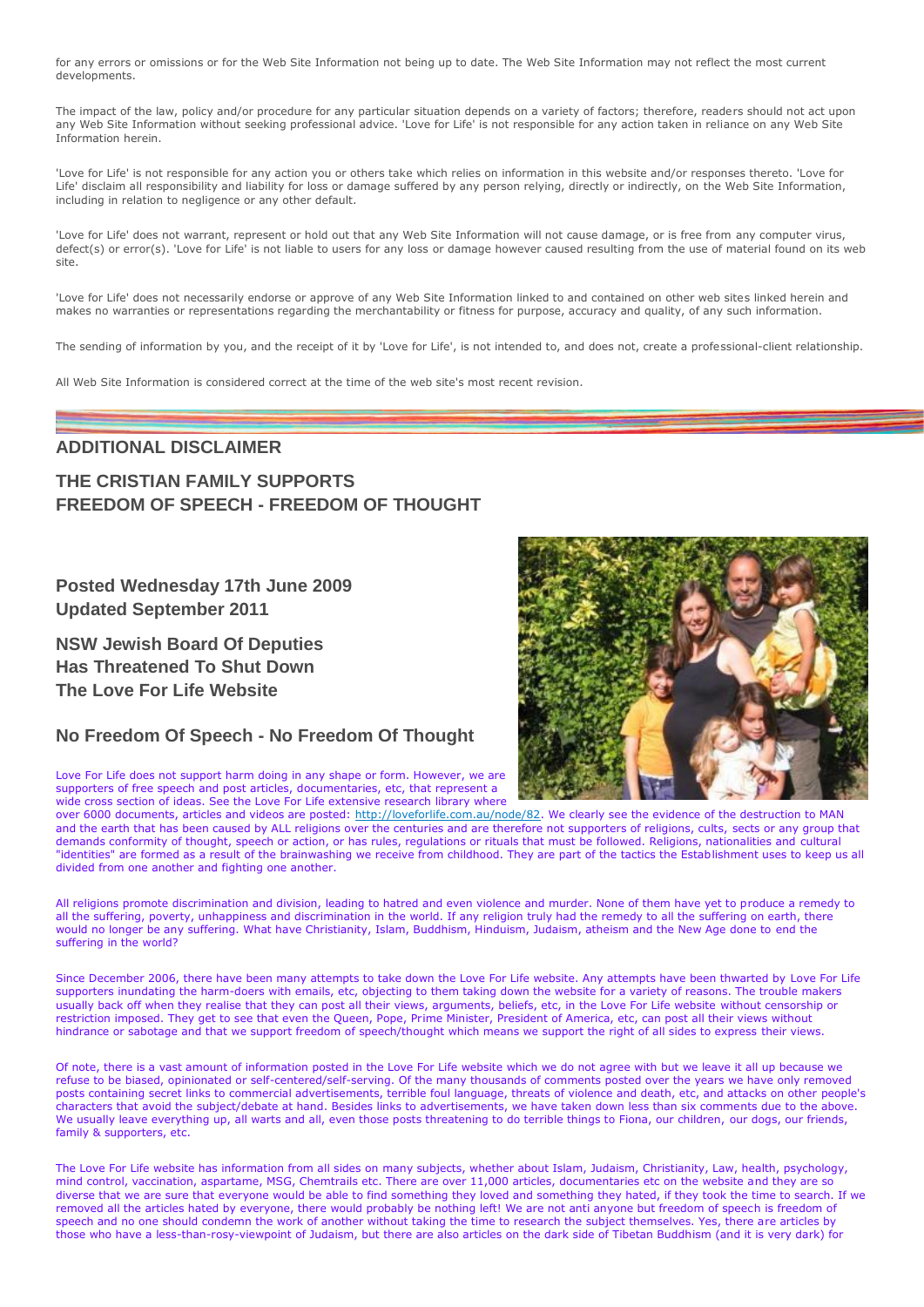those who are interested in the truth: **Tibet - Buddhism - Dalai Lama**: <http://loveforlife.com.au/node/6271> Should the authors of these articles be abused and imprisoned for daring to challenge the widely conceived reputation of Buddhism as being the religion of peace and love and that of the Dalai Lama as a saint, or should those interested be allowed to study the work and come to their own conclusions? The same applies to all the articles, documentaries, etc, about Christianity, Islam, Freemasonry, New World Order, etc.

The Love for Life website also shows how the Rule of Law, the Bar, the Government, the Monarchy, the system of commerce, the local, national and multi/trans-national private corporations, all the courses and careers on offer from our universities, all the educators, scientists, academics and experts, the aristocrats and the Establishment bloodlines have also done NOTHING to end the suffering in the world. The website maps the insanity of a world where there is no help for those in need, just as there was no help available for us when we were victims of terrible bank fraud: "**NSW Supreme Court Case - Macquarie Bank/Perpetual Limited vs Fiona Cristian - Victims Of Bank Fraud Condoned By** 

**Judges**" <http://loveforlife.com.au/node/5> (orchestrated, condoned and protected by an international crime syndicate/terrorist organisation of judges, barristers, registrars, lawyers, politicians, banksters, big business representatives, media moguls and other lackeys who, all together, put up a wall of silence despite our trying many, many avenues. After the family home was stolen and business destroyed we were left close to poverty and destitution caring for 4 young daughters. Three years later not much has changed regardless of all our efforts. Where were all the followers of all the religions to help us? Or do we have to be members of those religions to receive help from others involved in them?

#### The New South Wales Jewish Board of Deputies accused us of being anti - Jewish,

see: <http://loveforlife.com.au/node/6616> and <http://loveforlife.com.au/node/6665> because we had posted an excerpt from **James von Brun's book: Kill the Best Gentiles**: <http://loveforlife.com.au/node/6054> in which he blames Jews for the problems of the world. Obviously this is not our view because of what we have stated above. We do not hate anyone, whatever religion they follow. We are always open to talk to any religious leader or politician and meet with any judge, member of the Bar, experts, academics, educators etc to share the remedy we offer that heals all the divisions between MAN and MAN, and MAN and the EARTH.

Today, a representative of the New South Wales Jewish Board of Deputies is threatening to close the website down, because they have decided it is anti - Jewish and that we promote racism. What has the New South Wales Jewish Board of Deputies done to end the suffering in the world? Can they show that they are concerned with the suffering of ALL men, women and children AND ARE SEEN TO BE DOING SOMETHING ABOUT IT or are they only concerned with Jewish affairs? If so, they, along with all the other religions that only care for their own, are part of the problem, not part of the solution. The man who rang Arthur today was only concerned with Jewish affairs; he was not interested in our intentions or in anybody else, just as most Christians, Muslims, Sikhs, Catholics, etc, are only interested in their own. While we separate ourselves into groups, dividing ourselves from others with rules, regulations, rituals, procedures and conditions, we will never solve our problems.

No matter what we in the Western World Civilisation of Commerce have been promised by our politicians, religious leaders, scientists, educators, philosophers, etc, for the past two hundred years, all we have seen is ever-increasing destruction of men, women and children and the earth. None of the so-called experts and leaders we have been taught to rely on are coming up with a solution and none of them are taking full-responsibility for the fact that they can't handle the problem. All religious books talk about end times full of destruction and suffering but why do we have to follow this program when there is an alternative to hatred, mayhem and death? Why are our leaders following the program of destruction and death rather than exploring the alternatives? It seems that any mainstream politician, priest or academic are only interested in supporting the RULES OF THE DIVIDE, that maintain the haves and the have nots. For 200+ years, 99% of the world population have been so trained to pass on their responsibility for themselves, others and the earth, that the 1% of the population that make up the leaders of the rest of us are making all the decisions leading to the destruction of all of us and the earth. Let's not forget the education system that brainwashes the 99% of the population that we are free and have equal rights while, in fact, we are feathering the nests of those at the top.

At the root of all our problems is self-centredness, an unwillingness nurtured by the Establishment that keeps us concerned only with our own needs rather than the needs of others around us and the Earth. Instead of creating and releasing acts of love for those around us as gifts to benefit them and the earth, we take, take and take, until there is nothing left. The whole point of the Love for Life website is to show people the root of all our problems and to share the remedy. The extensive research library is there to attract browsers and to provide access to information not available through mainstream channels. If the New South Wales Jewish Board of Deputies can, after careful examination of our work, prove that anything we are saying is wrong, we will be happy to accept their proof. If they cannot, and they are still insistent on closing the website down, they will be showing themselves to be traitors to MAN because they are not interested in pursuing any avenue that can end the suffering in the world.

All religions, corporations and organisations that support and maintain the Western World Civilisation of Commerce are part of the problem because our civilisation is a world of haves and have nots, racism, violence, hatred, poverty, sickness, discrimination, abuse, starvation, homelessness, corruption, collusion, vindictiveness, social unrest, arrogance, ignorance, fear, war and chaos. While we support civilisation, we support death and destruction because ALL civilisations that have ever existed are apocalyptic by design.

If we truly want peace on earth and freedom for all, we have to let go of all that which keeps us divided, and come together as MAN, conscious living co-creators of creation. The Love For Life website offers a remedy to the problems we all face in the form of DO NO HARM COMMUNITIES: <http://loveforlife.com.au/node/3641> For more details see here: <http://loveforlife.com.au/node/6511> and here: <http://loveforlife.com.au/node/3385> - We also highly recommend that everyone read the brilliant Russian books called **The Ringing Cedars**: <http://loveforlife.com.au/node/1125> - The **Love For Life Website Homepage** also provides lots of inspiring remedy based information: [http://loveforlife.com.au](http://loveforlife.com.au/) - If you want to be kept up to date with our work please register to the **Love For Life Mailing**  List here: [http://loveforlife.com.au/content/09/05/14/mailing-list.](http://loveforlife.com.au/content/09/05/14/mailing-list) We usually send two postings per month. Presently (September 2011) there are over 7000 registrations reaching over 500,000 readers across Earth. The website now (September 2011) receives up to 12 million hits per month. Since December 2006, over 100 million people have visited the Love For Life website.

Conscious Love Always Arthur and Fiona Cristian Love For Life 17th June 2009

# **Clarification Regarding Our Intentions Behind The Use Of Donations**

The Love For Life website is offered for free without a fee and without any conditions attached. If people are inspired to donate money, then we accept their gift and have provided an avenue for them to support the work we do through